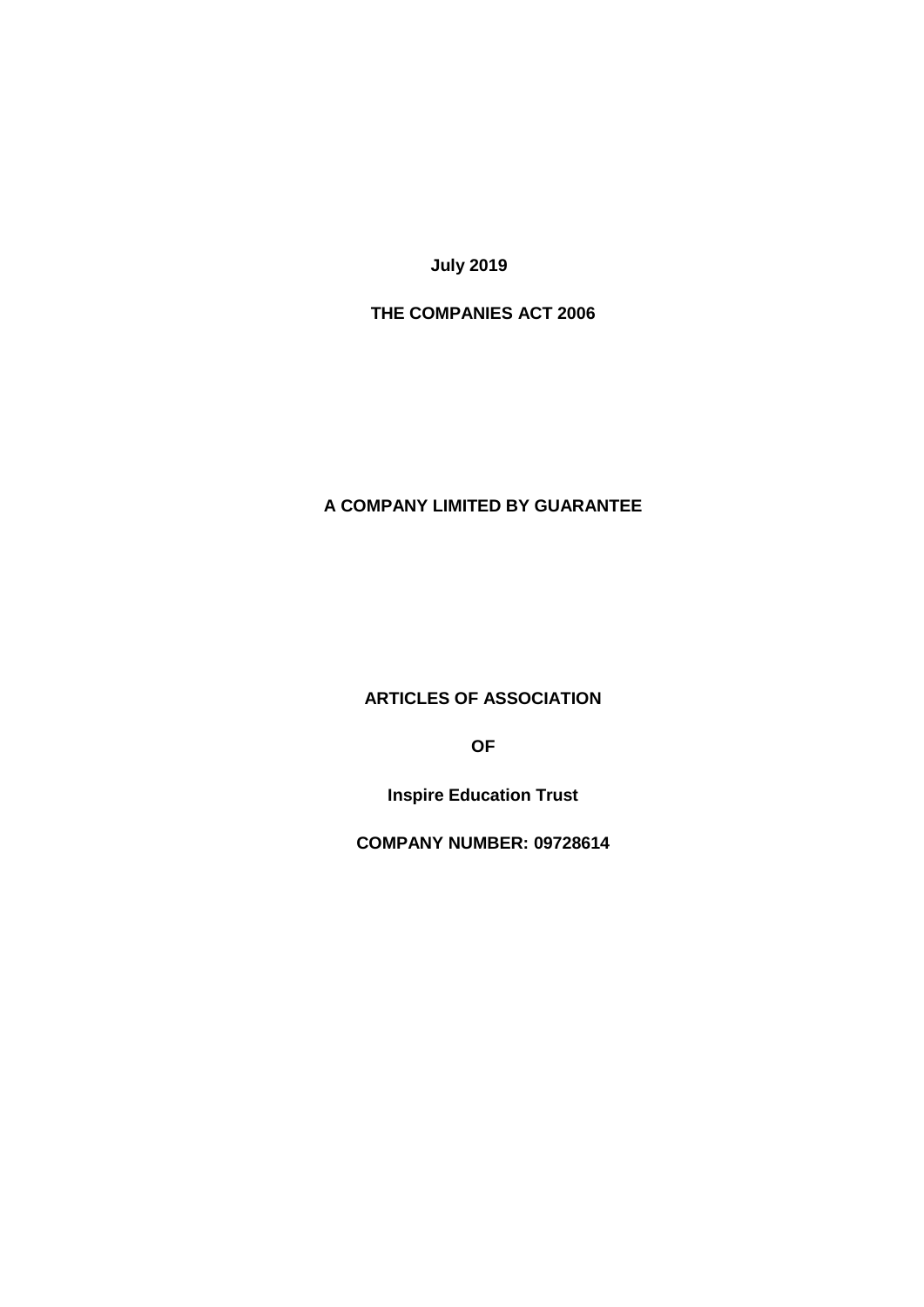#### **THE COMPANIES ACT 2006**

#### **COMPANY LIMITED BY GUARANTEE**

### **ARTICLES OF ASSOCIATION**

**OF**

#### **Inspire Education Trust**

#### **INTERPRETATION**

- 1. In these Articles:-
	- (a) "the Academies" means all the schools and educational institutions referred to in Article 4 and operated by the Company (and "Academy" means any one of those schools or educational institutions);
	- (b) "Academy Financial Year" means the academic year from  $1<sup>st</sup>$  of September to  $31<sup>st</sup>$ of August of the following year;
	- (c) Not used
	- (d) Not used

<u>.</u>

- (e) "the Articles" means these Articles of Association of the Company (excluding, for the avoidance of doubt, any Scheme of Delegation which may be appended to these Articles or adopted by the Directors)*;*
- (f) "Chief Executive Officer" means such person as may be appointed by the Directors as the Chief Executive Officer of the Company<sup>1</sup>;
- (g) "clear days" in relation to the period of a notice means the period excluding the day when the notice is given or deemed to be given and the day on which it is to take effect;
- (h) "Clerk" means the clerk to the Directors or any other person appointed to perform the duties of the clerk to the Directors, including a joint, assistant or deputy clerk;

<sup>1</sup> The term "Executive Principal" or "Executive Head" may also be used as applicable.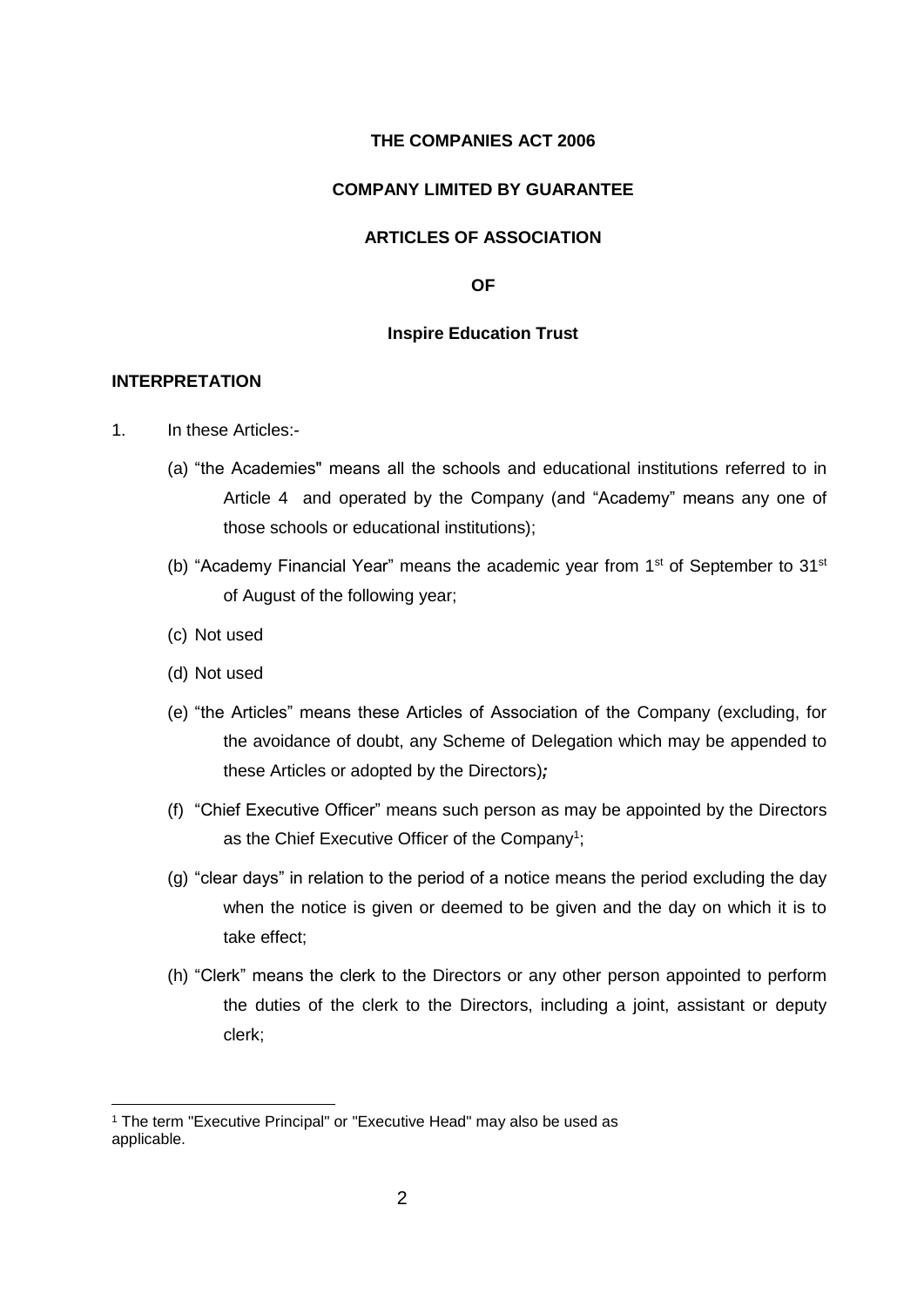- (i) "Company" means, save as otherwise defined at Article 6.9, the company intended to be regulated by these Articles and referred to in Article 2;
- (j) "Diocese" means the Church of England diocese in which any Academy is situated;
- (k) "Diocesan Bishop" means the Bishop of the Diocese or a diocesan official appointed by him for the role to be undertaken by the Diocesan Bishop as stipulated in these Articles;
- (l) "Diocesan Board of Education" means that body constituted under the Diocesan Boards of Education Measure 1991 for the Diocese and any successor body;
- (m)"Diocesan Corporate Member" means the Diocesan Board of Education and having been appointed to represent and enforce the rights, interests and powers of the Diocesan Board of Education as set out in the Diocesan Boards of Education Measure 1991;
- (n) "Incumbent" means a minister licensed to have cure of souls of a Parish within one of the Coventry Deaneries (Coventry North, South or East) appointed to represent the Church Interest by agreement between the Synods of those deaneries.
- (o) ""Directors" means the directors of the Company subject to the definition of this term at Article 6.9(b) in relation to Articles 6.2-6.9;
- (p) "Financial Expert" means an individual, company or firm who is authorised to give investment advice under the Financial Services and Markets Act 2000;
- (q) "General Meeting" means a meeting of the Members of the Company convened in accordance with these Articles, and "Annual General Meeting" shall mean the yearly meeting of the Members convened in accordance with these Articles;
- (r) Not used
- (s) "Local Authority Associated Person" means any person associated (within the meaning given in section 69(5) of the Local Government and Housing Act 1989) with any local authority by which the Company is influenced;
- (t) "Local Governing Bodies" means the committees appointed pursuant to Articles 100-102 and 104 (and "Local Governing Body" means any one of these committees);
- (u) "the Measure" means the Diocesan Boards of Education Measure 1991;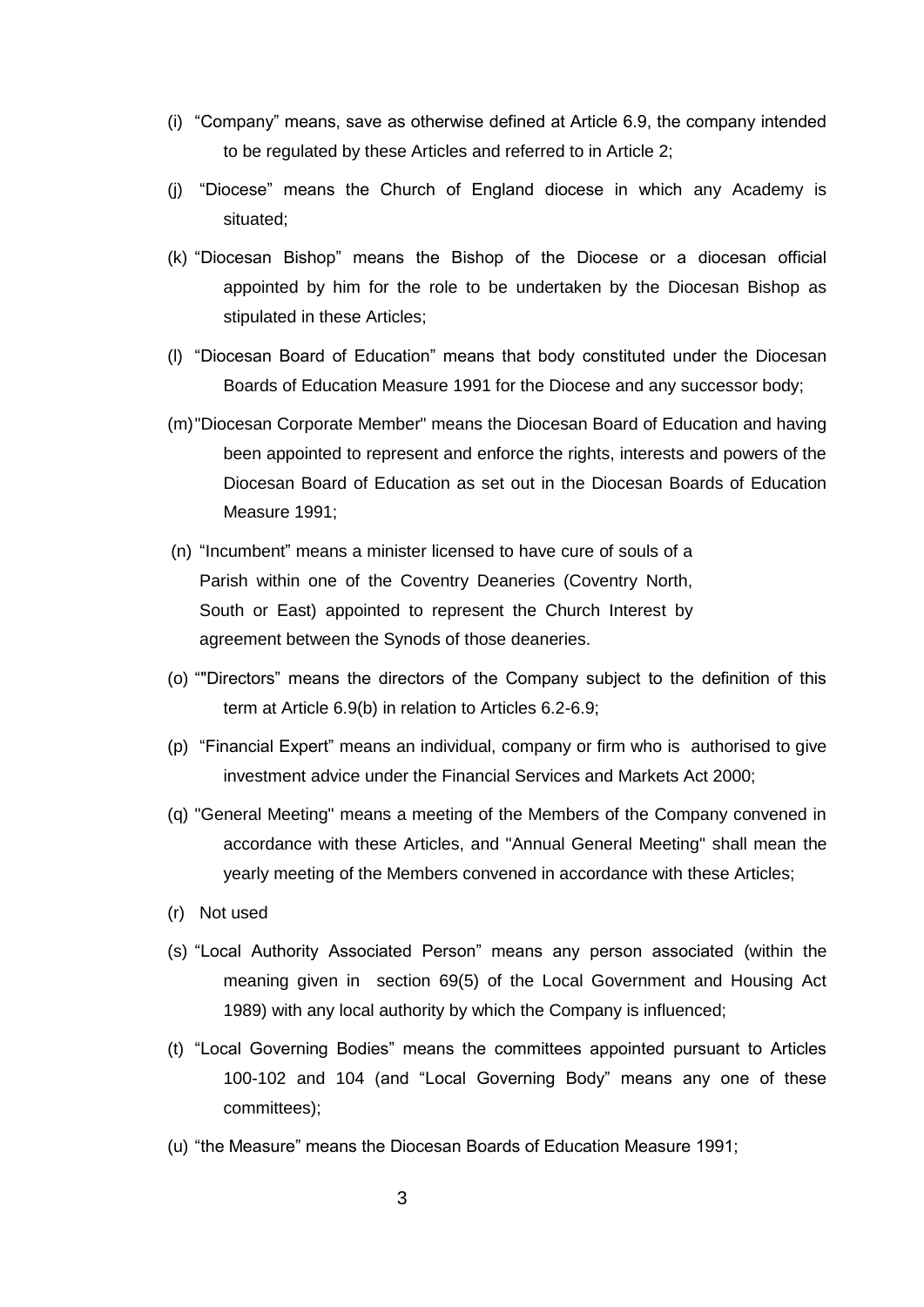- (v) "Member" means a member of the Company and someone who as such is bound by the undertaking contained in Article 8;
- (w) "the Memorandum" means the Memorandum of Association of the Company;
- (x) "Office" means the registered office of the Company;
- (y) "Parent Directors" means those Directors elected or appointed pursuant to Articles 53 – 56[B] inclusive;
- (z) "Parent Local Governor" means the parent member of a Local Governing Body elected or appointed in accordance with Articles 54-56;]
- (aa) "Parish" means the ecclesiastical parish in which the Academy is situated or one which it serves;
- (bb) "Principal[s]" means the head teachers of the Academies (and "Principal" means any one of these head teachers)
- (cc) "Principal Regulator" means the body or person appointed as the Principal Regulator under the Charities Act 2011;
- (dd) "Relevant Funding Agreement" means the agreement or agreements entered into by the Company and the Secretary of State under section 1 of the Academies Act 2010 for the establishment of any Academy, including any variation or supplemental agreements thereof;
- (ee) "Scheme of Delegation" means an instrument as issued by the Directors delegating such powers and responsibilities of the Directors as may be appropriate for them to delegate to the Local Governing Bodies consistently with the Object;
- (ff) "the seal" means the common seal of the Company if it has one;
- (gg) "Secretary of State" means the Secretary of State for Education or successor;
- (hh) "Teacher" means a person employed under a contract of employment or a contract for services or otherwise engaged to provide his services as a teacher at one or more Academies;
- (ii) "Land Land Trustees" means those Land Trustees holding the site of any Academy and providing it to the Company for use and occupation by that Academy;
- (jj) "the United Kingdom" means Great Britain and Northern Ireland;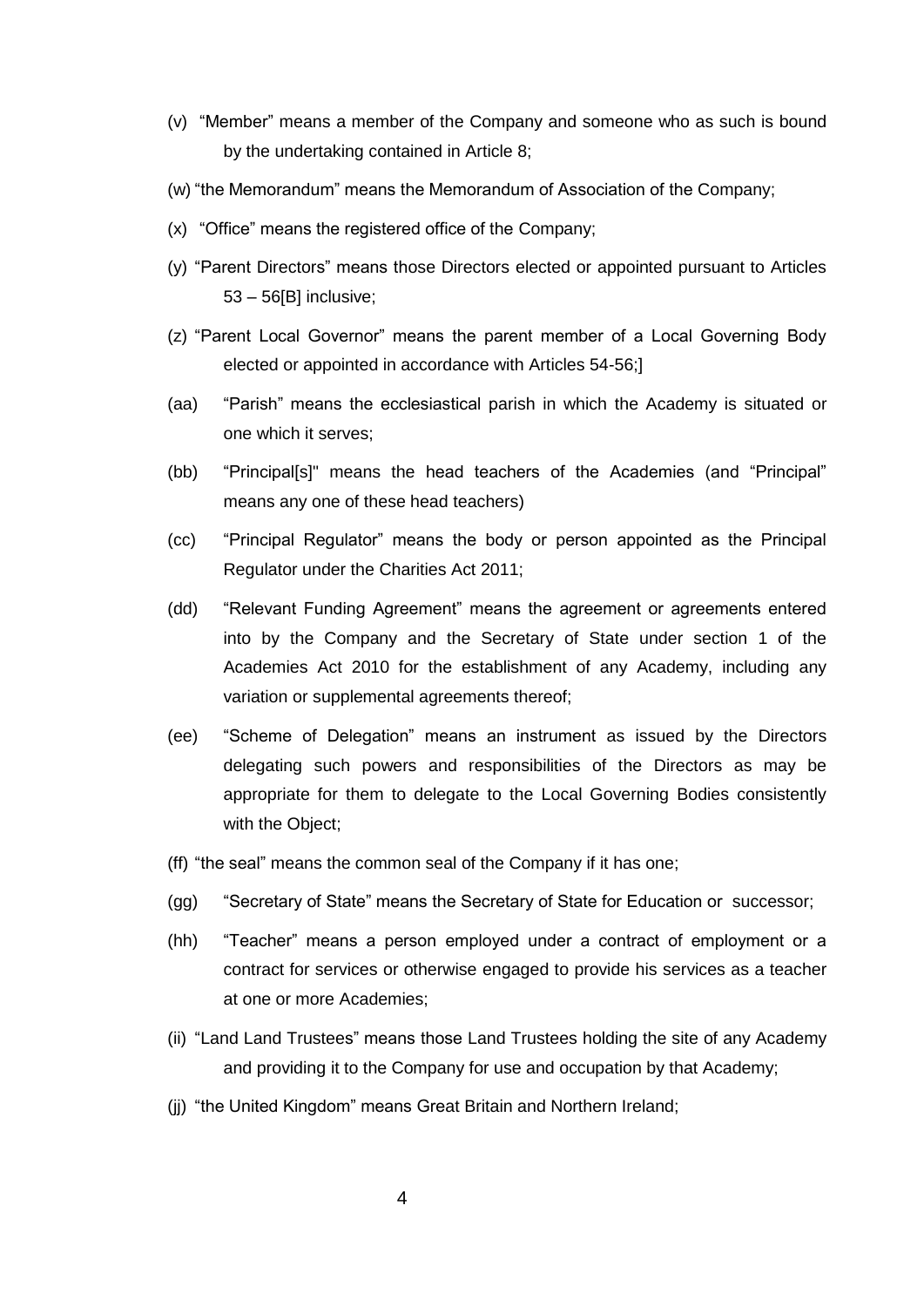- (kk) words importing the masculine gender only shall include the feminine gender. Words importing the singular number shall include the plural number, and vice versa;
- (ll) subject as aforesaid, words or expressions contained in these Articles shall, unless the context requires otherwise, bear the same meaning as in the Companies Act 2006, as appropriate;
- (mm) any reference to a statute or statutory provision or measure shall include any statute or statutory provision or measure which replaces or supersedes such statute or statutory provision or measure including any modification or amendment thereto.
- 2. The Company's name is *Inspire Education Trust* (and in this document it is called "**the Company**").
- 3. The Company's registered office is to be situated in England and Wales.

# **OBJECT**

1

4. The Company's object ("**the Object**") is specifically restricted to the following:

a) to advance for the public benefit education in the United Kingdom, in particular but without prejudice to the generality of the foregoing by establishing, maintaining, carrying on, managing and developing Academies which shall offer a broad and balanced curriculum and which:

- (i) shall include Church of England Academies ("**Church Academies" and each a "Church Academy"**) designated as such which shall be conducted in accordance with the principles, practices and tenets of the Church of England both generally and in particular in relation to arranging for religious education and daily acts of worship, and
- (ii) shall include Academies whether with or without a designated religious character; but in relation to each of the Academies to recognise and support their individual ethos, whether or not designated Church of England.

Where an Academy is designated as or recognised<sup>2</sup> as a Church Academy, in relation to the ethos and religious education provided at the academy the Directors shall have

 $2$  In order for a school with a religious character to be able to utilise the legislative freedoms that such schools enjoy in relation to the curriculum, admissions and staffing, they must be designated as having a religious character under the provisions of section 69 of the School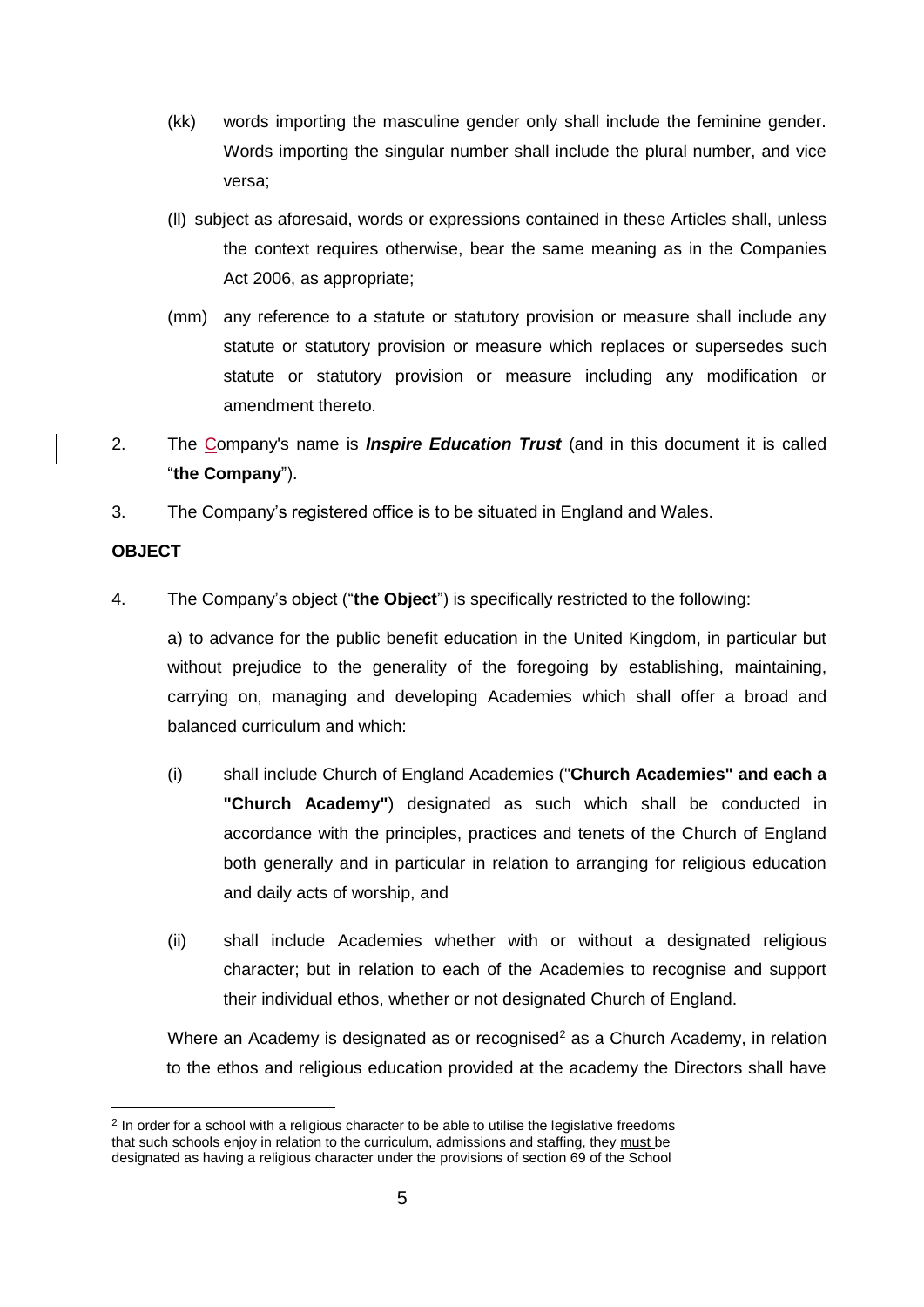regard to any advice and follow any directives (as specified in the DBE Measure) issued by the Diocesan Corporate Member.

b) to promote for the benefit of the inhabitants of the areas where the Academies are established and its surrounding area the provision of facilities for recreation or other leisure time occupation of individuals who have need of such facilities by reason on their youth, age, infirmity or disablement, financial hardship or social and economic circumstances, or for the public at large in the interests of social welfare and objects of improving the condition of life of the said inhabitants.

### **POWERS**

- 5. In furtherance of the Object but not further or otherwise, the Company may exercise the following powers:
	- (a) to draw, make, accept, endorse, discount, execute and issue promissory notes, bills, cheques and other instruments, and to operate bank accounts in the name of the Company;
	- (b) to raise funds and to invite and receive contributions provided that in raising funds the Company shall not undertake any substantial permanent trading activities and shall conform to any relevant statutory regulations;
	- (c) (subject to such further consents as may be required by law or as may be required from the Land Land Trustees as landlord[s]/licensor[s] where this is the case) to acquire, alter, improve and charge or otherwise dispose of property;
	- (d) subject to Article 6 below to employ such staff, as are necessary for the proper pursuit of the Object (including the maintenance of an effective Church of England ethos in relation to Academies falling within Article 4(i) and to make all reasonable and necessary provision for the payments of pensions and superannuation to staff and their dependants;
	- (e) to establish or support, whether financially or otherwise, any charitable companies, trusts, associations or institutions formed for all or any of the Objects;
	- (f) to co-operate with other charities, other independent and maintained schools, academies and institutions within the further education sector, voluntary bodies

<sup>1</sup> Standards and Framework Act 1998.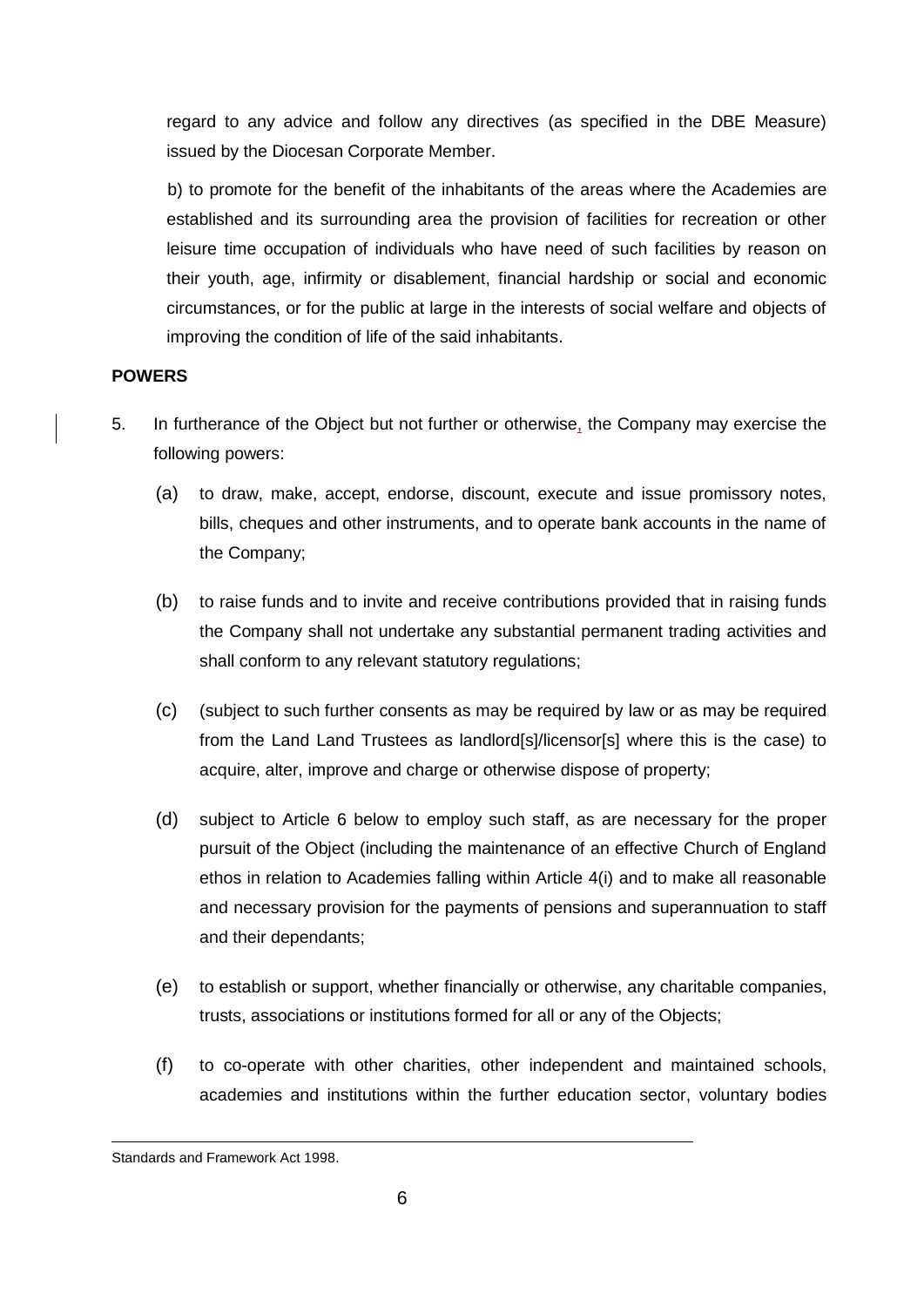and statutory authorities operating in furtherance of the Object and to exchange information and advice with them;

- (g) to pay out of funds of the Company the costs, charges and expenses of and incidental to the formation and registration of the Company;
- (h) to establish, maintain, carry on, manage and develop the Academies at locations to be determined by the Directors, provided that no Academy shall be established, maintained or carried on by the Company without the consent of the Members by ordinary resolution;
- (i) to offer scholarships, exhibitions, prizes and awards to pupils and students former pupils and former students, and otherwise to encourage and assist the educational attainment of pupils and students and former pupils and former students;
- (j) to provide educational facilities and services to students of all ages and the wider community for the public benefit;
- (k) to carry out research into the development and application of new techniques in education and to their approach to curriculum development and delivery and to publish the results of such research, and to develop means of benefiting from application of the experience of industry, commerce, other schools, educational institutions and the voluntary sector to the education of pupils and students in academies;
- (l) subject to such consents as may be required from the Land Land Trustees or otherwise required by law and/or by any contract entered into by or on behalf of the Company, to borrow and raise money for the furtherance of the Object in such manner and on such security as the Company may think fit;
- (m) to deposit or invest any funds of the Company not immediately required for the furtherance of its Object (but to invest only after obtaining such advice from a Financial Expert as the Directors consider necessary and having regard to the suitability of investments and the need for diversification);
- (n) to delegate the management of investments to a Financial Expert, but only on terms that:
	- (i) the investment policy is set down in writing for the Financial Expert by the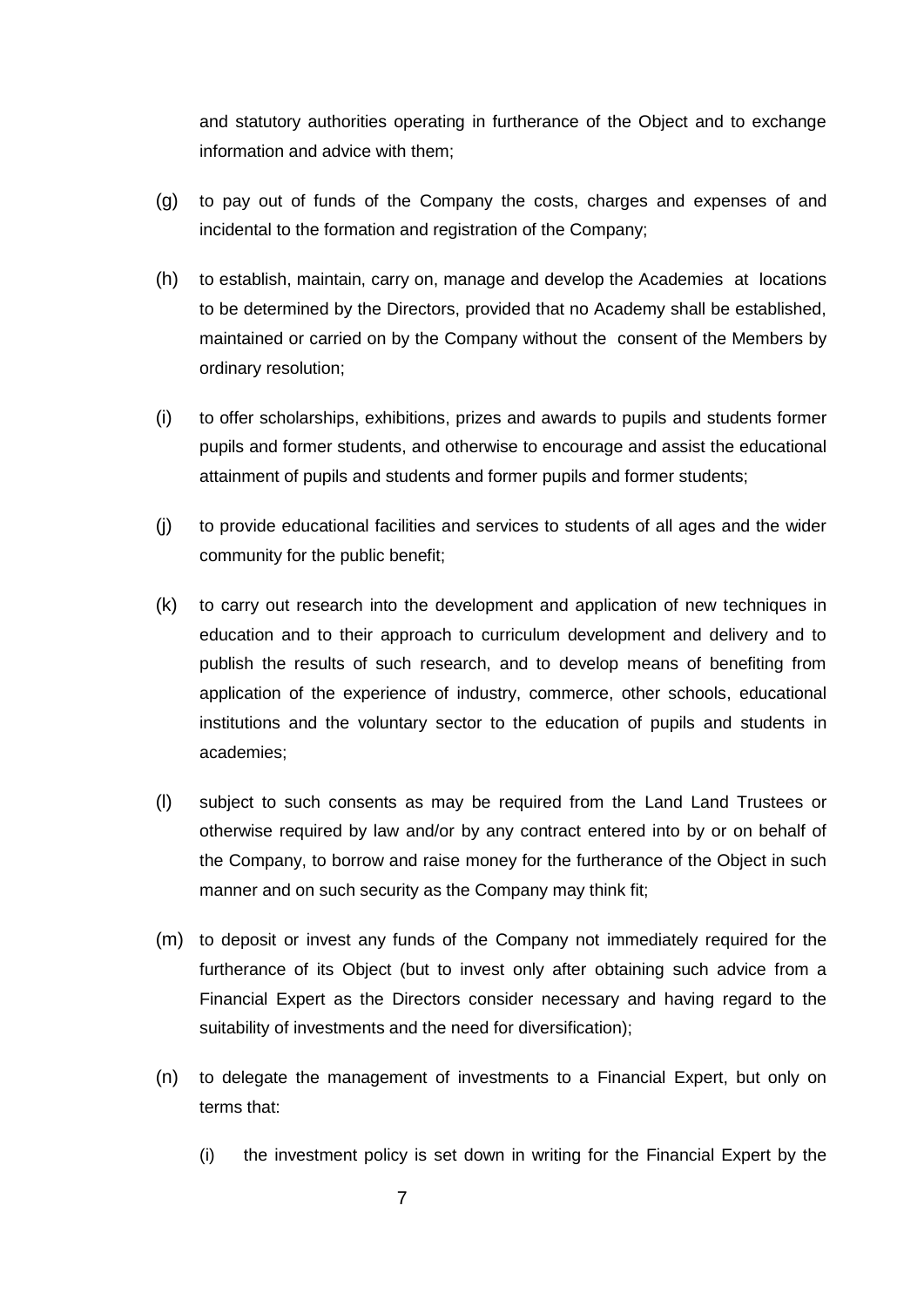Directors;

- (ii) every transaction is reported promptly to the Directors;
- (iii) the performance of the investments is reviewed regularly with the Directors;
- (iv) the Directors are entitled to cancel the delegation arrangement at any time;
- (v) the investment policy and the delegation arrangement are reviewed at least once a year;
- (vi) all payments due to the Financial Expert are on a scale or at a level which is agreed in advance and are notified promptly to the Directors on receipt; and
- (vii) the Financial Expert must not do anything outside the powers of the Directors;
- (o) to arrange for investments or other property of the Company to be held in the name of a nominee company acting under the control of the Directors or of a Financial Expert acting under their instructions, and to pay any reasonable fee required;
- $(p)$  to provide indemnity arrangements<sup>3</sup> to Directors, Land Trustees and the members of any Local Governing Body (to the extent necessary) in accordance with, and subject to the conditions of section 232 to 235 of the Companies Act 2006, section 189 of the Charities Act 2011 or any other provision of law applicable to charitable companies and any such indemnity is limited accordingly;
- (q) subject in respect of any use of their property to such consents as may be required from the Land Land Trustees and to any terms and conditions the Land Land Trustees may require to establish subsidiary companies to carry on any trade or business for the purpose of raising funds for the Company<sup>45</sup>
- (r) to discharge any liability necessarily incurred by the Land Land Trustees to further the purposes of the Company; and

<sup>1</sup> <sup>3</sup> Reference to 'indemnity arrangements' rather than 'insurance' is, in the Department's opinion, broad enough to also capture policies of insurance. It is for the Company to decide whether to avail itself of any available arrangements with the Secretary of State, and utilisation of the RPA will always be optional.

<sup>4</sup> This provision is to ensure that the Company cannot use Land Trustee land without gaining Land Trustees' consent in advance.

 $5$  The consent and involvement of the Land Trustees will be required if such trade or business is to be carried out on the Land Trustees' land and the Land Trustees will be entitled to impose such terms and conditions as they see fit in relation to such use of the land. Alternatively the Land Trustees may wish to establish their own trading company for these purposes.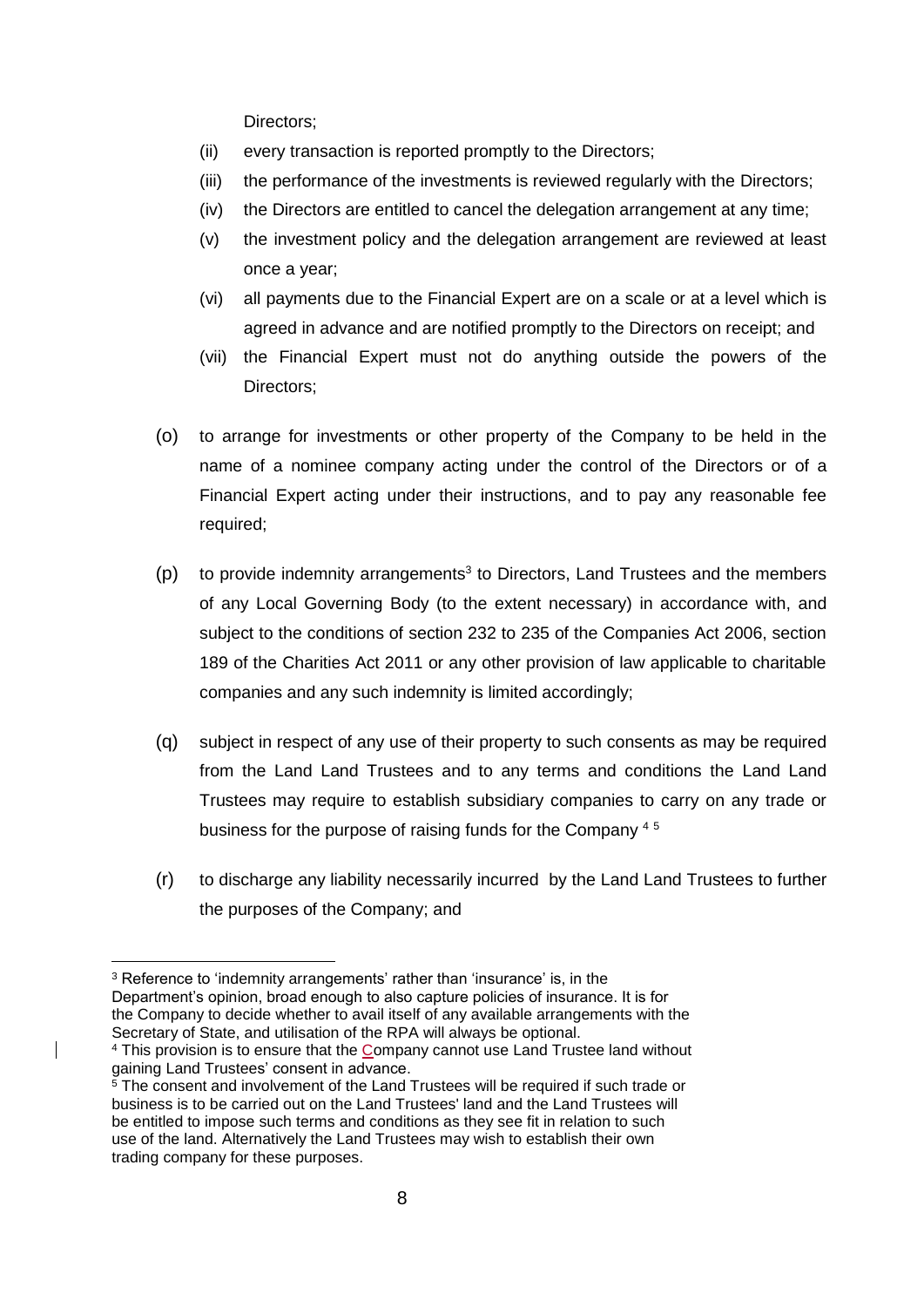(s) to do all such other lawful things as are necessary for or are incidental to or conducive to the achievement of the Object and appropriate to the religious character of any Academy including entering into any protocol, arrangement or agreement with the Diocesan Corporate Member in relation to the exercise of powers and discharge of functions under the Measure.

### **APPLICATION OF INCOME AND PROPERTY**

6.1 The income and property of the Company shall be applied solely towards the promotion of the Object.

### **MEMBERS' BENEFITS AND CONFLICTS OF INTEREST**

- 6.2 None of the income or property of the Company may be paid or transferred directly or indirectly by way of dividend bonus or otherwise by way of profit to any member of the Company. Nonetheless a Member of the Company who is not also a Director may:
	- (a) benefit as a beneficiary of the Company;
	- (b) be paid reasonable and proper remuneration for any goods or services supplied to the Company;
	- (c) be paid rent for premises let by the Member of the Company if the amount of the rent and other terms of the letting are reasonable and proper; and
	- (d) be paid interest on money lent to the Company at a reasonable and proper rate, such rate not to exceed 2 per cent per annum below the base lending rate of a UK clearing bank selected by the Directors, or 0.5%, whichever is the higher.
- 6.2A The Directors may only rely upon the authority provided by Article 6.2 to allow a benefit to a Member if each of the following conditions is satisfied:
	- (a) the remuneration or other sums paid to the Member do not exceed an amount that is reasonable in all the circumstances;
	- (b) the Directors are satisfied that it is in the interests of the Company to contract with that Member rather than with someone who is not a Member. In reaching that decision the Directors must balance the advantage of contracting with a Member against the disadvantages of doing so; and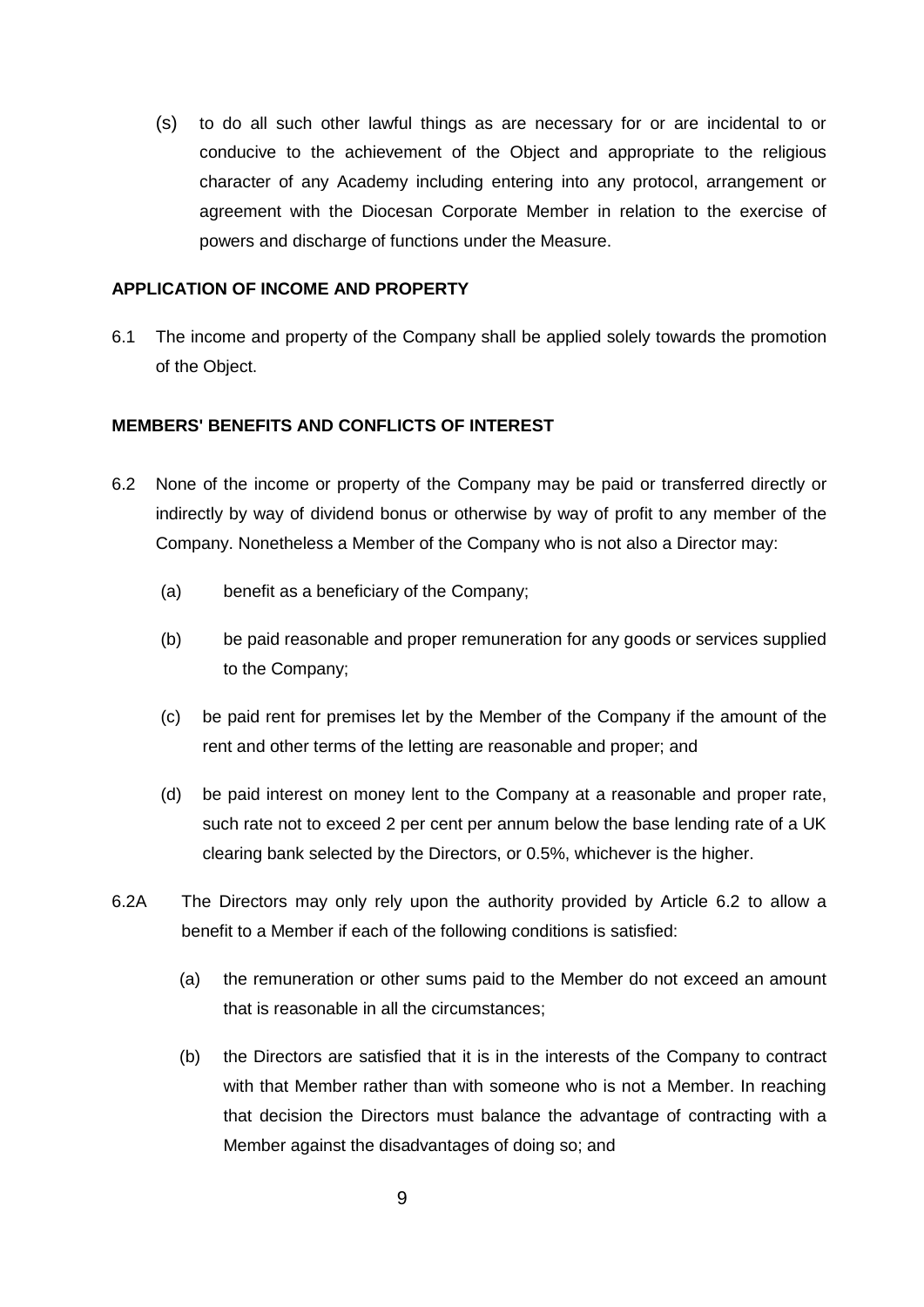(c) the reason for their decision is recorded by the Directors in the minute book. $6$ 

### **DIRECTORS' AND LAND LAND TRUSTEES' INDEMNITY**

- 6.3 A Director and a Land Land Trustee<sup>7</sup> may benefit from any indemnity arrangement purchased at the Company's expense, or any arrangement so agreed with the Secretary of State to cover the liability of the Directors and the Land Land Trustees which by virtue of any rule of law would otherwise attach to them in respect of any negligence, default or breach of trust or breach of duty of which they may be guilty in relation to the Company or to any trust of any Academy site: provided that any such arrangement shall not extend to:
	- (i) any claim arising from any act or omission which Directors or Land Land Trustees (or any of them) knew to be a breach of trust (including a breach of any trust relating to any Academy site) or breach of duty or which was committed by the Directors or Land Land Trustees (or any of them) in reckless disregard to whether it was a breach of trust or breach of duty or not; and
	- (ii) the costs of any unsuccessful defence to a criminal prosecution brought against the Directors or Land Land Trustees (or any of them) in their capacity as directors of the Company or as Land Trustees of any Academy site.

Further, this Article does not authorise a Director or Land Land Trustee to benefit from any indemnity arrangements that would be rendered void by any provision of the Companies Act 2006, the Charities Act 2011 or any other provision of law.

# **DIRECTORS' BENEFITS AND CONFLICTS OF INTEREST**

6.4 A public company, which has shares listed on a recognised stock exchange and of which any one Director holds no more than 1% of the issued capital of that company, may

<sup>1</sup> <sup>6</sup> This wording largely replicates the procedure for authorising a benefit to Directors as set out in Article 6.8. Whilst the procedure for authorising a benefit to Directors is also subject to a statutory framework under the Companies Act 2006, which is not applicable to Members, the Department nonetheless recommends that, in order to aid transparency and ensure good financial governance, Members' benefits must also be authorised by the Directors.

 $7$  The Land Trustees can be covered and their reasonable and justified costs met by the Company to the extent that it is in the interest of the Company to do so, for example, to indemnify Land Trustees from any liabilities or costs that may arise due to the occupation use or development of the site by the Company. Contractual terms in the Church Supplemental Agreement or other documentation may well require such an indemnity or such costs to be met.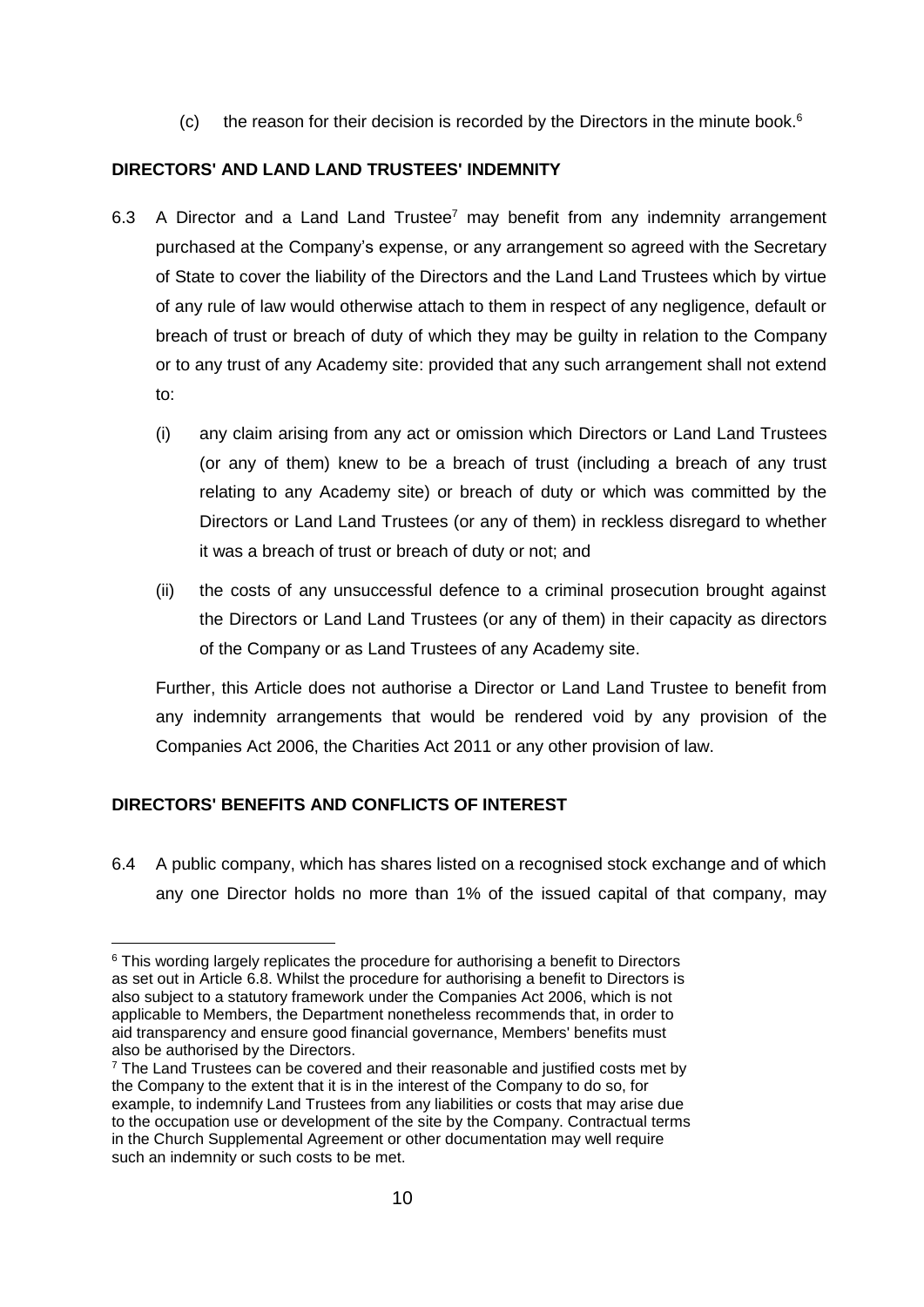receive fees, remuneration or other benefit in money or money's worth from the Company.

- 6.5 A Director may at the discretion of the Directors be reimbursed from the property of the Company for reasonable expenses properly incurred by him or her when acting on behalf of the Company, but excluding expenses in connection with foreign travel.
- 6.6 No Director may:
	- (a) buy any goods or services from the Company;
	- (b) sell goods, services, or any interest in land to the Company;
	- (c) be employed by, or receive any remuneration from the Company (other than the Chief Executive Officer (to the extent that he is a Director) whose employment and/or remuneration is subject to the procedure and conditions in Article 6.8); or
	- (d) receive any other financial benefit from the Company, unless:
		- (i) the payment is permitted by Article 6.7 and the Directors follow the procedure and observe the conditions set out in Article 6.8; or
		- (ii) the Directors obtain the prior written approval of the Charity Commission and fully comply with any procedures it prescribes.
- 6.7 Subject to Article 6.8, a Director may:
	- (a) receive a benefit from the Company in the capacity of a beneficiary of the Company;
	- (b) be employed by the Company or enter into a contract for the supply of goods or services to the Company, other than for acting as a Director;
	- (c) receive interest on money lent to the Company at a reasonable and proper rate not exceeding 2% per annum below the base rate of a clearing bank to be selected by the Directors, or 0.5%, whichever is the higher; and
	- (d) receive rent for premises let by the Director to the Company if the amount of the rent and the other terms of the lease are reasonable and proper.
- 6.8 The Company and its Directors may only rely upon the authority provided by Article 6.7 if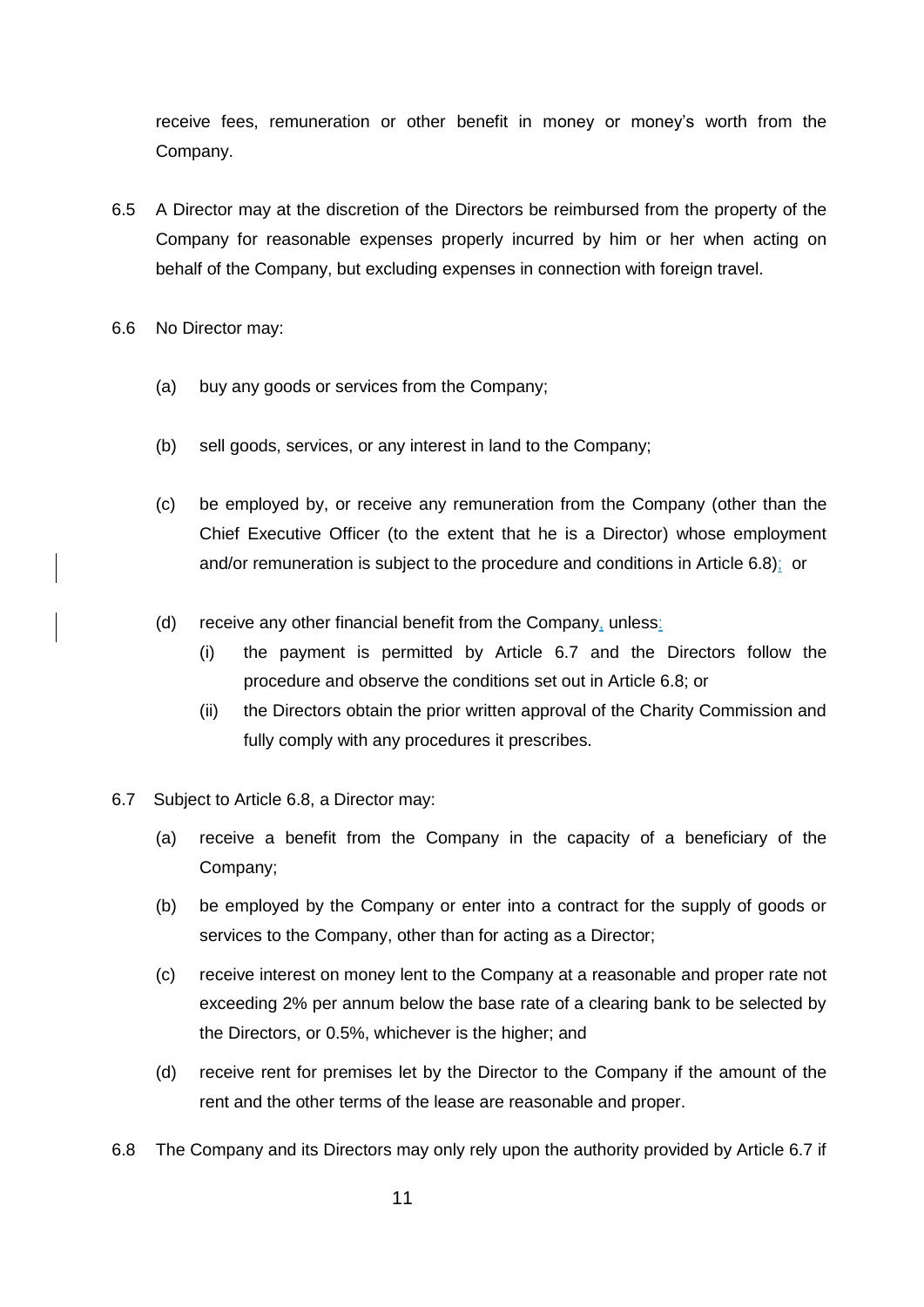each of the following conditions is satisfied:

- (a) the remuneration or other sums paid to the Director do not exceed an amount that is reasonable in all the circumstances; and
- (b) the Director is absent from the part of any meeting at which there is discussion of:
	- (i) his or her employment, remuneration, or any matter concerning the contract, payment or benefit; or
	- (ii) his or her performance in the employment, or his or her performance of the contract; or
	- (iii) any proposal to enter into any other contract or arrangement with him or her or to confer any benefit upon him or her that would be permitted under Article 6.7; or
	- (iv) any other matter relating to a payment or the conferring of any benefit permitted by Article 6.7; and
- (c) the Director does not vote on any such matter and is not to be counted when calculating whether a quorum of Directors is present at the meeting; and
- (d) in relation to proposed contracts for employment or services (except, where the Chief Executive Officer is a Director, the principal employment contract or contract for services under which he is employed or engaged by the Company), the other Directors are satisfied that it is in the interests of the Company to employ or to contract with that Director rather than with someone who is not a Director. In reaching that decision the Directors must balance the advantage of employing a Director against the disadvantages of doing so (especially the loss of the Director's services as a result of dealing with the Director's conflict of interest);
- (e) the reason for their decision is recorded by the Directors in the minute book; and
- (f) a majority of the Directors then in office have received no such payments or benefit.
- 6.8A The provision in Article 6.6(c) that no Director may be employed by or receive any remuneration from the Company (other than the Chief Executive Officer to the extent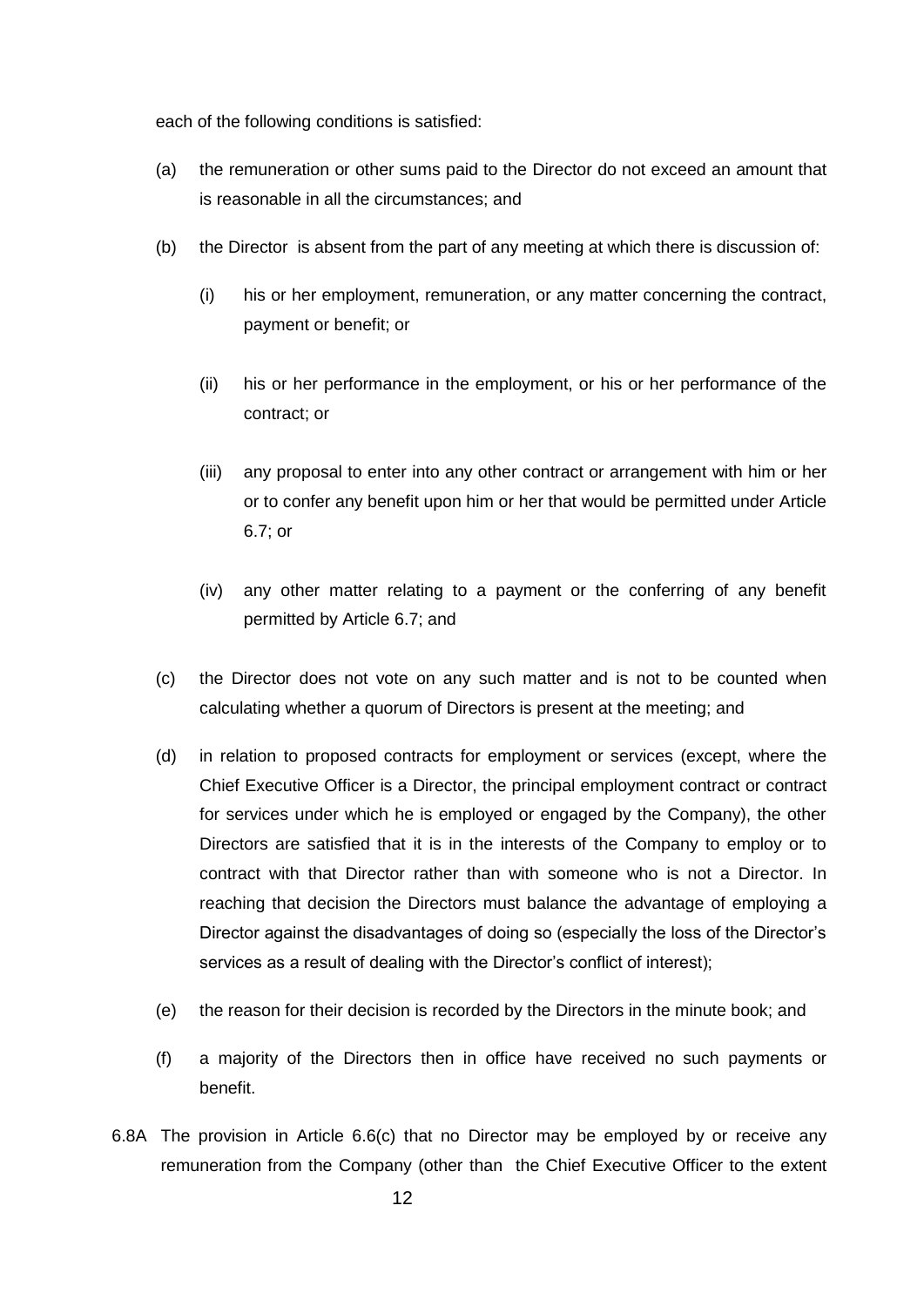he is a Director) does not apply to an employee of the Company who is subsequently elected or appointed as a Director save that this Article shall only allow such a Director to receive remuneration or benefit from the Company in his capacity as an employee of the Company and provided that the procedure as set out in Articles 6.8(b) and 6.8 (c) is followed.

- 6.9 In Articles 6.2 6.9:
	- (a) "company" shall include any company in which the Company:
		- holds more than 50% of the shares; or
		- controls more than 50% of the voting rights attached to the shares; or
		- has the right to appoint one or more directors to the board of the company;
	- (b) "Director" shall include any child, stepchild, parent, grandchild, grandparent, brother, sister or spouse of the Director or any person living with the Director as his or her partner; and
	- (c) the employment or remuneration of a Director includes the engagement or remuneration of any firm or company in which the Director is:
		- (i) a partner;
		- (ii) an employee;
		- (iii) a consultant;
		- (iv) a director;
		- (v) a member; or
		- (vi) a shareholder, unless the shares of the company are that of a company which are listed on a recognised stock exchange and the Director holds less than 1% of the issued capital.

#### **LIMITED LIABILITY OF MEMBERS**

7. The liability of the Members of the Company is limited.

#### **DISSOLUTION AND WINDING UP**

8. Every Member of the Company undertakes to contribute such amount as may be required (not exceeding £10) to the Company's assets if it should be wound up while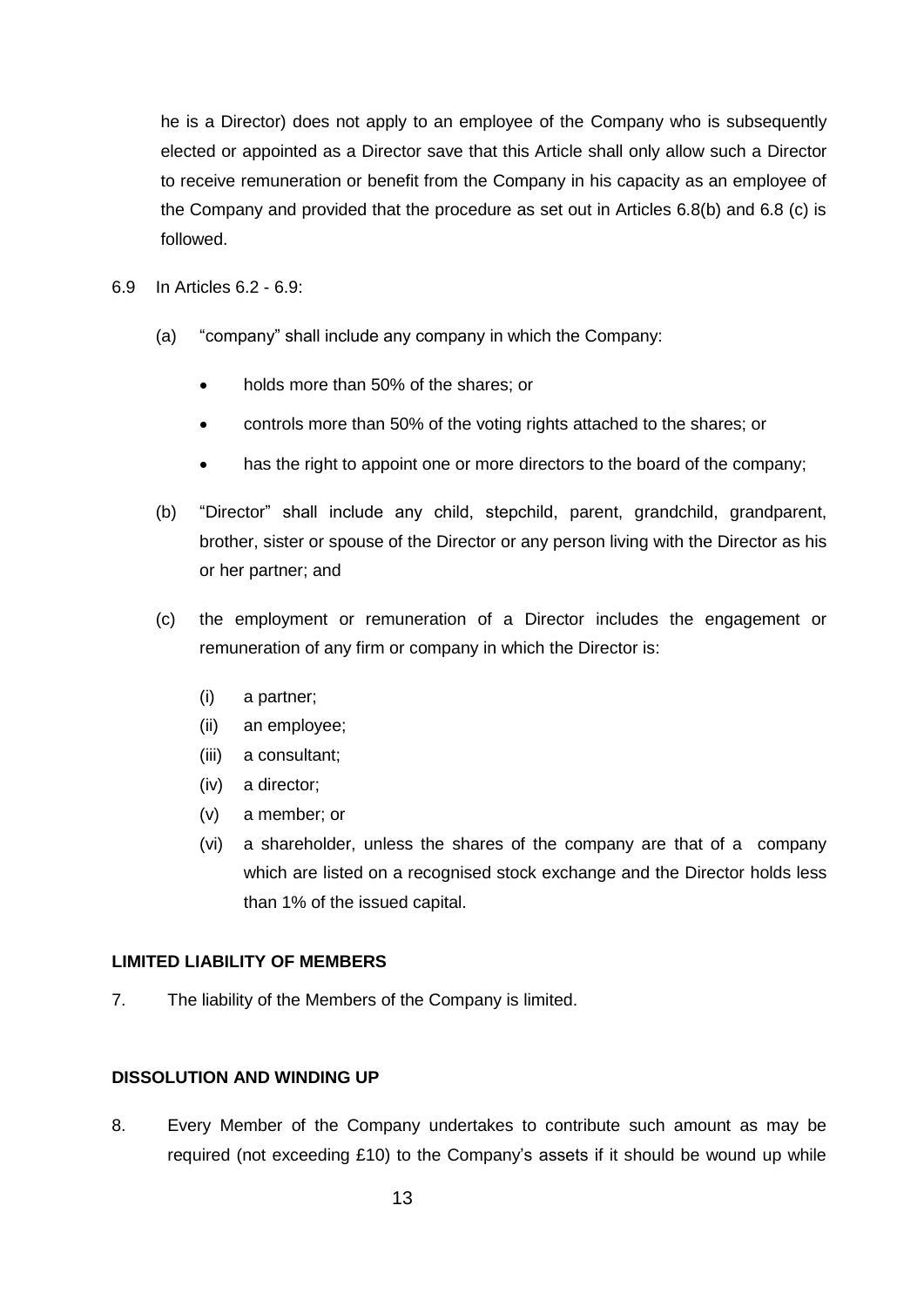he or she is a Member or within one year after he ceases to be a Member, for payment of the Company's debts and liabilities before he or she ceases to be a Member, and of the costs, charges and expenses of winding up, and for the adjustment of the rights of the contributors among themselves.

9. If the Company is wound up or dissolved and after all its debts and liabilities (including any under section 2 of the Academies Act 2010) have been satisfied there remains any property it shall not be paid to or distributed among the Members of the Company (except for a Member which is itself a charity fulfilling the criteria set out below), but shall be given or transferred to some other charity or charities having objects similar to the Object which prohibits the distribution of its or their income and property to an extent at least as great as is imposed on the Company by Article 6 above, chosen by the Members of the Company at or before the time of dissolution and if that cannot be done then to some other charitable object.

#### **AMENDMENTS TO MEMORANDUM AND ARTICLES**

- 10. No alteration or addition shall be made to or in the provisions of the Memorandum and/or Articles without the written consent of the Diocesan Corporate Member.<sup>8</sup> No alteration or addition to these Articles which would or is likely to affect the governance or Church of England ethos of any Church Academy shall be made without the written consent of the Land Trustees of the relevant Church Academy or Academies.
- 11. No alteration or addition shall be made to or in the provisions of the Articles which would have the effect (a) that the Company would cease to be a company to which section 60 of the Companies Act 2006 applies; or (b) that the Company would cease to be a charity; or (c) that it might weaken the maintenance of the ethos (whether Church of England or otherwise) at the Academies.

### **MEMBERS<sup>9</sup>**

1

<sup>8</sup> The requirement for the consent of the Land Trustees and the Diocesan Board of Education (whether they are Members or otherwise) corresponds to the requirement for maintained schools that the consent of these bodies be obtained prior to a change to the Instrument of Government under the Schools Governance (Constitution) (England) Regulations 2007. Potential conflict with 16B.

<sup>&</sup>lt;sup>9</sup> The Department recommends that Academy Trust companies should have at least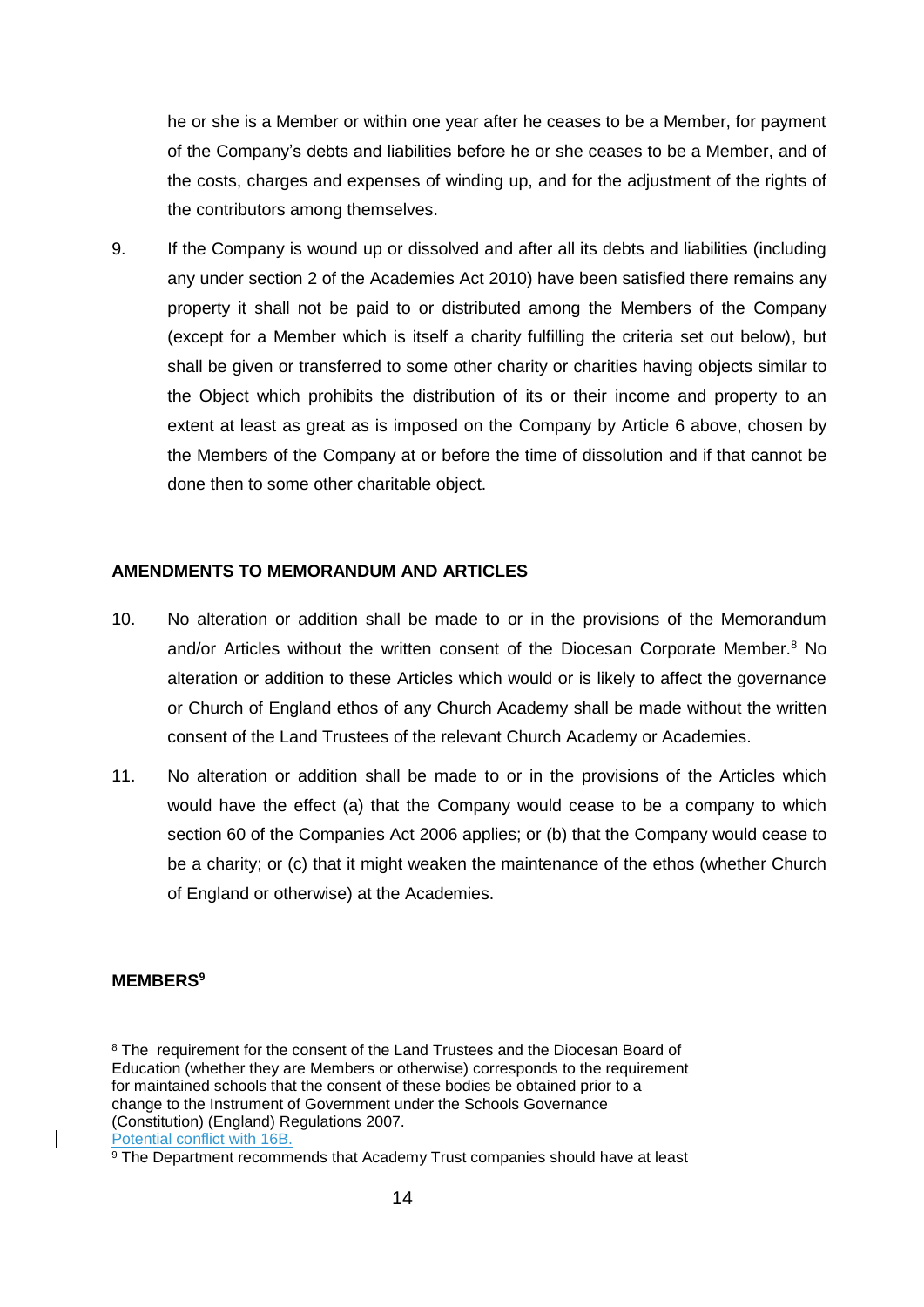- 12. The Members of the Company shall comprise:
	- (a) the Diocesan Bishop;
	- (b) the Diocesan Corporate Member;
	- (c) An incumbent from a Church of England Coventry Deanery
	- (d) any person appointed under Article 15A, provided that these Members are appointed from the laity and at any time the minimum number of Members shall not be less than five; in the first instance these will be:
		- i. Eileen Leech
		- ii. Ralph Bonell
- 12A. An employee of the Company cannot be a Member of the Company.
- 13. Each person entitled to appoint Members in Article 12 shall have the right from time to time by written notice delivered to the Office to remove any Member appointed by them and to appoint a replacement Member to fill a vacancy whether resulting from such removal or otherwise.
- 14. If any of the persons entitled to appoint Members in Article 12:
	- (a) in the case of an individual, die or become legally incapacitated;
	- (b) in the case of a corporate entity, cease to exist and are not replaced by a successor institution; or
	- (c) becomes insolvent or makes any arrangement or composition with their creditors generally; or
	- (d) ceases to themselves be a Member,

their right to appoint Members under these Articles shall vest in the remaining Members.

- 15. Membership will terminate automatically if:
	- (a) a Member (which is a corporate entity) ceases to exist and is not replaced by a

1

five members but this is not a legal requirement.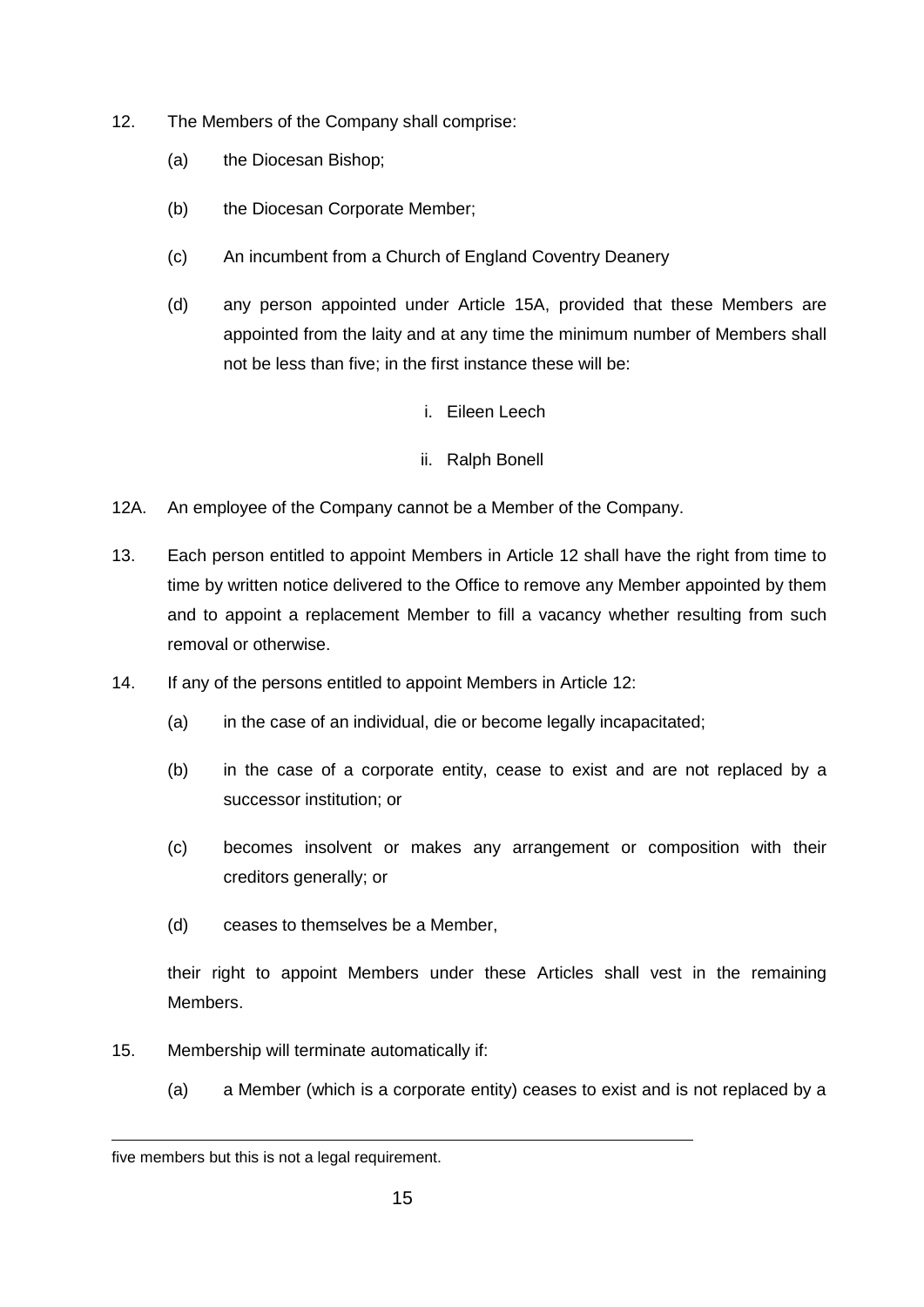successor institution;

- (b) a Member (who is an individual) dies or becomes incapable by reason of illness or injury of managing and administering his or her own affairs; or
- (c) a Member becomes insolvent or makes any arrangement or composition with that Member's creditors generally.
- 15A. The Members may agree unanimously in writing (with the exception of the signatory to be removed) to remove any Member who is a signatory to the Memorandum (save that the provision shall not apply to the Diocesan Bishop, Diocesan Board of Education, or Incumbent) provided that it is in the interest of the Company to remove such a Member.
- 15B The Members with the written consent of the Diocesan Corporate Member may agree by passing a special resolution to appoint such additional Members as they think fit.
- 16. In addition to their rights under to Article 13 and subject to the requirements of the Relevant Funding Agreement, the Members with the written consent of the Diocesan Corporate Member may agree by passing a special resolution to remove any such additional Members appointed under Article 15B. The Member whose proposed removal is the subject of the resolution shall not be entitled to vote on that resolution.
- 16A. In exercising their rights under these Articles and the Companies Act 2006, the Members shall not do any thing or take any action which would cause the Company to contravene its Object.
- 16B. Upon the resignation or removal of any Member (including a signatory to the Memorandum) other than the Diocesan Bishop, the Diocesan Board of Education or the incumbent, the Members shall appoint (by majority) a replacement Member if required to ensure that the number of Members appointed to represent the interest of the Church of England shall not exceed 60% of the total Members.
- 16C. If the number of Members appointed to represent the interests of the Church of England is less than 60% of the total number of Members, then the Diocesan Board of Education may appoint an additional Member provided that total proportion of Members appointed to represent the interest of the Church of England does not exceed 60% of the total number of Members.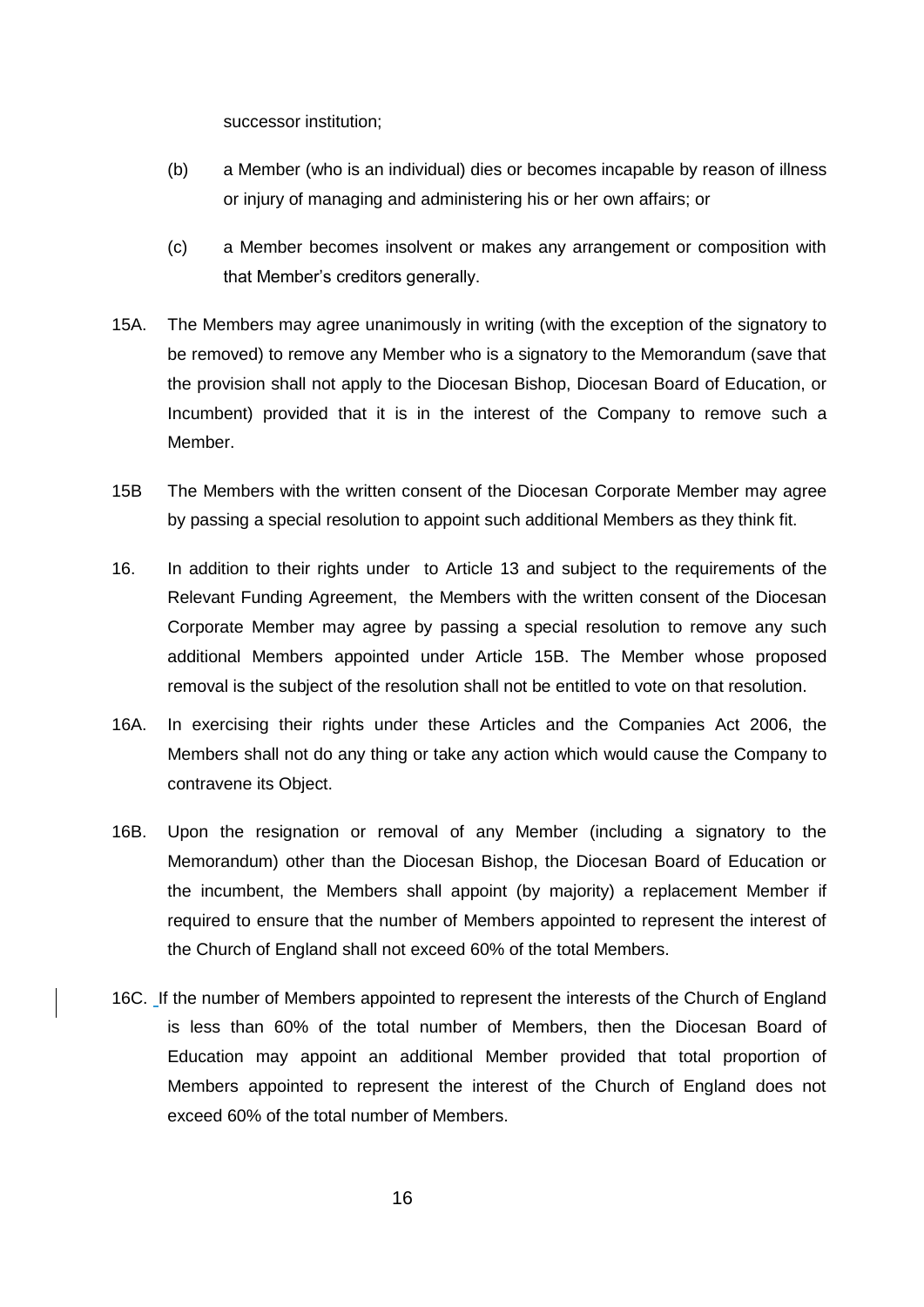- 17. Every person nominated to be a Member of the Company shall either sign a written consent to become a Member or sign the register of Members on becoming a Member<sup>10</sup>.
- 18. Any individual (but not corporate) Member may resign provided that after such resignation the number of Members is not less than three. A Member shall cease to be one immediately on the receipt by the Company of a notice in writing signed by the person or persons entitled to remove him under Articles 13 or 16 provided that no such notice shall take effect when the number of Members is less than three unless it contains or is accompanied by the appointment of a replacement Member $11$ .
- 18A. The Diocesan Corporate Member is not precluded by its membership of the Company from taking any action or exercising any function it has as Diocesan Board of Education under the Measure.

### **MEMBERS' MEETINGS: ANNUAL GENERAL MEETINGS AND GENERAL MEETINGS**

- 19. The Company shall hold an Annual General Meeting each Academy Financial year in addition to any other meetings in that year, and shall specify the meeting as such in the notices calling it; and not more than fifteen months shall elapse between the date of one Annual General Meeting of the Company and that of the next. Provided that so long as the Company holds its first Annual General Meeting within eighteen months of its incorporation, it need not hold it in the year of its incorporation or in the following year. The Annual General Meeting shall be held at such time and place as the Directors shall appoint. All meetings of the Members other than Annual General Meetings shall be called General Meetings.
- 20. The Directors may call General Meetings and, on the requisition of Members pursuant to the provisions of the Companies Act 2006, shall forthwith proceed to convene a General Meeting in accordance with that Act. If there are not within the United Kingdom sufficient Directors to call a General Meeting, any Director or any Member of the Company may call a General Meeting.

<sup>1</sup> <sup>10</sup> It is a requirement of company law that the Company maintains a register of Members and a register of Directors at all times.

<sup>&</sup>lt;sup>11</sup> Resignations which cause Church of England members to lose their majority must be avoided.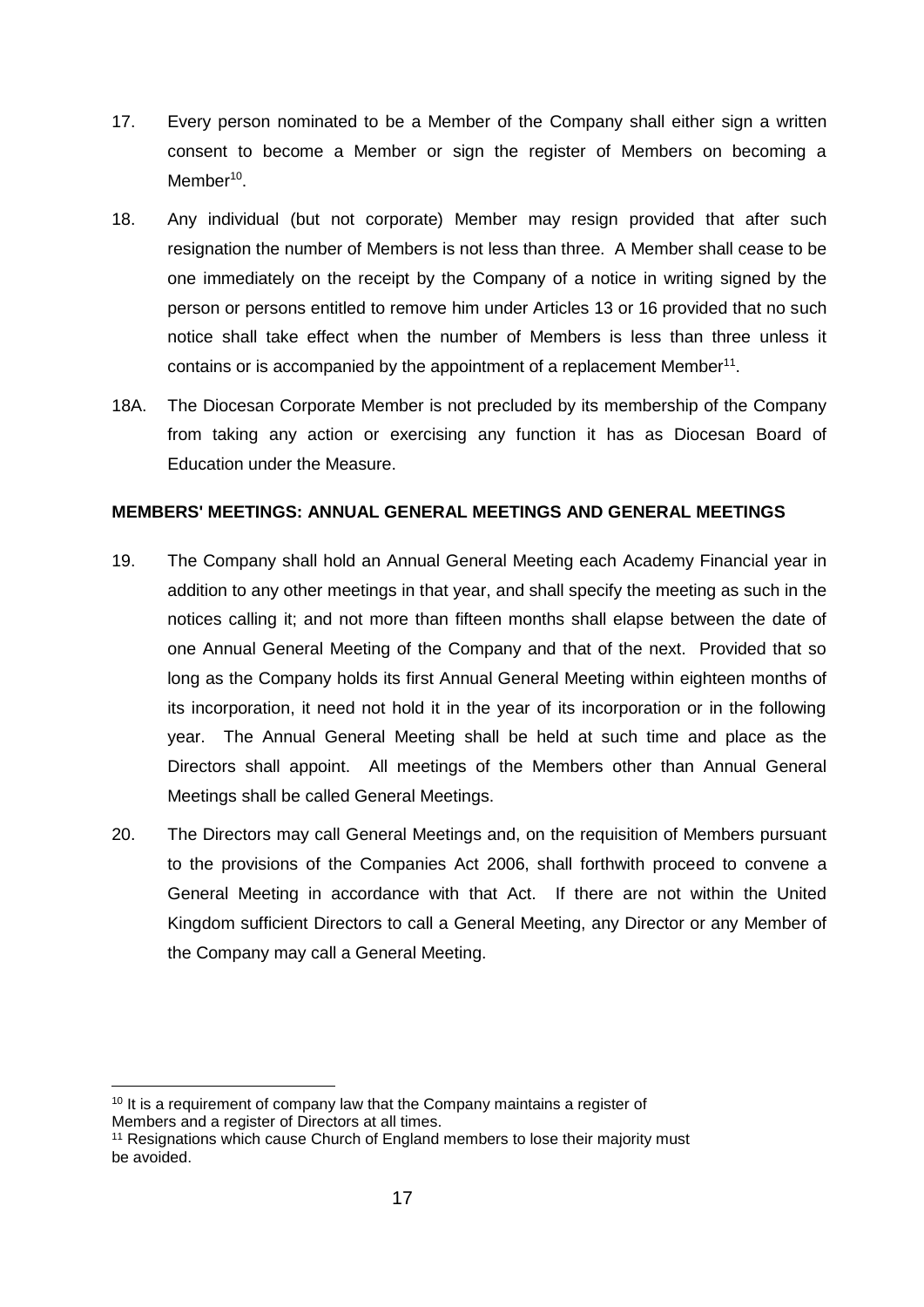#### **NOTICE OF GENERAL MEETINGS**

- 21. General Meetings shall be called by at least fourteen clear days' notice but a General Meeting may be called by shorter notice if it is so agreed by a majority in number of Members having a right to attend and vote and together representing not less than 90% of the total voting rights at that meeting.
- 21A. The notice shall specify the time and place of the meeting and the general nature of the business to be transacted and, in the case of an Annual General Meeting, shall specify the meeting as such. The notice shall also state that the Member is entitled to appoint a proxy. The notice shall be given to all the Members, all Directors and the auditors.
- 22. The accidental omission to give notice of a meeting to, or the non-receipt of notice of a meeting by, any person entitled to receive notice shall not invalidate the proceedings at that meeting.

#### **PROCEEDINGS AT GENERAL MEETINGS**

- 23. No business shall be transacted at any meeting unless a quorum is present. A Member counts towards the quorum by being present either in person or by proxy. Four persons entitled to vote upon the business to be transacted, each being a Member or a proxy of a Member or a duly authorised representative of a corporate Member shall constitute a quorum.
- 24. If a quorum is not present within half an hour from the time appointed for the meeting, or if during a meeting a quorum ceases to be present, the meeting shall stand adjourned to such time and place as the Directors may determine.
- 25. The Members present and entitled to vote at the meeting shall elect by ordinary resolution one of their number to be the chairman of the General Meeting, and such election shall be binding on all Members and Directors present at the meeting.
- 26. If the chairman of the Directors is not present within fifteen minutes after the time appointed for holding the meeting, the Members present and entitled to vote shall choose one of their number to be chairman..
- 27. A Director shall, notwithstanding that he is not a Member, be entitled to attend and speak at any General Meeting.
- 28. The chairman may, with the consent of a majority of the Members at a meeting at which a quorum is present (and shall if so directed by the meeting), adjourn the meeting from time to time and from place to place, but no business shall be transacted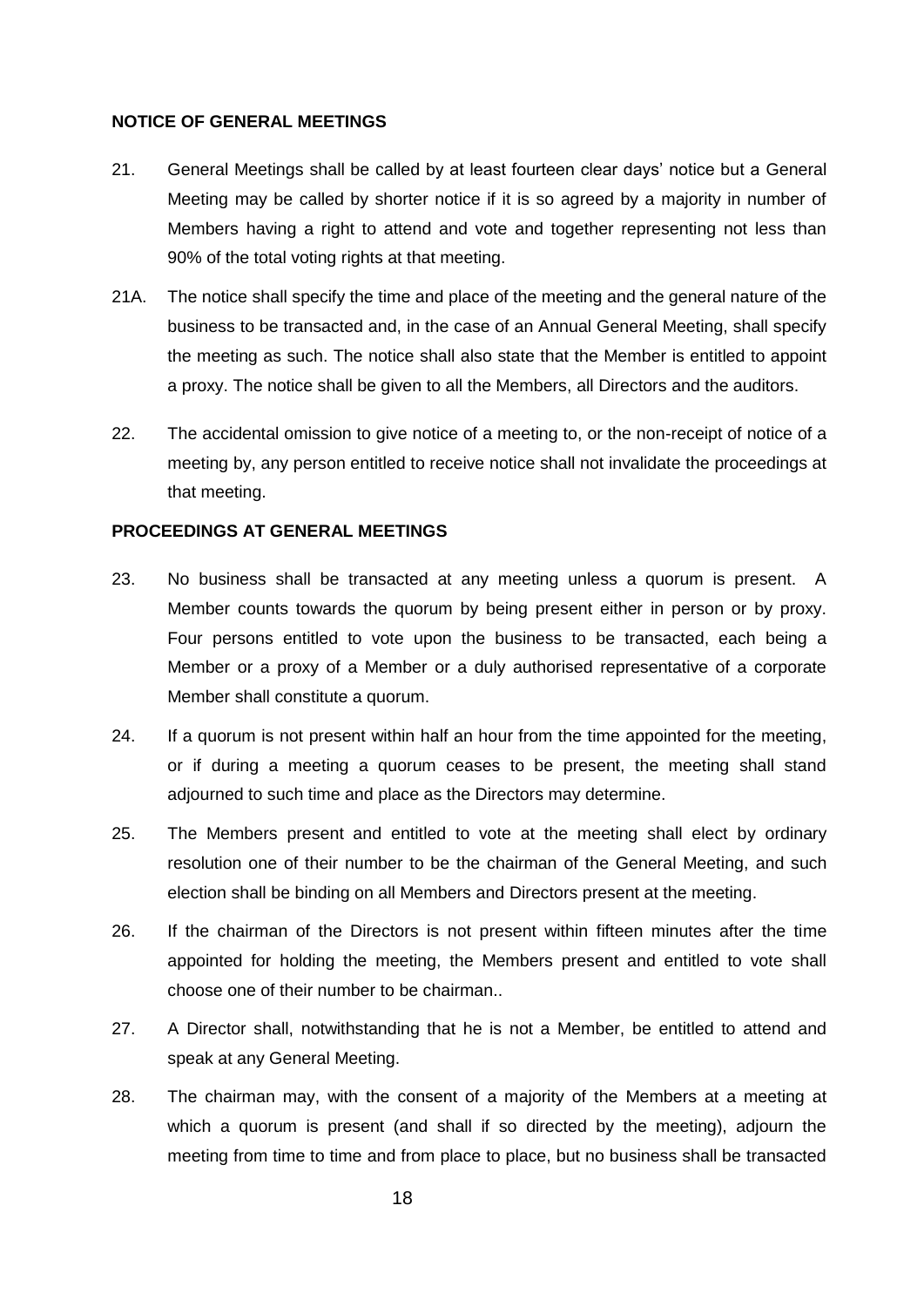at any adjourned meeting other than the business which might properly have been transacted at the meeting had the adjournment not taken place. When a meeting is adjourned for fourteen days or more, at least seven clear days' notice shall be given specifying the time, date and place of the adjourned meeting and the general nature of the business to be transacted. Otherwise it shall not be necessary to give any such notice.

- 29. A resolution put to the vote of the meeting shall be decided on a show of hands unless before, or on the declaration of the result of the show of hands, a poll is duly demanded. Subject to the provisions of the Companies Act 2006, a poll may be demanded:
	- (a) by the chairman; or
	- (b) by at least two Members having the right to vote at the meeting; or,
	- (c) by a Member or Members representing not less than one-tenth of the total voting rights of all the Members having the right to vote at the meeting.
- 30. Unless a poll is duly demanded a declaration by the chairman that a resolution has been carried or carried unanimously, or by a particular majority, or lost, or not carried by a particular majority and an entry to that effect in the minutes of the meeting shall be conclusive evidence of the fact without proof of the number or proportion of the votes recorded in favour of or against such resolution.
- 31. The demand for a poll may be withdrawn, before the poll is taken, but only with the consent of the chairman. The withdrawal of a demand for a poll shall not invalidate the result of a show of hands declared before the demand for the poll was made.
- 32. A poll shall be taken as the chairman directs and he may appoint scrutineers (who need not be Members) and fix a time, date and place for declaring the results. The result of the poll shall be deemed to be the resolution of the meeting at which the poll was demanded.
- 33. A poll demanded on the election of the chairman or on a question of adjournment shall be taken immediately. A poll demanded on any other question shall be taken either immediately or at such time, date and place as the chairman directs not being more than thirty days after the poll is demanded. The demand for a poll shall not prevent continuance of a meeting for the transaction of any business other than the question on which the poll is demanded. If a poll is demanded before the declaration of the result of a show of hands and the demand is duly withdrawn, the meeting shall continue as if the demand had not been made.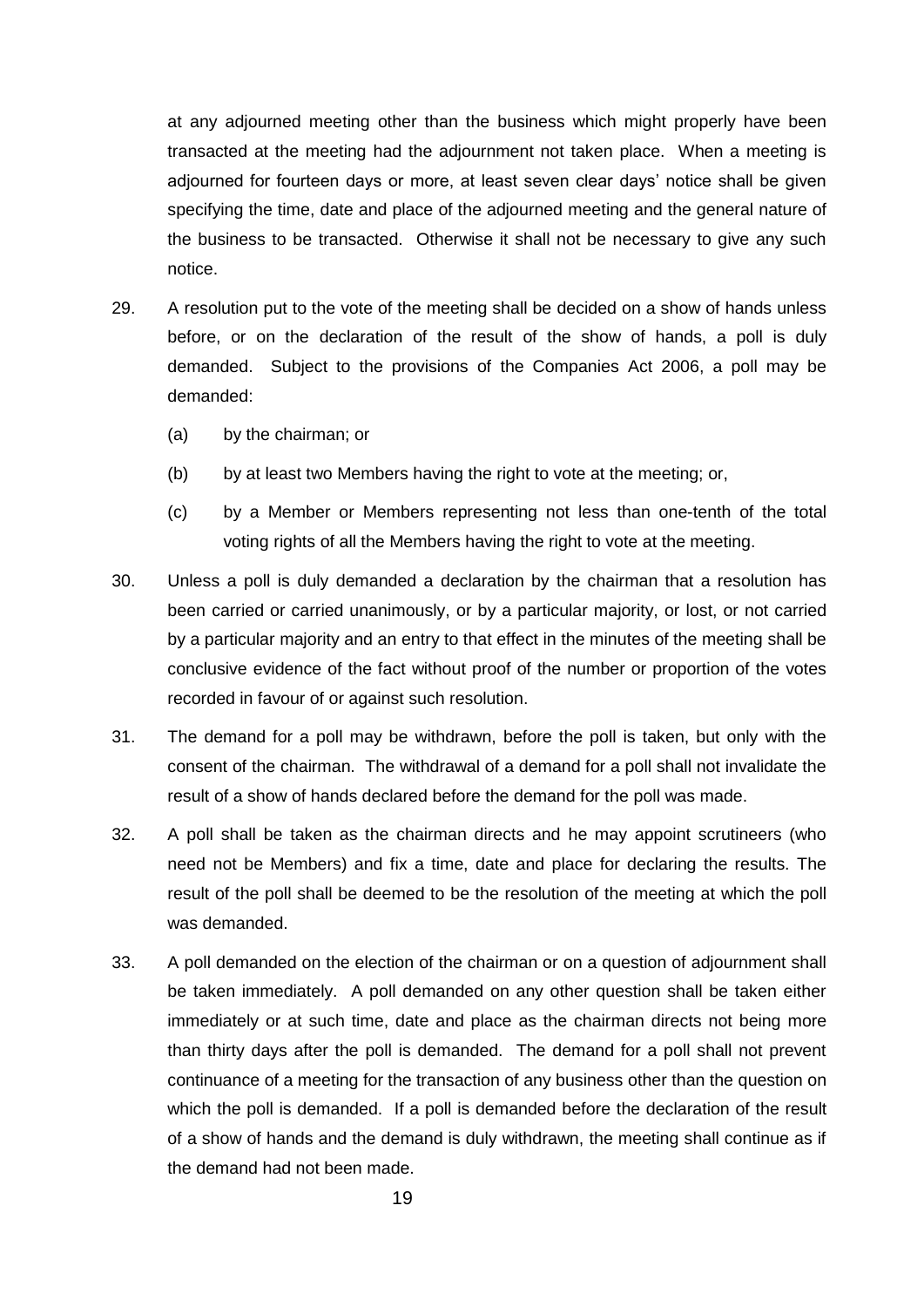- 34. No notice need be given of a poll not taken immediately if the time, date and place at which it is to be taken are announced at the meeting at which it is demanded. In other cases at least seven clear days' notice shall be given specifying the time, date and place at which the poll is to be taken.
- 35. A resolution in writing agreed by such number of Members as required if it had been proposed at a General Meeting shall be as effectual as if it had been passed at a General Meeting duly convened and held provided that a copy of the proposed resolution has been sent to every Member. The resolution may consist of several instruments in the like form each agreed by one or more Members.

### **VOTES OF MEMBERS**

- 36. On the show of hands every Member present in person shall have one vote. On a poll every Member present in person or by proxy shall have one vote.
- 37. Not used.
- 38. No Member shall be entitled to vote at any General Meeting unless all moneys then payable by him to the Company have been paid.
- 39. No objections shall be raised to the qualification of any person to vote at any General Meeting except at the meeting or adjourned meeting at which the vote objected to is tendered, and every vote not disallowed at the meeting shall be valid. Any objection made in due time shall be referred to the chairman whose decision shall be final and conclusive.
- 40. An instrument appointing a proxy shall be in writing, signed by or on behalf of the appointer and shall be in the following form (or in a form as near thereto as circumstances allow or in any other form which is usual or which the Directors may approve) -

"I/We, …….., of ………, being a Member/Members of the above named Company, hereby appoint …… of ……, or in his absence, ……. of …… as my/our proxy to attend, speak and vote in my/our name[s] and on my/our behalf at the Annual General Meeting/ General Meeting of the Company to be held on …..20[ ], and at any adjournment thereof.

Signed on ….. 20[ ]"

41. Where it is desired to afford Members an opportunity of instructing the proxy how he shall act the instrument appointing a proxy shall be in the following form (or in a form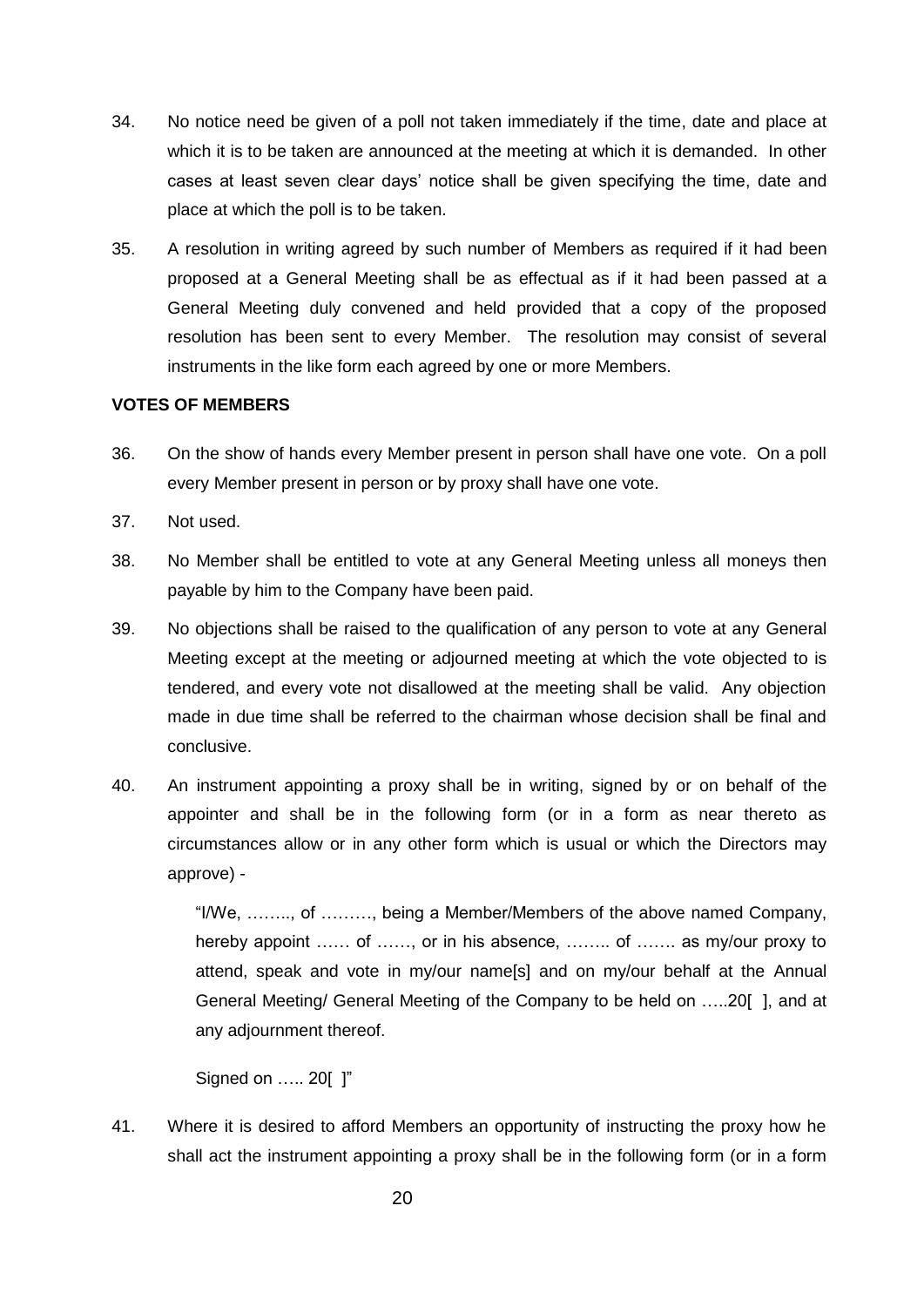as near thereto as circumstances allow or in any other form which is usual or which the Directors may approve) -

"I/We, ……., of ……., being a Member/Members of the above-named Company, hereby appoint .... of ......., or in his absence, ..... of ......, as my/our proxy to attend, speak and vote in my/our name[s] and on my/our behalf at the Annual General Meeting/ General Meeting of the Company, to be held on …. 20[ ], and at any adjournment thereof.

This form is to be used in respect of the resolutions mentioned below as follows:

Resolution No. 1 \*for \* against

Resolution No. 2 \*for \* against.

\* Strike out whichever is not desired.

Unless otherwise instructed, the proxy may vote as he thinks fit or abstain from voting,

Signed on …. 20[ ]"

- 42. The instrument appointing a proxy and any authority under which it is signed or a copy of such authority certified by a notary or in some other way approved by the Members may:
	- (a) be deposited at the office or at such other place within the United Kingdom as is specified in the notice convening the meeting or in any instrument of proxy sent out by the Company in relation to the meeting not less than 48 hours before the time for holding the meeting or adjourned meeting at which the person named in the instrument proposes to vote, or
	- (b) in the case of a poll taken more than 48 hours after it is demanded, be deposited as aforesaid after the poll has been demanded and not less than 24 hours before the time appointed for the taking of the poll; or
	- (c) where the poll is not taken forthwith but is taken not more than 48 hours after it was demanded, be delivered at the meeting at which the poll was demanded to the chairman or to the Clerk or to any Director,

and an instrument of proxy which is not deposited or delivered in a manner so permitted shall be invalid.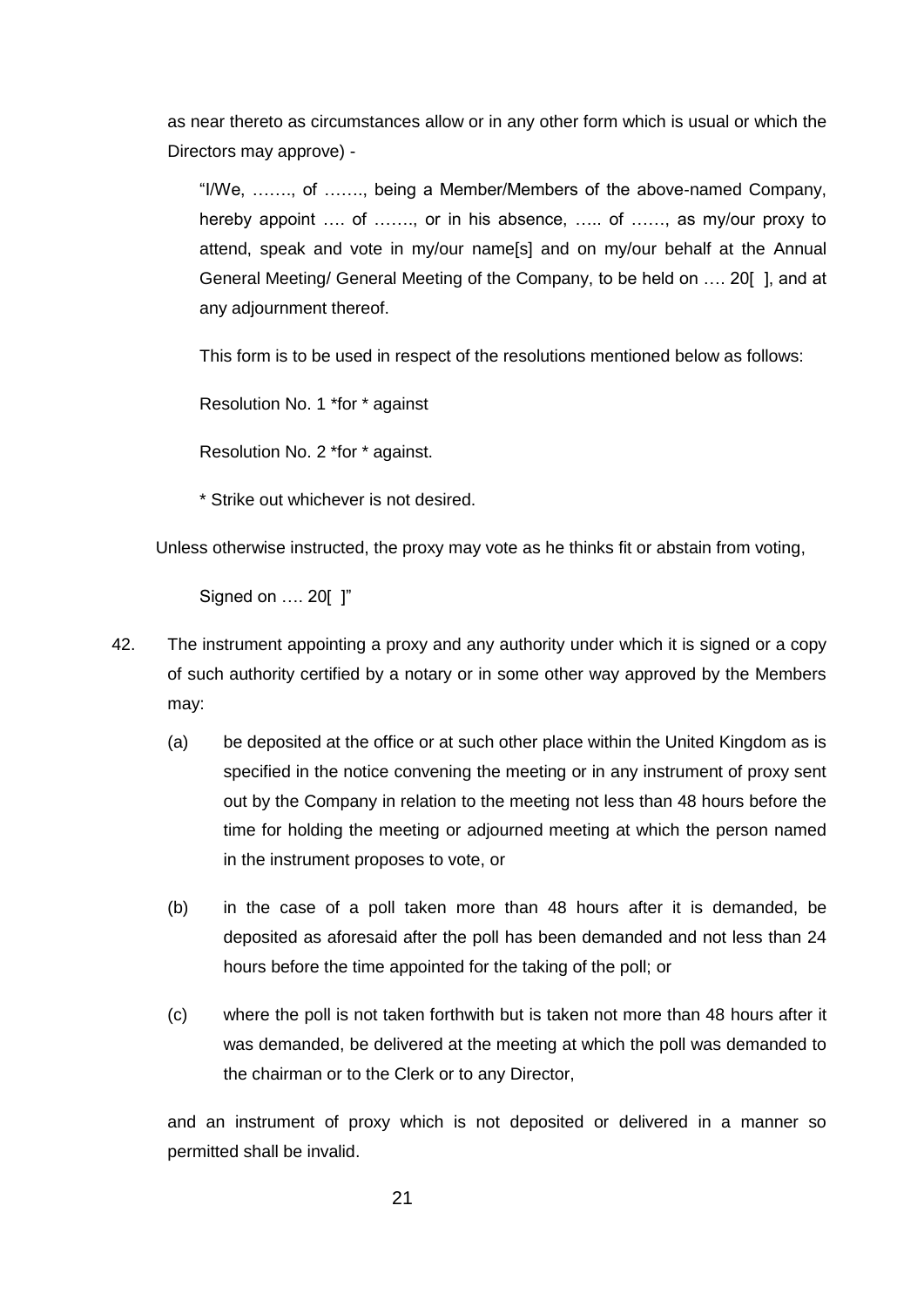- 43. A vote given or poll demanded by proxy or by the duly authorised representative of a corporation shall be valid notwithstanding the previous determination of the authority of the person voting or demanding a poll unless notice of the determination was received by the Company at the office or at such other place at which the instrument of proxy was duly deposited before the commencement of the meeting or adjourned meeting at which the vote given or the poll demanded or (or in the case of a poll taken otherwise than on the same day as the meeting or adjourned meeting) the time appointed for taking the poll.
- 44. Any organisation which is a Member of the Company may by resolution of its board of directors or other governing body authorise such person as it thinks fit to act as its representative at any meeting of the Company, and the person so authorised shall be entitled to exercise the same powers on behalf of the organisation which he represents as that organisation could exercise if it were an individual Member of the Company.

### **DIRECTORS**

- 45. The number of Directors shall be not less than three, but (unless otherwise determined by ordinary resolution) shall not be subject to any maximum.
- 45A. All Directors upon their appointment or election and before exercising any duties as a Director shall give a written undertaking to the Land Trustees and the Diocesan Corporate Member to uphold the Object of the Company and its Code of Business Ethics.
- 46. Subject to Articles 48-49 and 53, the Company shall have the following Directors:
	- (a) No fewer than five Directors, appointed under Article 50 such that the number of Directors appointed under this Article [and Article 46(b)] always outnumbers all other Directors by at least two ; [and]
	- (b) A minimum of 2 Parent Directors elected or appointed under Articles 53-56 in the event that no Local Governing Bodies are established under Article 100(a) or if no provision is made, or is planned, for at least 2 Parent Local Governors on each established Local Governing Body pursuant to Article 101A.
- 47. The Company may also have any Co-opted Director appointed under Article 58.
- 48. The first Directors shall be those persons named in the statement delivered pursuant to sections 9 and 12 of the Companies Act 2006.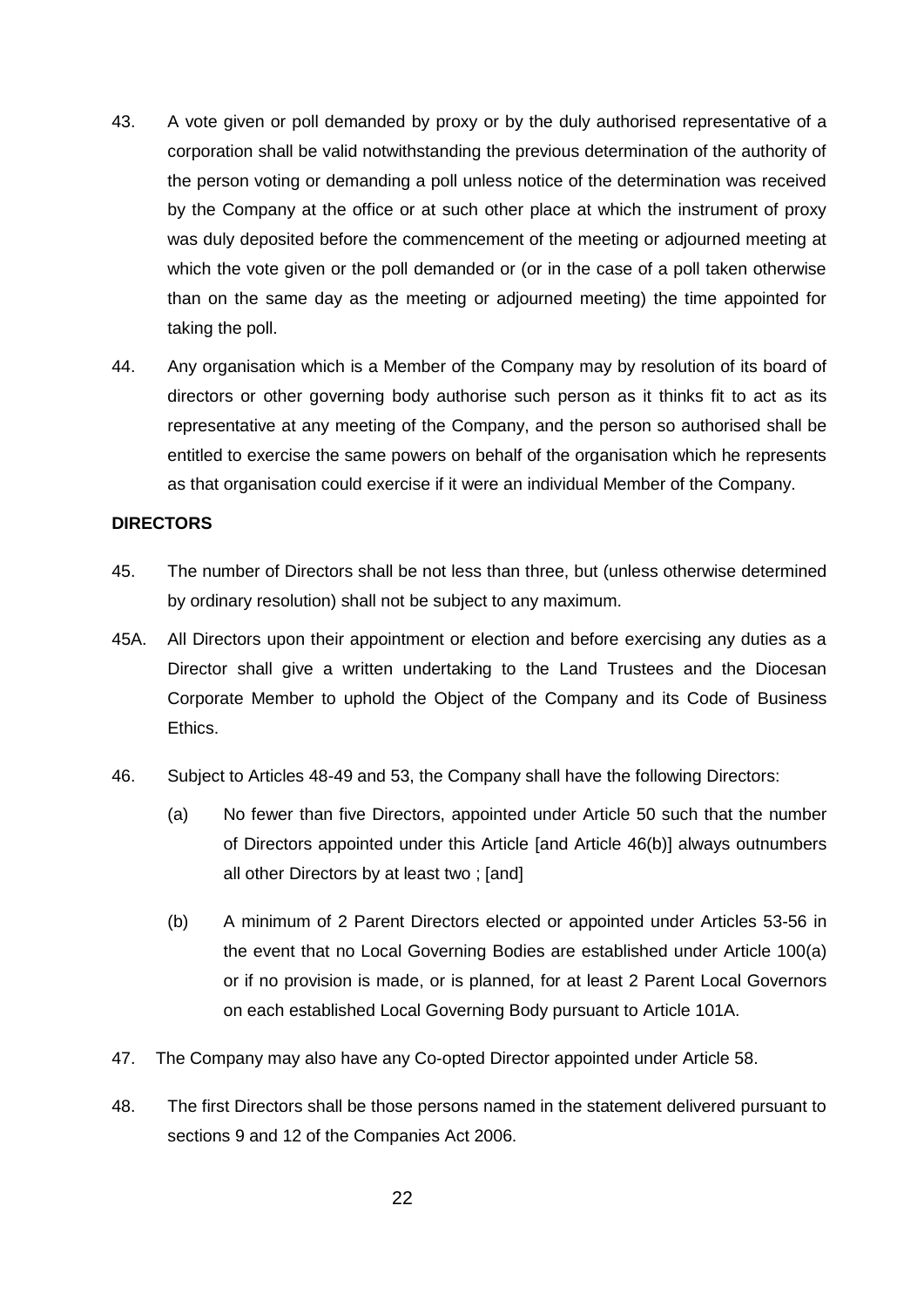49. Future Directors shall be appointed or elected, as the case may be, under these Articles. Where it is not possible for such a Director to be appointed or elected due to the fact that an Academy has not yet been established, then the relevant Article or part thereof shall not apply.

#### **APPOINTMENT OF DIRECTORS**

- 50. The Members may appoint by ordinary resolution up to 5 Directors.
- 50A. Not used
- 50B. The total number of Directors who are employees of the Company shall not exceed one third of the total number of Directors.
- 50C. In any circumstances where the Secretary of State is entitled to serve a warning notice under the Relevant Funding Agreement or in the opinion of the Diocesan Corporate Member the standards or the ethos of any Church of England Academy have fallen unacceptably low then the Diocesan Corporate Member may stipulate that one or more additional Directors nominated by it shall be appointed to the board of the Company, in accordance with the powers under the Measure.
- 50D. Where the relevant Church of England academy has improved and is no longer eligible for a warning notice or is no longer ineffective following an inspection under Section 48 of the Education Act 2005, the academy trust may apply to the Diocesan Corporate Member to gain their consent to remove the additional directors appointed under Article 50C.
- 51. Not used.
- 52. Not used.

### **PARENT DIRECTORS**

- 53. In circumstances where the Directors have not appointed Local Governing Bodies in respect of the Academies as envisaged in Article 100(a) or if no provision is made for at least 2 Parent Local Governors on each established Local Governing Body pursuant to Article 101A there shall be a minimum of two Parent Directors and otherwise such number as the Members shall decide who shall be appointed or elected in accordance with Articles 54 - 56.
- 54. Parent Directors and Parent Local Governors shall be elected or, if the number of parents, or individuals exercising parental responsibility, standing for election is less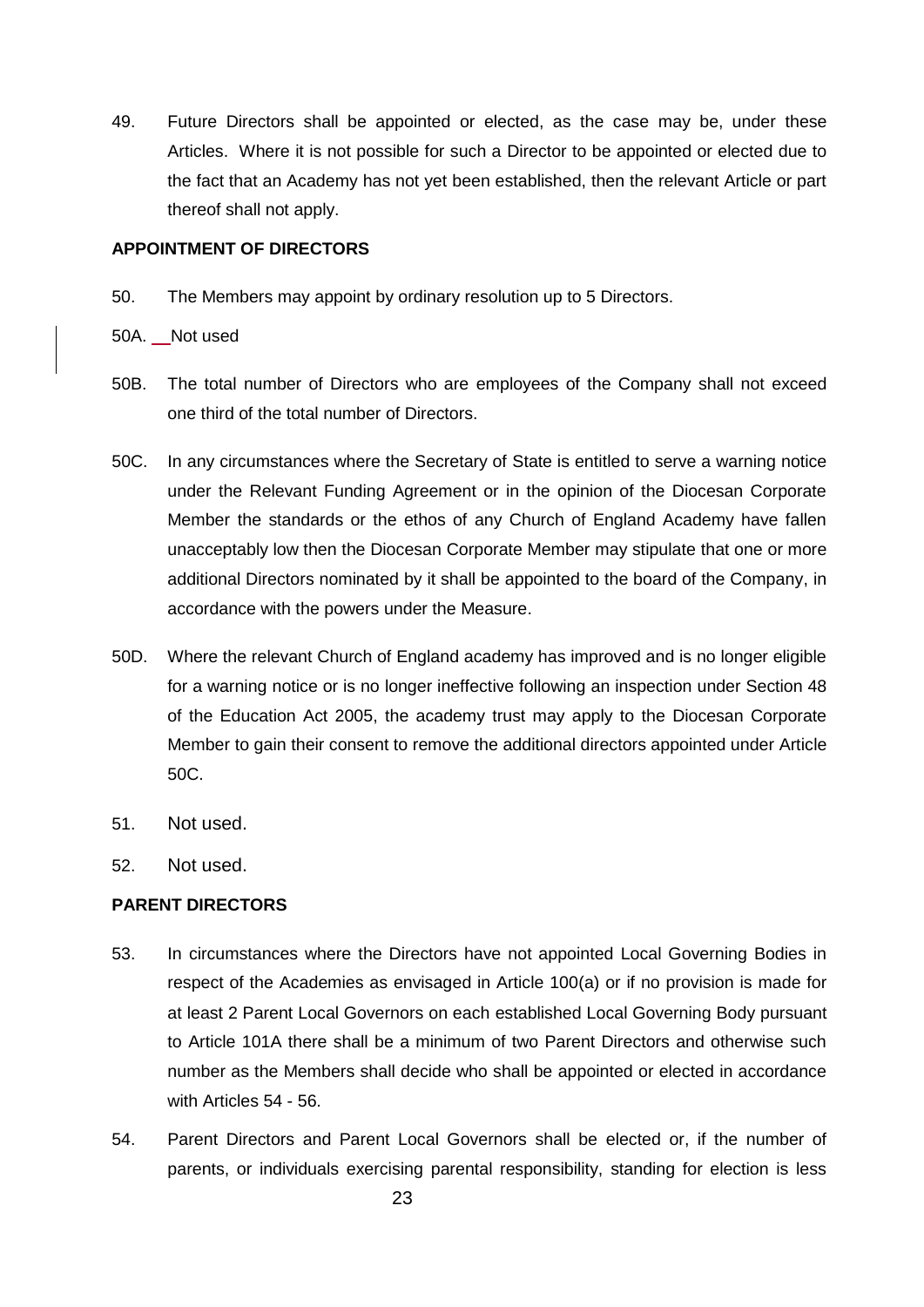than the number of vacancies, appointed (in accordance with the terms of reference determined by the Directors from time to time). The elected or appointed Parent Directors must be a parent, or an individual exercising parental responsibility, of a registered pupil at one or more of the Academies at the time when he is elected or appointed. The elected (or, if the number of parents or individuals exercising parental responsibility standing for election is less than the number of vacancies, appointed) Parent Local Governors of the Local Governing Body must be a parent, or an individual exercising parental responsibility, of a registered pupil at one or more of the Academies overseen by the Local Governing Body at the time when he is elected or appointed.

- 54AA In the case of 16-19 Academies, references to 'a parent, or an individual exercising parental responsibility, of a registered pupil at one or more of the Academies' in Article 54 shall be deemed to be references to 'a parent or an individual exercising parental responsibility of, a registered student at that 16-19 Academy' or, in circumstances where no parent, or an individual exercising parental responsibility, of a registered student at the 16-19 Academy is willing or able to act as a Parent Director or a Parent Local Governor, references to 'a parent, or an individual exercising parental responsibility, of a registered pupil at one or more of the Academies' shall be deemed to be references to 'a parent, or an individual exercising parental responsibility, of a child of above compulsory school age but not above the age of 19.
- 54A. The number of Parent Directors and Parent Local Governors required shall be made up by Parent Directors and Parent Local Governors appointed by the Directors if the number of parents, or individuals exercising parental responsibility, standing for election is less than the number of vacancies.
- 55. The Directors shall make all necessary arrangements for, and determine all other matters relating to, an election of the Parent Directors or Parent Local Governors, including any question of whether a person is a parent, or an individual exercising parental responsibility, of a registered pupil at one of the Academies. Any election of the Parent Directors or Parent Local Governors which is contested shall be held by secret ballot. For the purposes of any election of Parent Local Governors, any parent, or an individual exercising parental responsibility, of a registered pupil at the Academies overseen by the Local Governing Body shall be eligible to vote.
- 56. In appointing a Parent Director or Parent Local Governor the Directors shall appoint a person who is the parent, or an individual exercising parental responsibility, of a registered pupil at an Academy as described in Article[s] 54 and 54AA; or where the Directors are exercising their power to appoint a Parent Director or Parent Local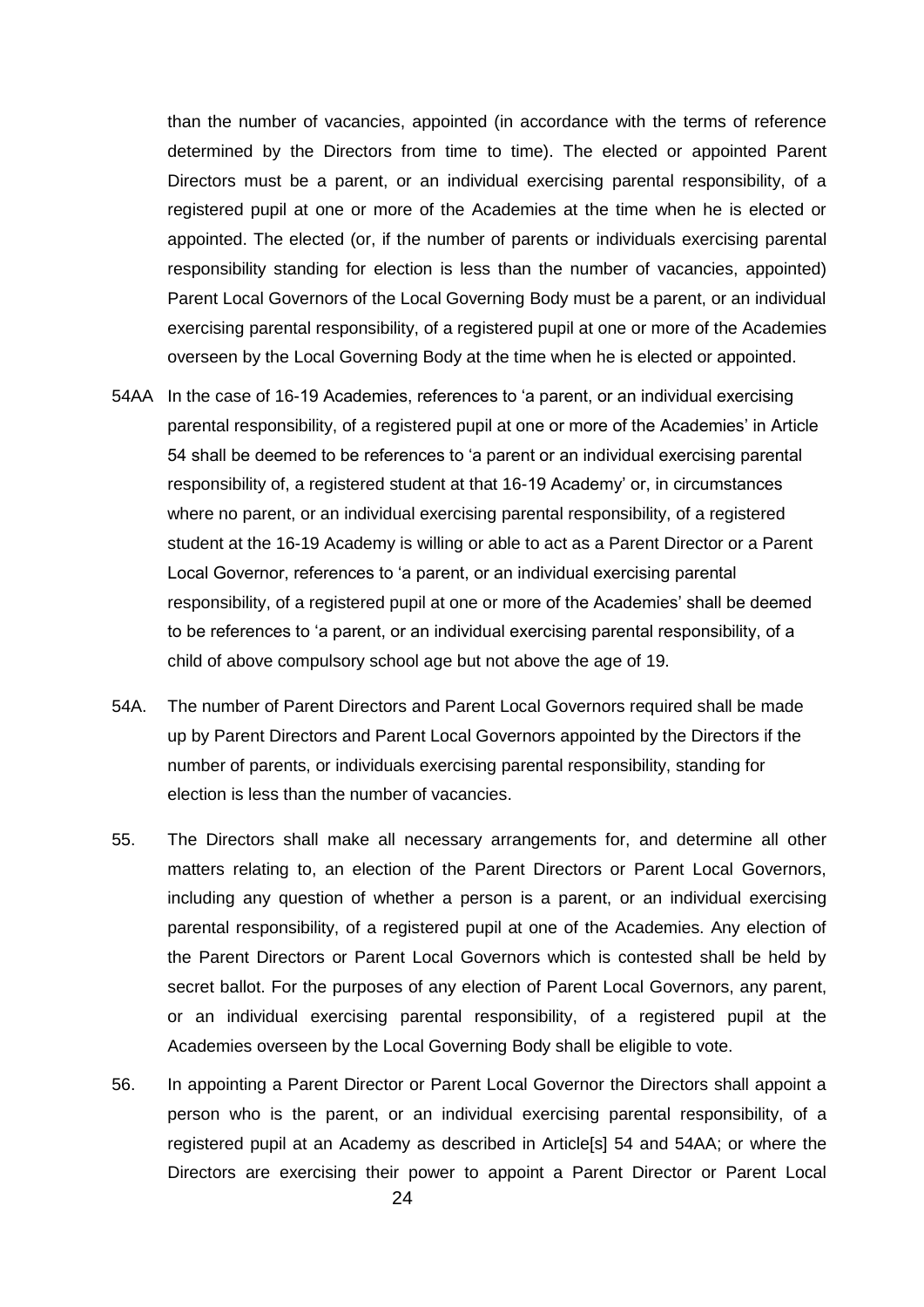Governor and it is not reasonably practical to appoint a parent, or an individual exercising parental responsibility, as described in Article[s] 54 and 54AA, then the Directors may appoint a person who is the parent, or an individual exercising parental responsibility, of a child within the age range of at least one of the Academies or, in the case of an appointment to a Local Governing Body, the age range of at least one of the Academies overseen by that Local Governing Body.

### **CHIEF EXECUTIVE OFFICER PRINCIPAL**

57. The Chief Executive Officer shall not be a Director.

### **CO-OPTED DIRECTORS**

- 58. The Directors may appoint up to 2 Co-opted Directors. A 'Co-opted Director' means a person who is appointed to be a Director by being Co-opted by Directors who have not themselves been so appointed. The Directors may not co-opt an employee of the Company as a Co-opted Director if thereby the number of Directors who are employees of the Company would exceed one third of the total number of Directors.
- 59 63. Not used.

### **TERM OF OFFICE**

64. The term of office for any Director shall be four years, save that this time limit shall not apply to any post which is held ex-officio. Subject to remaining eligible to be a particular type of Director, any Director may be re-appointed or re-elected by the Members in General Meeting.

### **RESIGNATION AND REMOVAL**

- 65. A Director shall cease to hold office if he resigns his office by notice to the Company (but only if at least three Directors will remain in office when the notice of resignation is to take effect).
- 66. A Director shall cease to hold office if he is removed by the person or persons who appointed or elected him, or otherwise by ordinary resolution of the Members in accordance with the Companies Act 2006.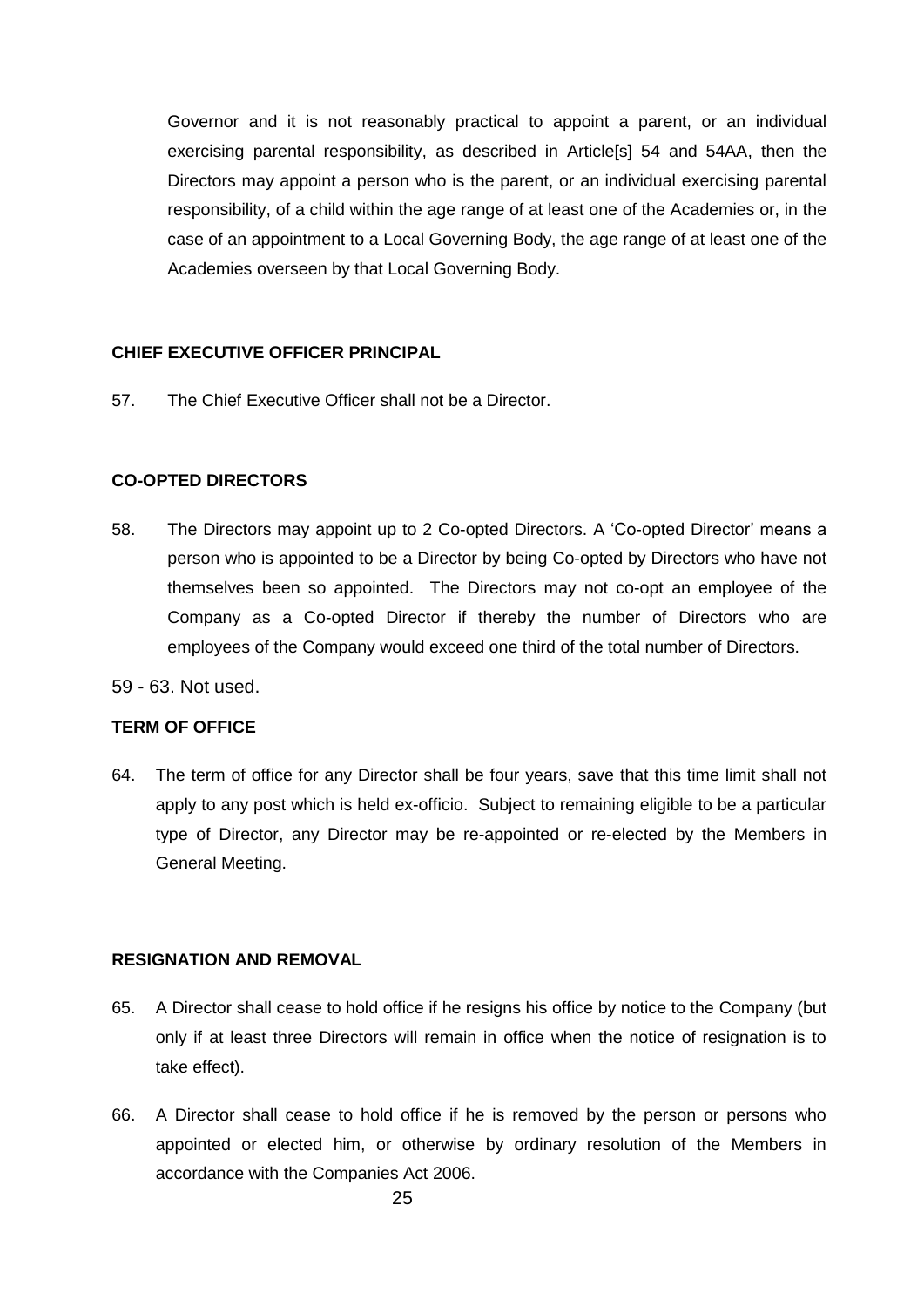67. Where a Director resigns his office or is removed from office, the Director or, where he is removed from office, those removing him, shall give written notice thereof to the Clerk.

### **DISQUALIFICATION OF DIRECTORS**

- 68. No person shall be qualified to be a Director unless he is aged 18 or over at the date of his election or appointment. No current pupil or current student of any Academy shall be a Director.
- 69. A Director shall cease to hold office if he becomes incapable by reason of illness or injury of managing or administering his own affairs.
- 70. A Director shall cease to hold office if he is absent without the permission of the Directors from all their meetings held within a period of six months and the Directors resolve that his office be vacated.
- 71. A person shall be disqualified from holding or continuing to hold office as a Director if:
	- (a) he has been declared bankrupt and/or his estate has been seized from his possession for the benefit of his creditors and the declaration or seizure has not been discharged, annulled or reduced; or
	- (b) he is the subject of a bankruptcy restrictions order or an interim order.
- 72. A person shall be disqualified from holding or continuing to hold office as a Director at any time when he is subject to a disqualification order or a disqualification undertaking under the Company Directors Disqualification Act 1986 or to an order made under section 429(2) (b) of the Insolvency Act 1986 (failure to pay under county court administration order).
- 73. A Director shall cease to hold office if he ceases to be a Director by virtue of any provision in the Companies Act 2006 or is disqualified from acting as a Land Trustee by virtue of section 178 of the Charities Act 2011 (or any statutory re-enactment or modification of that provision).
- 74. A person shall be disqualified from holding or continuing to hold office as a Director if he has been removed from the office of Director or Land Trustee for a charity by an order made by the Charity Commission or the High Court on the grounds of any misconduct or mismanagement in the administration of the charity for which he was responsible or to which he was privy, or which he by his conduct contributed to or facilitated.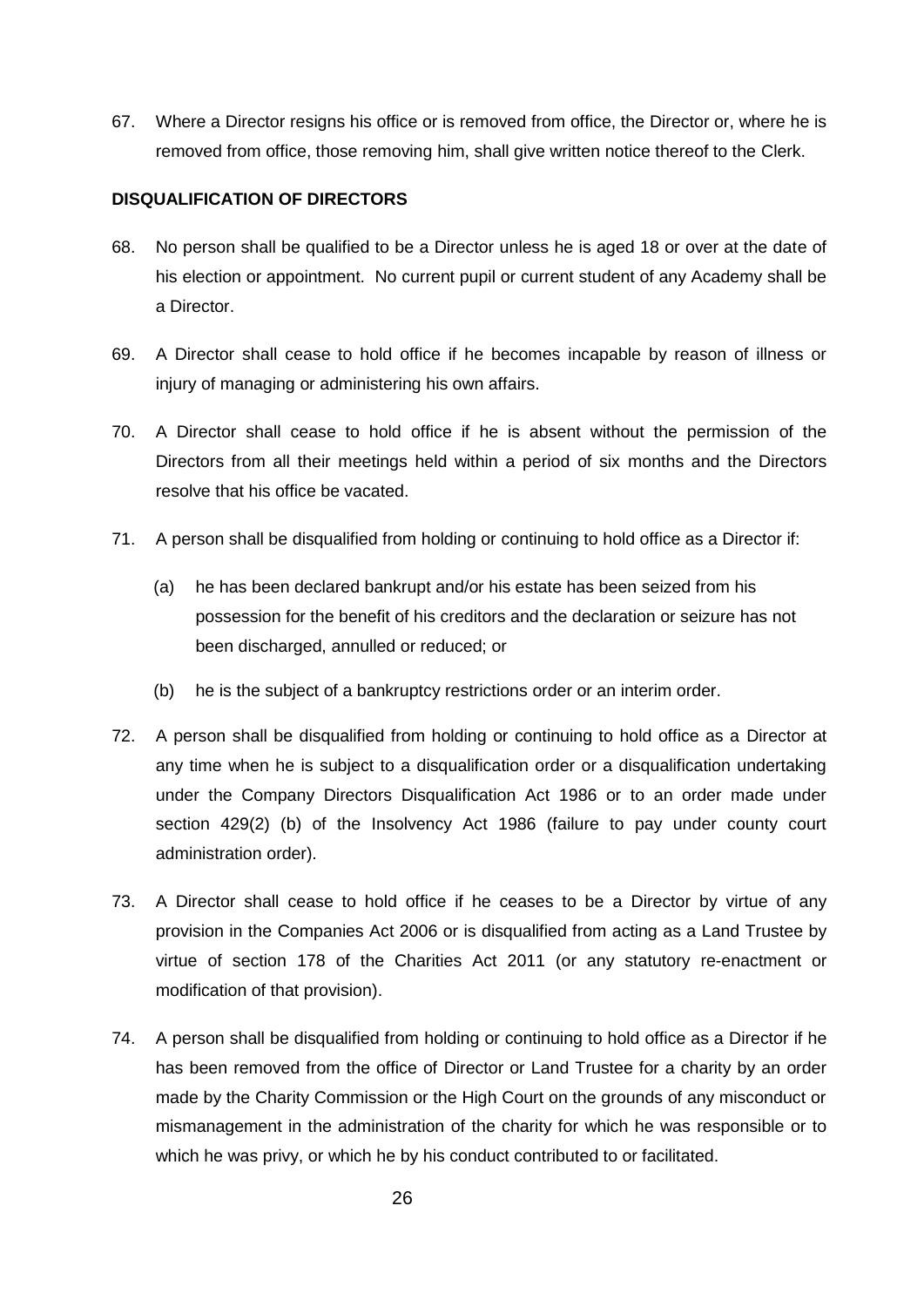- 75. A person shall be disqualified from holding or continuing to hold office as a Director [or a member of a Local Governing Body] if he has not given the undertaking required by Article 45A [(or Article 103) as applicable].
- 76 Not used.
- 77. A person shall be disqualified from holding or continuing to hold office as a Director where he has, at any time, been convicted of any criminal offence, excluding any that have been spent under the Rehabilitation of Offenders Act 1974 as amended, and excluding any offence for which the maximum sentence is a fine or a lesser sentence except where a person has been convicted of any offence which falls under section 178 of the Charities Act 2011.
- 78. After the first Academy has opened, a person shall be disqualified from holding or continuing to hold office as a Director if he has not provided to the chairman of the Directors a criminal records certificate at an enhanced disclosure level under section 113B of the Police Act 1997. In the event that the certificate discloses any information which would in the opinion of either the chairman or the Chief Executive Officer confirm their unsuitability to work with children that person shall be disqualified. If a dispute arises as to whether a person shall be disqualified, a referral shall be made to the Secretary of State to determine the matter. The determination of the Secretary of State shall be final.
- 79. Where, by virtue of these Articles a person becomes disqualified from holding, or continuing to hold office as a Director; and he is, or is proposed, to become such a Director, he shall upon becoming so disqualified give written notice of that fact to the Clerk.
- 80. Articles 68 to 75, Articles 77 to 79 and Articles 97 to 98B also apply to any member of any committee of the Directors, who is not a Director.

### **CLERK TO THE DIRECTORS**

81. The Clerk shall be appointed by the Directors for such term, at such remuneration and upon such conditions as they may think fit; and any Clerk so appointed may be removed by them. The Clerk shall not be a Director, the Chief Executive Officer. Notwithstanding this Article, the Directors may, where the Clerk fails to attend a meeting of theirs, appoint any one of their number or any other person to act as Clerk for the purposes of that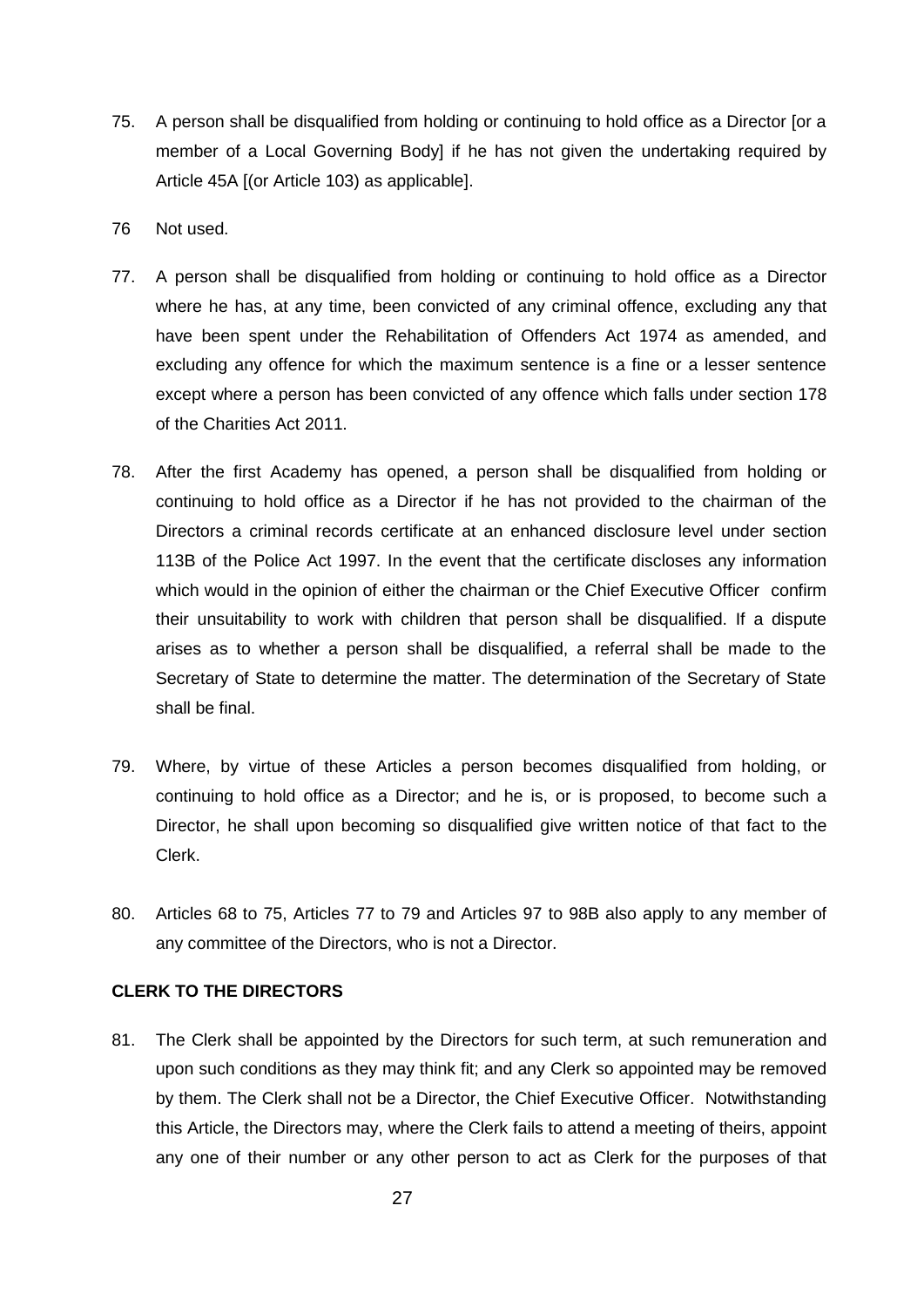meeting. The Clerk may, but need not, be the appointed company secretary of the Company.

### **CHAIRMAN AND VICE-CHAIRMAN OF THE DIRECTORS**

- 82. The Directors shall for each school year elect a chairman and a vice-chairman from among their number. A Director who is employed by the Company shall not be eligible for election as chairman or vice-chairman.
- 83. Subject to Article 84, the chairman or vice-chairman shall hold office as such until his successor has been elected in accordance with Article 85.
- 84. The chairman or vice-chairman may at any time resign his office by giving notice in writing to the Clerk. The chairman or vice-chairman shall cease to hold office if:
	- (a) he ceases to be a Director;
	- (b) he is employed by the Company;
	- (c) he is removed from office in accordance with these Articles; or
	- (d) in the case of the vice-chairman, he is elected in accordance with these Articles to fill a vacancy in the office of chairman.
- 85. Where by reason of any of the matters referred to in Article 84, a vacancy arises in the office of chairman or vice-chairman, the Directors shall at their next meeting elect one of their number to fill that vacancy.
- 86. Where the chairman is absent from any meeting or there is at the time a vacancy in the office of the chairman, the vice-chairman shall act as the chair for the purposes of the meeting.

87-89. Not used.

- 90. The Directors may remove the chairman or vice-chairman from office in accordance with these Articles.
- 91. A resolution to remove the chairman or vice-chairman from office which is passed at a meeting of the Directors shall not have effect unless:
	- (i) it is confirmed by a resolution passed at a second meeting of the Directors held not less than fourteen days after the first meeting; and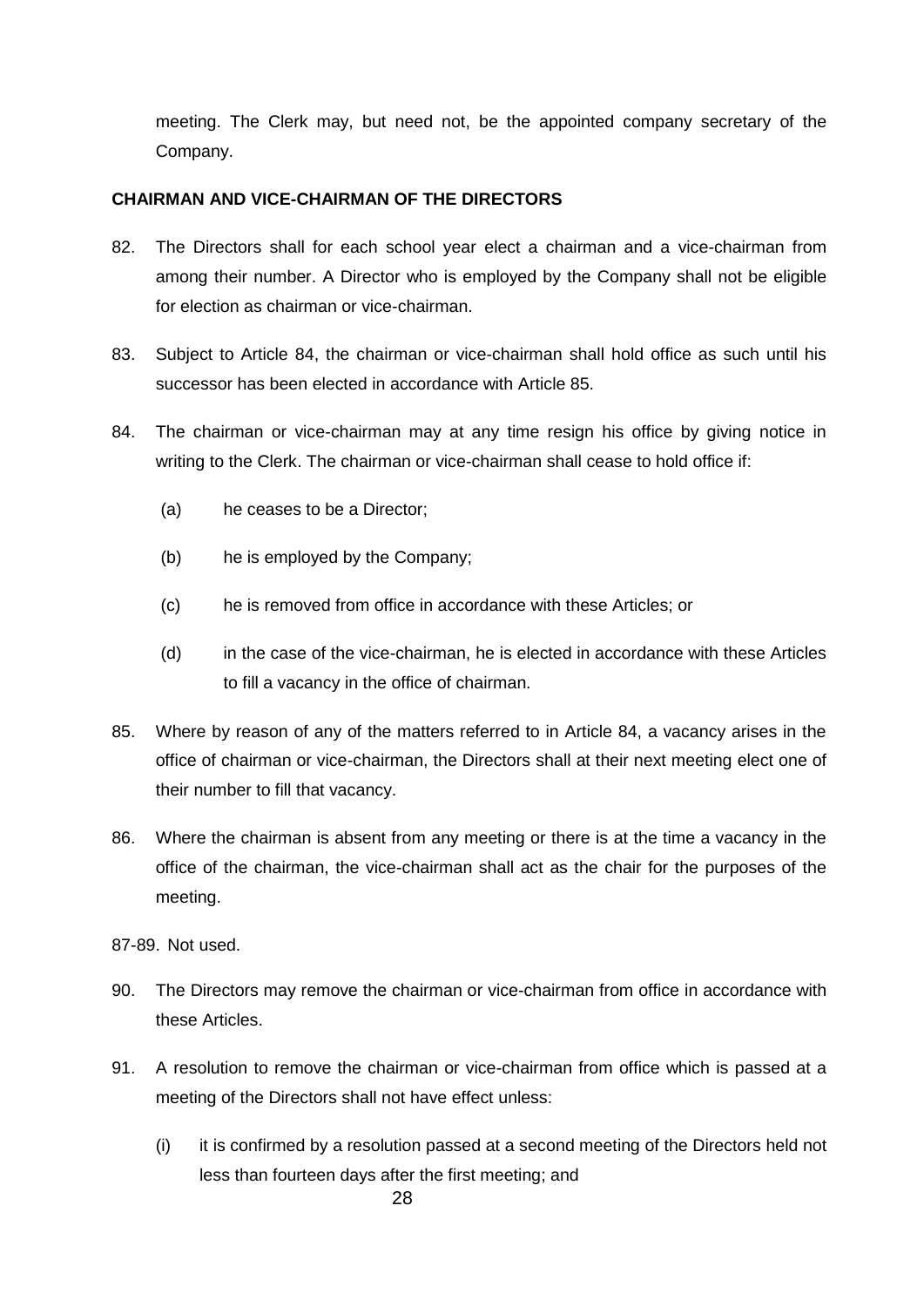- (ii) the matter of the chairman's or vice-chairman's removal from office is specified as an item of business on the agenda for each of those meetings.
- 92. Before the Directors resolve at the relevant meeting on whether to confirm the resolution to remove the chairman or vice-chairman from office, the Director or Directors proposing his removal shall at that meeting state their reasons for doing so and the chairman or vice-chairman shall be given an opportunity to make a statement in response.

#### **POWERS OF DIRECTORS**

- 93. Subject to provisions of the Companies Act 2006, the Articles and to any directions of the Members given by special resolution, the business of the Company shall be managed by the Directors who may exercise all the powers of the Company. No alteration of the Articles and no such direction shall invalidate any prior act of the Directors which would have been valid if that alteration had not been made or that direction had not been given. The powers given by this Article shall not be limited by any special power given to the Directors by the Articles and a meeting of Directors at which a quorum is present may exercise all the powers exercisable by the Directors.
- 94. In addition to all powers hereby expressly conferred upon them and without detracting from the generality of their powers under the Articles the Directors shall have the following powers, namely:
	- (a) to expend the funds of the Company in such manner as they shall consider most beneficial for the achievement of the Object and to invest in the name of the Company such part of the funds as they may see fit and to direct the sale or transposition of any such investments and to expend the proceeds of any such sale in furtherance of the Object;
	- (b) to enter into contracts on behalf of the Company.
- 95. In the exercise of their powers and functions, the Directors may consider any advice given by the Chief Executive Officer any other executive officer.
- 96. Any bank account in which any money of the Company is deposited shall be operated by the Directors in the name of the Company. All cheques and orders for the payment of money from such an account shall be signed by at least two signatories authorised by the Directors.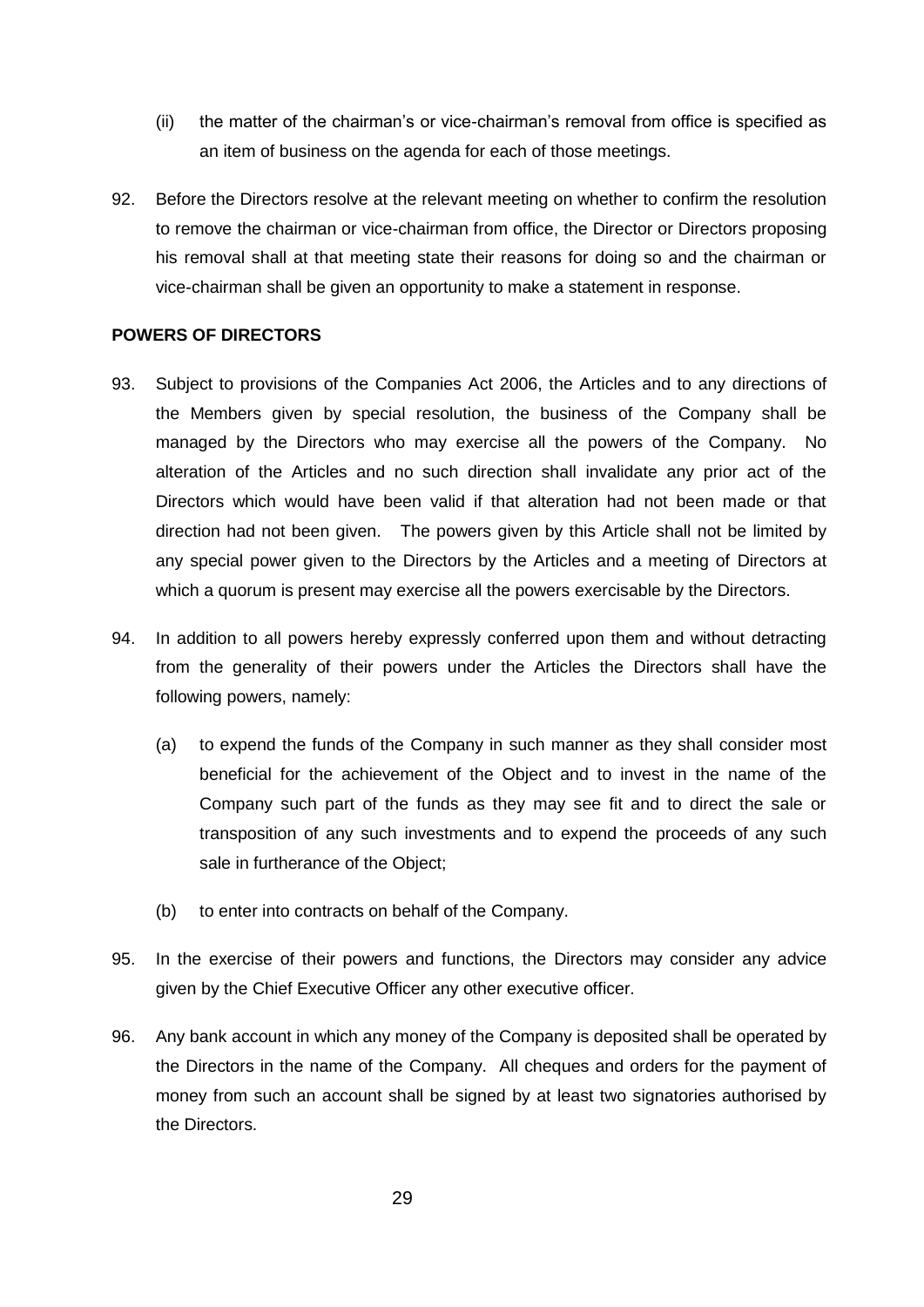#### **DIRECTORS' AND MEMBERS' CONFLICTS OF INTEREST**

- 97. Any Director who has or can have any direct or indirect duty or personal interest (including but not limited to any Personal Financial Interest) which conflicts or may conflict with his duties as a Director shall disclose that fact to the Directors as soon as he becomes aware of it. A Director must absent himself from any discussions of the Directors in which it is possible that a conflict will arise between his duty to act solely in the interests of the Company (including fulfilling its charitable objects)<sup>12</sup> and any duty or personal interest (including but not limited to any Personal Financial Interest).
- 98. For the purpose of Article 97, a Director has a Personal Financial Interest if that interest is in respect of the employment or remuneration of, or the provision of any other benefit to, that Director as permitted by and as defined by Articles 6.5 - 6.9.
- 98A. The Diocesan Corporate Member shall not be deemed to have a conflict of loyalty or interest arising from its connection with the Church of England or its duty and functions under the Measure and no director appointed by them shall be deemed to have a conflict of loyalty arising from that appointment.
- 98B. If otherwise than a set out in Article 98A a conflict of interests arises for a director because of a duty of loyalty owed to another organisation or person and the conflict is not authorised by virtue of any other provision in the articles, the unconflicted directors may authorise such a conflict of interests where the following conditions apply:
	- (a) the conflicted director is absent from the part of the meeting at which there is discussion of any arrangement or transaction affecting that other organisation or person;
	- (b) the conflicted director does not vote on any such matter and is not to be counted when considering whether a quorum of directors is present at the meeting; and
	- (c) the unconflicted directors consider it is in the interests of the charity to authorise the conflict of interests in the circumstances applying.

1

 $12$  Directors are bound to act in the interest of the Company. A director appointed by a site foundation would not be deemed to have a conflict of loyalty in respect of decisions connected with the use of the property by the Company because the property can only be used for the objects and these must remain consistent with the underlying property trusts.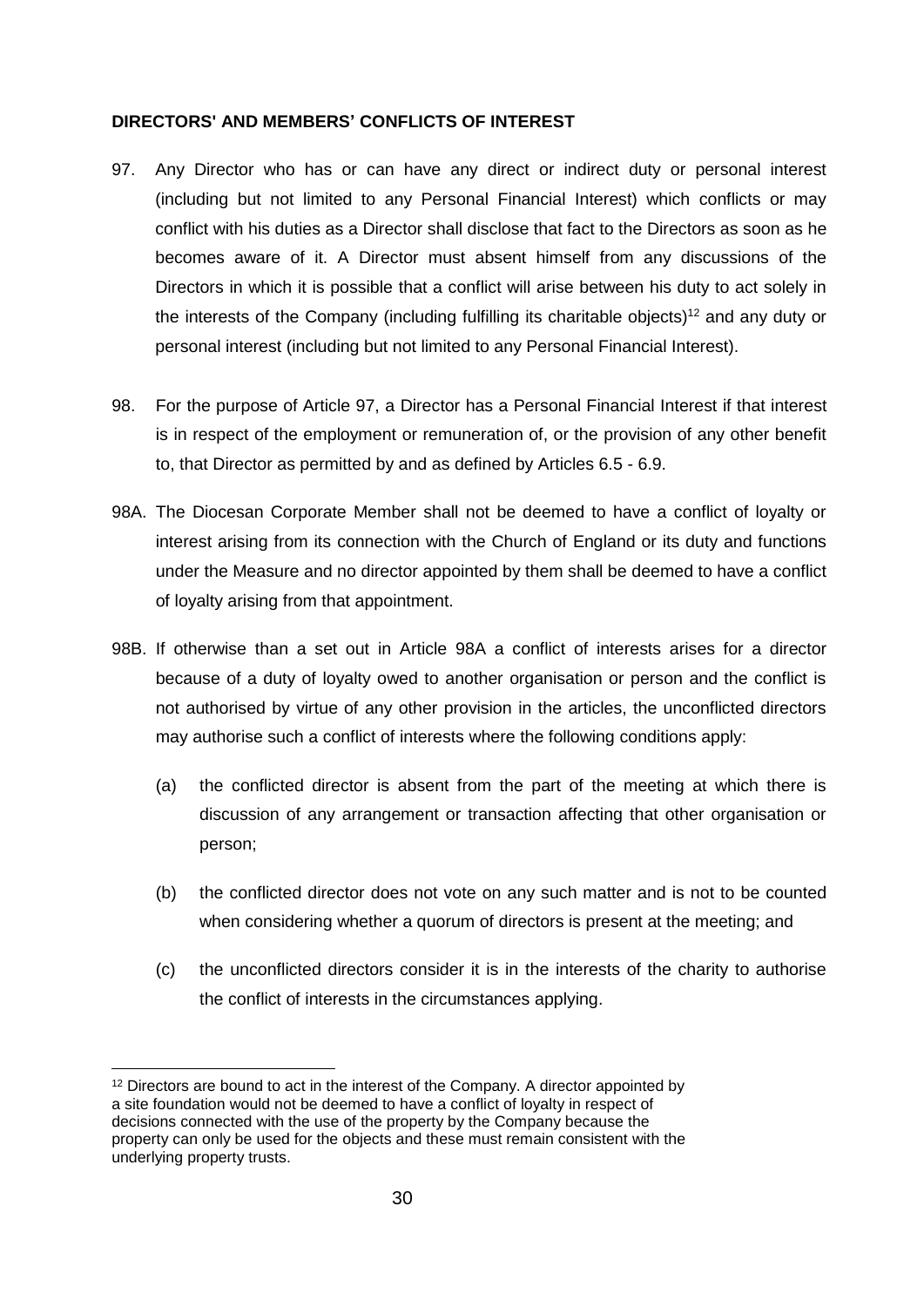In this article a conflict of interests arising because of a duty of loyalty owed to another organisation or person only refers to such a conflict which does not involve a direct or indirect benefit of any nature to a director or to a connected person.

#### **MINUTES OF DIRECTORS' MEETINGS**

99. The minutes of the proceedings of a meeting of the Directors shall be drawn up and entered into a book kept for the purpose by the person acting as Clerk for the purposes of the meeting; and shall be signed (subject to the approval of the Directors) at the same or next subsequent meeting by the person acting as chairman thereof.

#### **COMMITTEES**

- 100. Subject to these Articles, the Directors:
	- (a) may appoint committees to be known as Local Governing Bodies for each Academy (and the same Local Governing Body may be appointed for more than one Academy); and
	- (b) may establish any other committee.
- 101. Subject to these Articles, the constitution, membership and proceedings of any committee shall be determined by the Directors. The establishment, terms of reference, constitution and membership of any committee of the Directors shall be reviewed at least once in every twelve months. The membership of any committee of the Directors may include persons who are not Directors, provided that (with the exception of the Local Governing Bodies) a majority of members of any such committee shall be Directors. Except in the case of a Local Governing Body, no vote on any matter shall be taken at a meeting of a committee of the Directors unless the majority of members of the committee present are Directors.
- 101A. The Directors shall ensure that any Local Governing Body shall include at least two Parent Local Governors.
- 101B. The Directors shall ensure that any Local Governing Body constituted:
	- (a) in respect of any Academy that had previously been a Voluntary Controlled School immediately prior to conversion to Academy status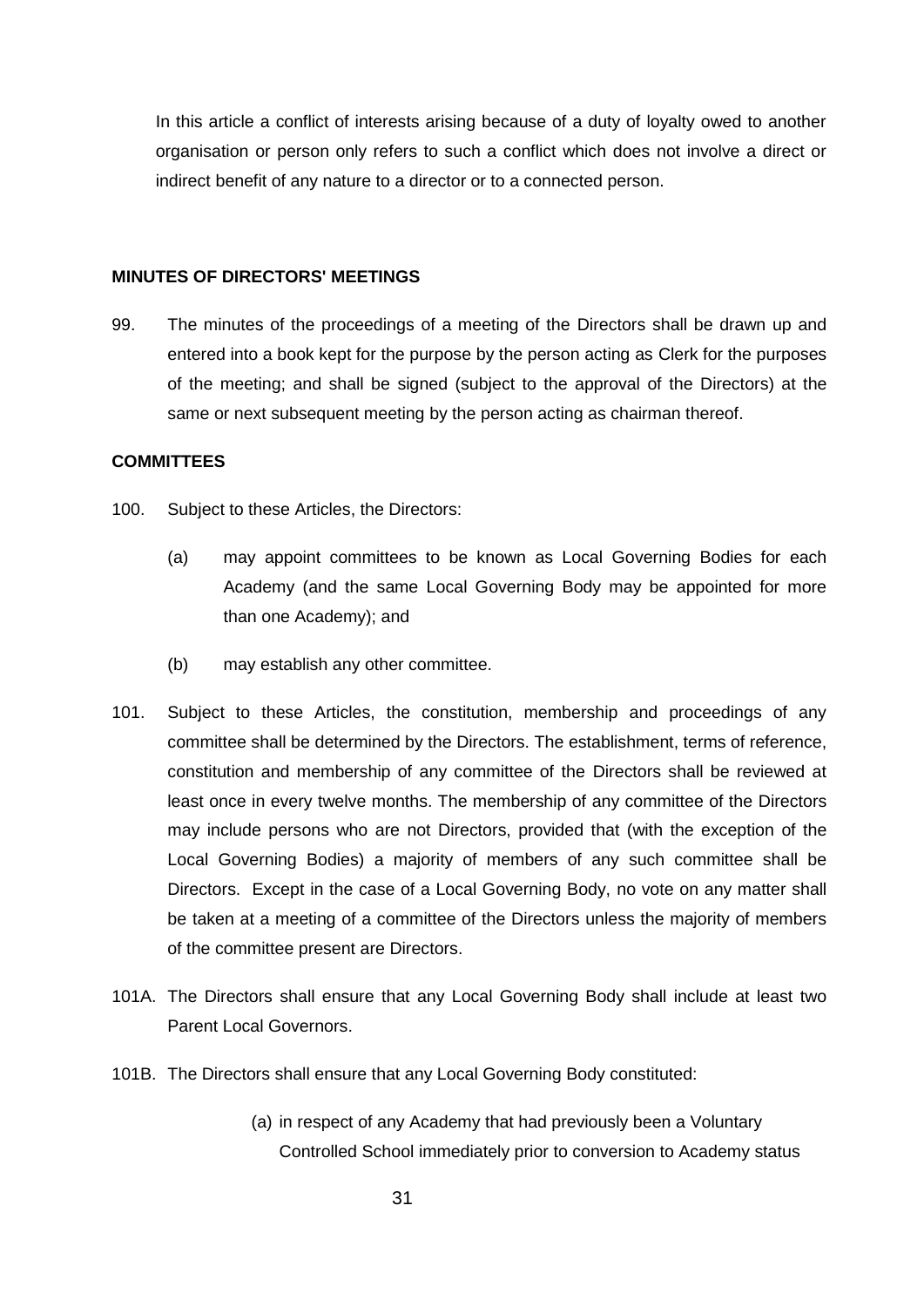shall have up to 25% of its members appointed by the Directors with the consent of the Diocesan Corporate Member and that all its members shall sign an undertaking to the Diocesan Corporate Member to uphold the designated religious character of the said Academy.

- (b) in respect of any Academy that had previously been a Voluntary Aided School, immediately prior to conversion to Academy status shall have all its members (except elected parent and any staff members) appointed by the Directors with the consent of the Diocesan Corporate Member and that all its members shall sign an undertaking to the Diocesan Corporate Member to uphold the designated religious character of the said Academy.
- (c) In respect of an Academy opened as a Free School with a Faith Designation shall have all its members (except elected parent and any staff members) appointed by the Directors with the consent of the Diocesan Corporate Member and that all its members shall sign an undertaking to the Diocesan Corporate Member to uphold the designated religious character of the said Academy.
- (d) in respect of any Academy falling under Article  $[4(a)(ii)]$  is appointed by the Directors taking into account the needs of the Academy and the Directors shall recognise and support the individual ethos of the said Academy as a School not designated as having a religious character.
- 102. Any power of delegation exercised under Article 105 in relation to the establishment of a Local Governing Body for an Academy shall be by way of Scheme of Delegation. The form of Scheme of Delegation to be used may be attached to these Articles and] amended by the Directors from time to time.<sup>13</sup>
- 103. All members of a Local Governing Body shall upon their appointment or election, and before exercising any duties as a member of the Local Governing Body, give a written

1

<sup>&</sup>lt;sup>13</sup> The use of a Scheme of Delegation is optional; delete if not applicable and state "Not used". Where there is to be a Scheme of Delegation its drafting will need to be given careful thought, as to issues such as authority to bind the Company, conduct and frequency of meetings, quorum for meetings, development and implementation of policies, removal of Parent Local Governors, etc.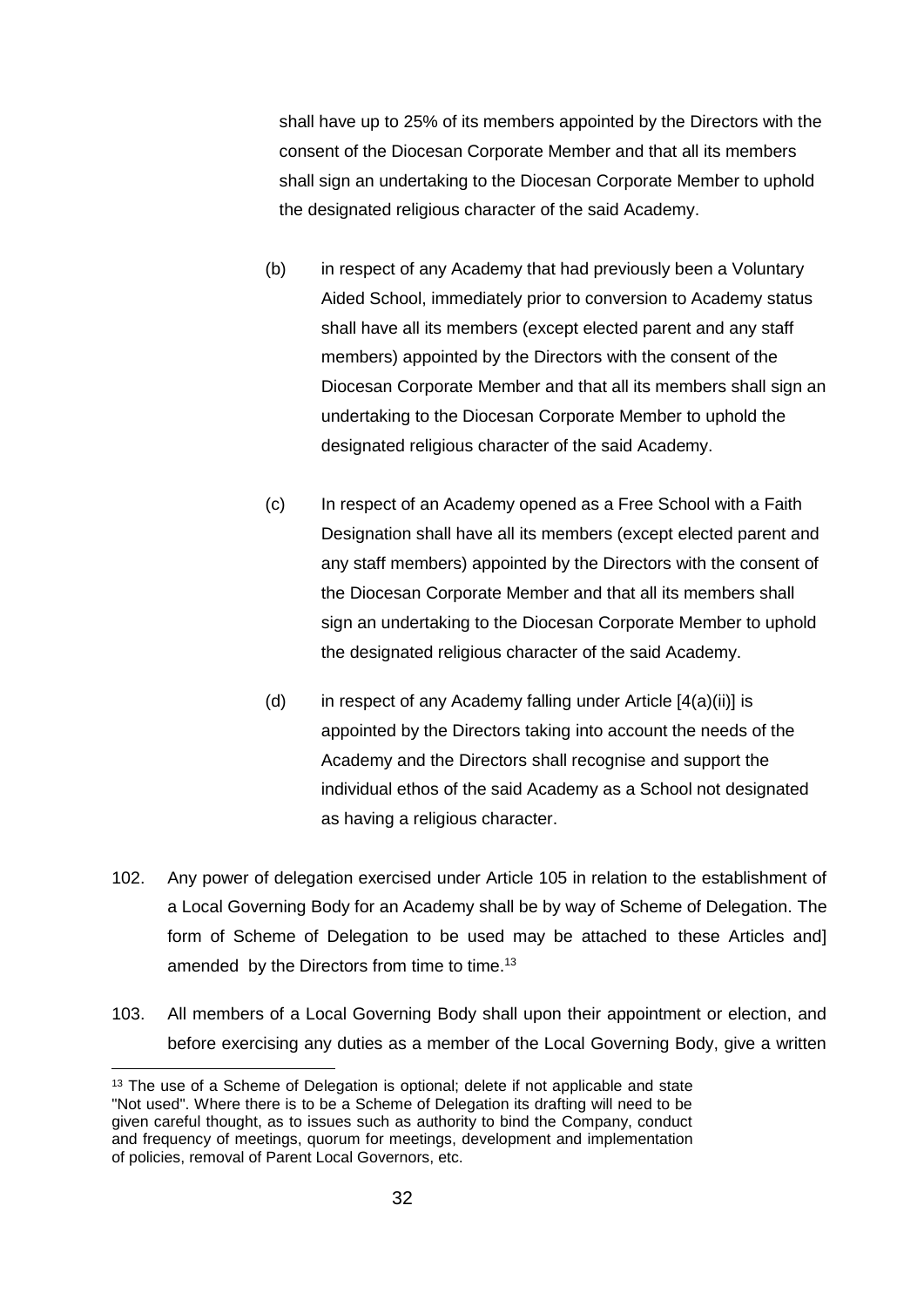undertaking to the Directors, the Land Trustees and in the case of a Church of England school, the Diocesan Corporate Member, to uphold the Object of the Company. If they refuse to give such an undertaking they shall immediately be disqualified from holding office.

104. The functions, duties and proceedings of the Local Governing Bodies or committees shall be subject to regulations made by the Directors from time to time. Local Governing Bodies may also be established solely for the purpose of fulfilling an advisory function to the board of Directors.

### **DELEGATION<sup>14</sup>**

- 105. The Directors may delegate any of their powers or functions (including the power to sub-delegate) to any Director, committee (including any Local Governing Body), the Chief Executive Officer, or any other holder of an executive office. Any such delegation shall be made in writing and subject to any conditions the Directors may impose, and may be revoked or altered.
- 105A. A Director, committee (including any Local Governing Body), the Chief Executive Officer or any other holder of an executive office to whom a power or function of the Directors is delegated under Article 105 may further sub-delegate those powers or functions (or any of them) to a further person. Where any power or function of the Directors is sub-delegated by any person to whom it has been delegated, that person must inform the Directors as soon as reasonably practicable which powers and functions have been further delegated and to whom, and any such sub-delegation shall be made subject to any conditions the Directors may impose, and may be revoked or altered by the Directors.
- 106. Where any power or function of the Directors has been exercised by any committee (including any Local Governing Body) , any Director , the Chief Executive Officer the Principals or any other holder of an executive office, or a person to whom a power or function has been sub-delegated under Article 105A, that person or committee shall report to the Directors in respect of any action taken or decision made with respect to

<sup>1</sup> <sup>14</sup> The Church of England Education Office and department are of the view that the following matters should not be delegated to LGBs; (a) the approval of the consolidated annual estimates of income and expenditure for the Company; (b) the responsibility for ensuring the solvency of the Company; (c) the appointment of the Clerk (including where the Clerk is, or is to be, appointed as a member of staff, the Clerk's appointment as a member of staff).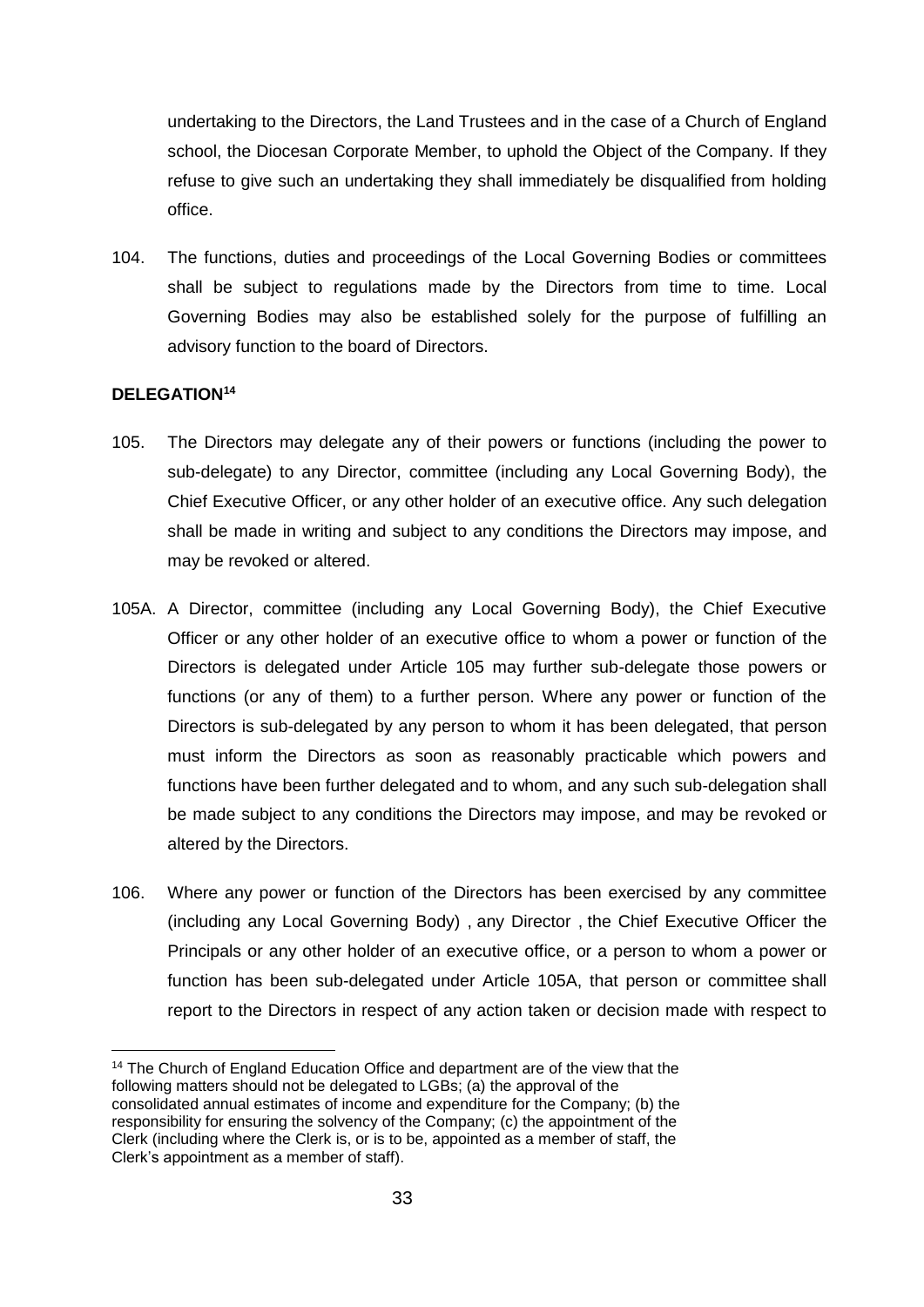the exercise of that power or function at the meeting of the Directors immediately following the taking of the action or the making of the decision.

#### **CHIEF EXECUTIVE OFFICER, PRINCIPAL[S] AND STAFF**

- 107. The Directors, with the involvement and consent of the Diocesan Corporate Member and having made use of any relevant powers under section 124A of the School Standards and Framework Act 1998 may appoint the Chief Executive Officer and the Principals of the Academies Subject to Article 105A the Directors may delegate such powers and functions as they consider are required by the Chief Executive Officer and Principals for the internal organisation, management and control of the Academies (including the implementation of all policies approved by the Directors and for the direction of the teaching and curriculum at the Academies.)
- 107A. In appointing staff the Directors will have regard where relevant to their powers under section 124A of the School Standards and Framework Act 1998 and to their power where relevant to declare an occupational requirement for the purposes of Part 1 of Schedule 9 of the Equality Act 2010 for non-teaching appointments where they believe this to be justified.

### **MEETINGS OF THE DIRECTORS**

- 108. Subject to these Articles, the Directors may regulate their proceedings as they think fit.
- 109. The Directors shall hold at least three meetings in every school year. Meetings of the Directors shall be convened by the Clerk. In exercising his functions under this Article the Clerk shall comply with any direction:
	- (a) given by the Directors; or
	- (b) given by the chairman of the Directors or, in his absence or where there is a vacancy in the office of chairman, the vice-chairman of the Directors, so far as such direction is not inconsistent with any direction given as mentioned in (a) above.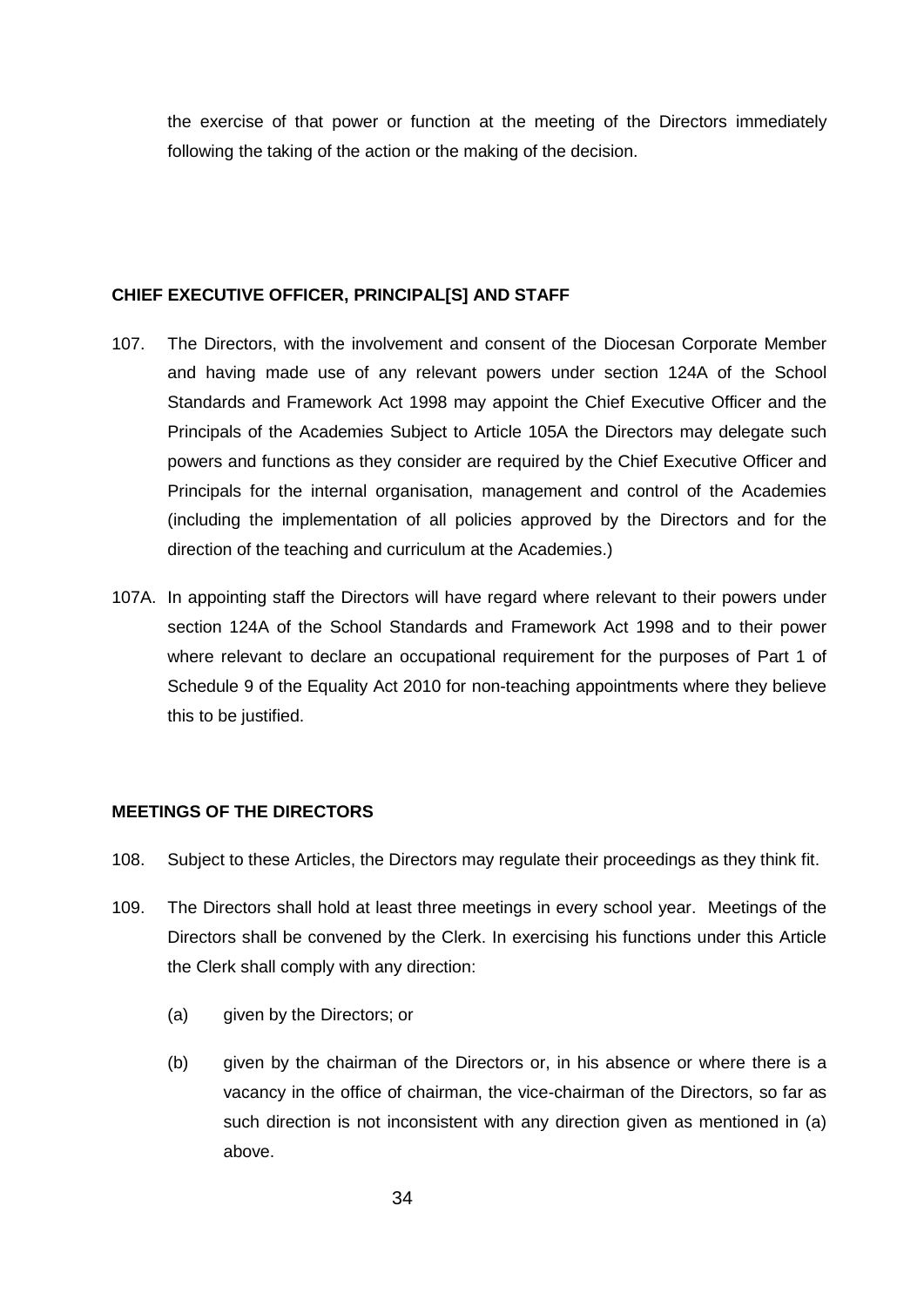- 110. Any three Directors may, by notice in writing given to the Clerk, requisition a meeting of the Directors; and it shall be the duty of the Clerk to convene such a meeting as soon as is reasonably practicable.
- 111. Each Director shall be given at least seven clear days before the date of a meeting:
	- (i) notice in writing thereof, signed by the Clerk, and sent to each Director at the address provided by each Director from time to time; and
	- (ii) a copy of the agenda for the meeting,

provided that where the chairman or, in his absence or where there is a vacancy in the office of chairman, the vice-chairman, so determines on the ground that there are matters demanding urgent consideration, it shall be sufficient if the written notice of a meeting, and the copy of the agenda thereof are given within such shorter period as he directs.

- 112. The convening of a meeting and the proceedings conducted thereat shall not be invalidated by reason of any individual not having received written notice of the meeting or a copy of the agenda thereof.
- 113. A resolution to rescind or vary a resolution carried at a previous meeting of the Directors shall not be proposed at a meeting of the Directors unless the consideration of the rescission or variation of the previous resolution is a specific item of business on the agenda for that meeting.
- 114. A meeting of the Directors shall be terminated forthwith if:
	- (a) the Directors so resolve; or
	- (b) the number of Directors present ceases to constitute a quorum for a meeting of the Directors in accordance with Article 117, subject to Article 119.
- 115. Where in accordance with Article 114 a meeting is not held or is terminated before all the matters specified as items of business on the agenda for the meeting have been disposed of, a further meeting shall be convened by the Clerk as soon as is reasonably practicable, but in any event within seven days of the date on which the meeting was originally to be held or was so terminated.
- 116. Where the Directors resolve in accordance with Article 114 to adjourn a meeting before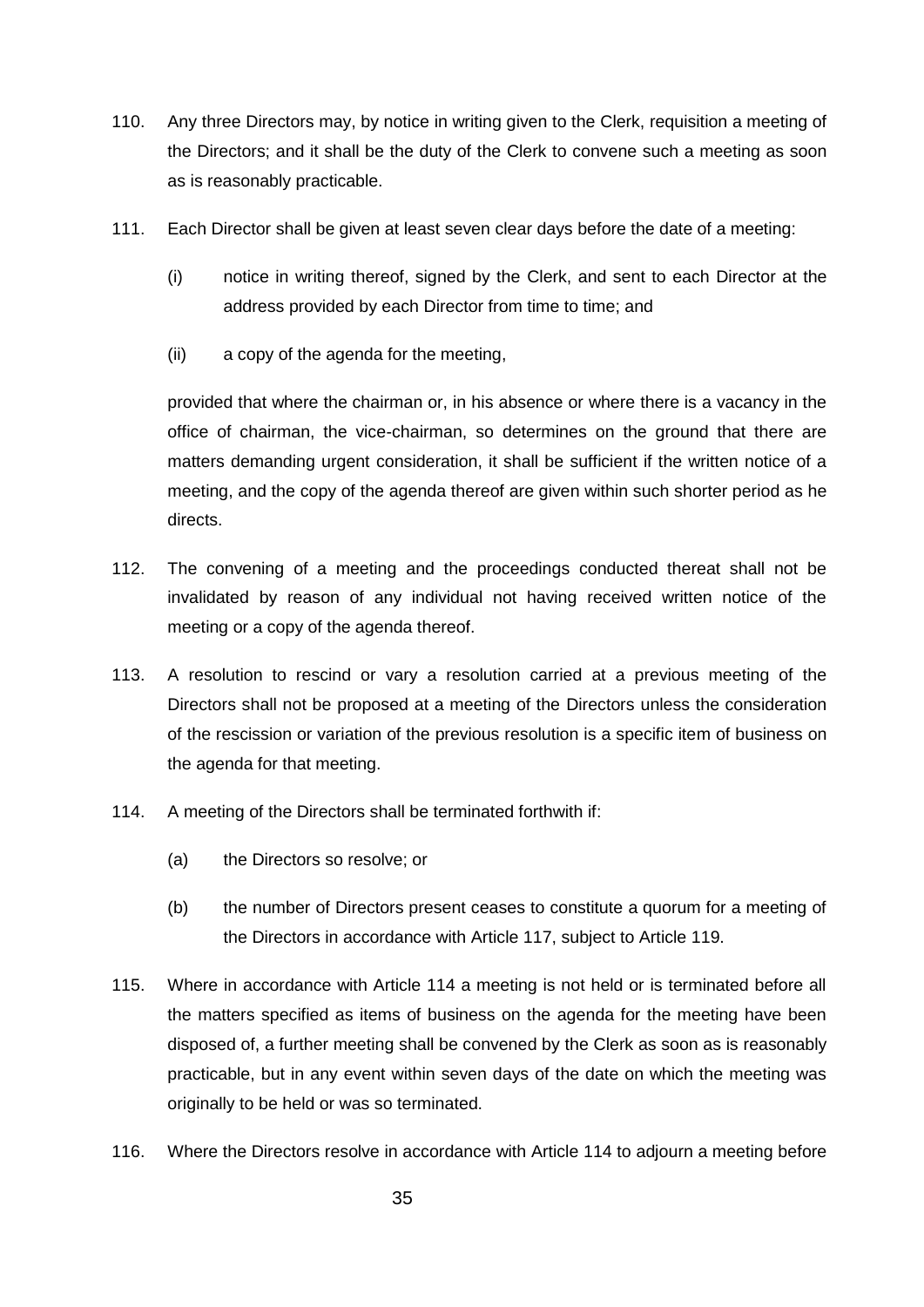all the items of business on the agenda have been disposed of, the Directors shall before doing so determine the time and date at which a further meeting is to be held for the purposes of completing the consideration of those items, and they shall direct the Clerk to convene a meeting accordingly.

- 117. Subject to Article 119 the quorum for a meeting of the Directors, and any vote on any matter thereat, shall be any three Directors, or, where greater, any one third (rounded up to a whole number) of the total number of Directors holding office at the date of the meeting, who are in each case present at the meeting and entitled to vote on the matters to be resolved.
- 118. The Directors may act notwithstanding any vacancies in their number, but, if the numbers of Directors is less than the number fixed as the quorum, the continuing Directors may act only for the purpose of filling vacancies or of calling a General Meeting.
- 119. The quorum for the purposes of:
	- (i) any vote on the removal of a Director in accordance with Article 66;

and

(ii) any vote on the removal of the chairman of the Directors in accordance with Articles 90

shall be any two-thirds (rounded up to a whole number) of the persons who are at the time Directors present at the meeting and entitled to vote on those respective matters.

- 120. Subject to these Articles, every question to be decided at a meeting of the Directors shall be determined by a majority of the votes of the Directors present and voting on the question. Every Director shall have one vote.
- 121. Subject to Articles 117 119, where there is an equal division of votes, the chairman of the meeting shall have a casting vote in addition to any other vote he may have.
- 122. The proceedings of the Directors shall not be invalidated by
	- (a) any vacancy among their number; or
	- (b) any defect in the election, appointment or nomination of any Director.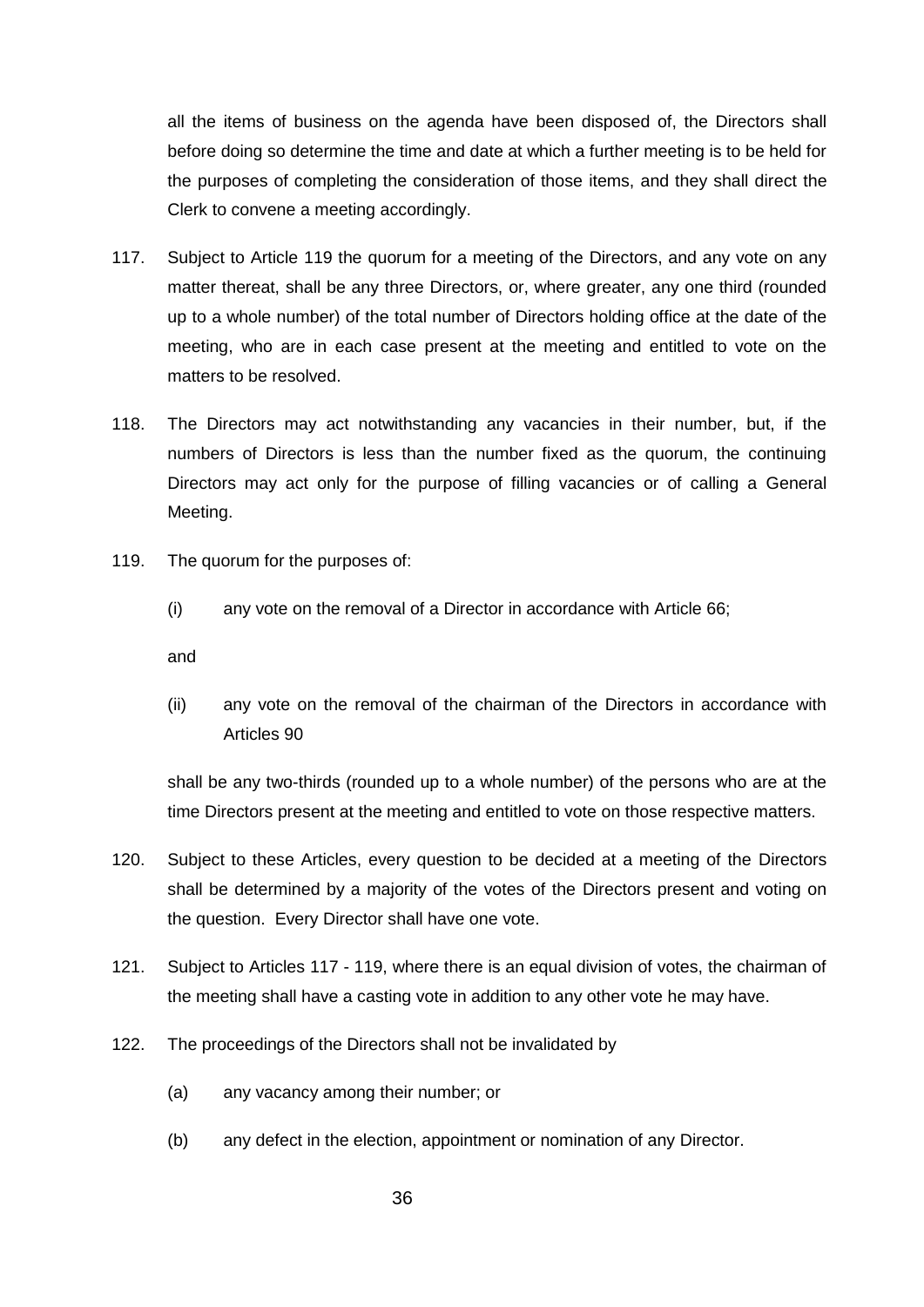- 123. A resolution in writing, signed by all the Directors entitled to receive notice of a meeting of Directors or of a committee of Directors, shall be valid and effective as if it had been passed at a meeting of Directors or (as the case may be) a committee of Directors duly convened and held. Such a resolution may consist of several documents in the same form, each signed by one or more of the Directors.
- 124. Subject to Article 125, the Directors shall ensure that a copy of:
	- (a) the agenda for every meeting of the Directors;
	- (b) the draft minutes of every such meeting, if they have been approved by the person acting as chairman of that meeting;
	- (c) the signed minutes of every such meeting; and
	- (d) any report, document or other paper considered at any such meeting,

are, as soon as is reasonably practicable, made available at every Academy to persons wishing to inspect them.

- 125. There may be excluded from any item required to be made available in pursuance of Article 124, any material relating to:
	- (a) a named Teacher or other person employed, or proposed to be employed, at any Academy;
	- (b) a named pupil or named student at, or candidate for admission or referral to, any Academy; and
	- (c) any matter which, by reason of its nature, the Directors are satisfied should remain confidential.
- 126. Any Director shall be able to participate in meetings of the Directors by telephone or video conference provided that:
	- (a) he has given notice of his intention to do so detailing the telephone number on which he can be reached and/or appropriate details of the video conference suite from which he shall be taking part at the time of the meeting at least 48 hours before the meeting; and
	- (b) the Directors have access to the appropriate equipment.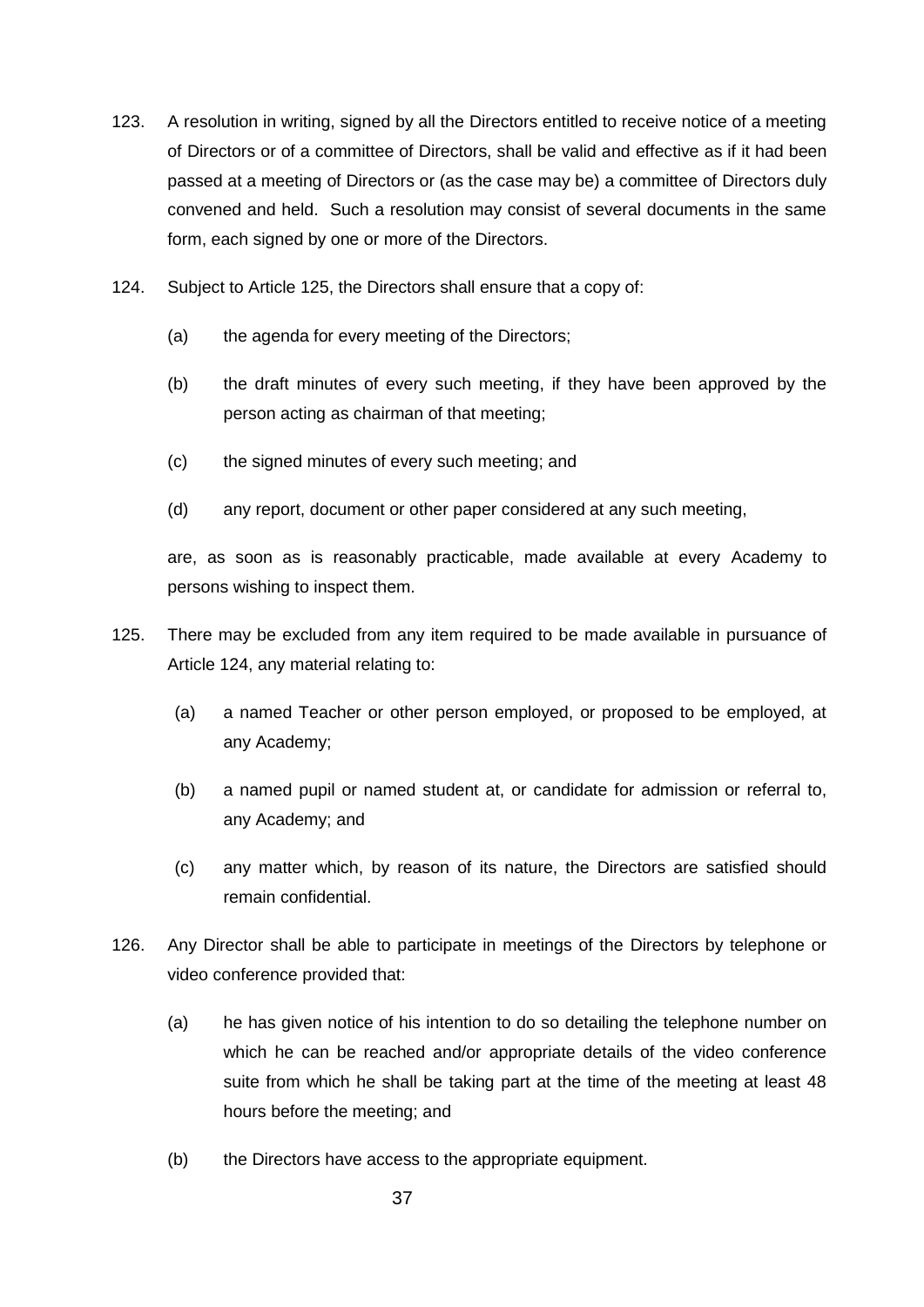If after all reasonable efforts it does not prove possible for the person to participate by telephone or video conference the meeting may still proceed with its business provided it is otherwise quorate.

#### **PATRONS AND HONORARY OFFICERS**

127. The Directors may from time to time appoint any person whether or not a Member of the Company to be a patron of the Company or to hold any honorary office and may determine for what period he is to hold such office.

#### **THE SEAL**

128. The seal, if any, shall only be used by the authority of the Directors or of a committee of Directors authorised by the Directors. The Directors may determine who shall sign any instrument to which the seal is affixed and unless otherwise so determined it shall be signed either by two Directors or by a Director and the company secretary (if so authorised).

#### **ACCOUNTS**

129. Accounts shall be prepared in accordance with the relevant statement of recommended practice published by the Charity Commission from time to time (the "**Statement of Recommended Practice**") as if the Company was a non-exempt charity and Parts 15 and 16 of the Companies Act 2006 and shall file these with the Secretary of State and the Principal Regulator by 31 December each Academy Financial Year.

### **ANNUAL REPORT**

130. The Directors shall prepare its Annual Report in accordance with the Statement of Recommended Practice as if the Company was a non-exempt charity and shall file these with the Secretary of State and the Principal Regulator by 31 December each Academy Financial Year.

#### **ANNUAL RETURN**

131. The Directors shall comply with their obligations under Part 24 of the Companies Act 2006 (or any statutory re-enactment or modification of that Act) with regard to the preparation of an annual return to the Registrar of Companies and will supply a copy of the confirmation statement to the Secretary of State and the Principal Regulator by 31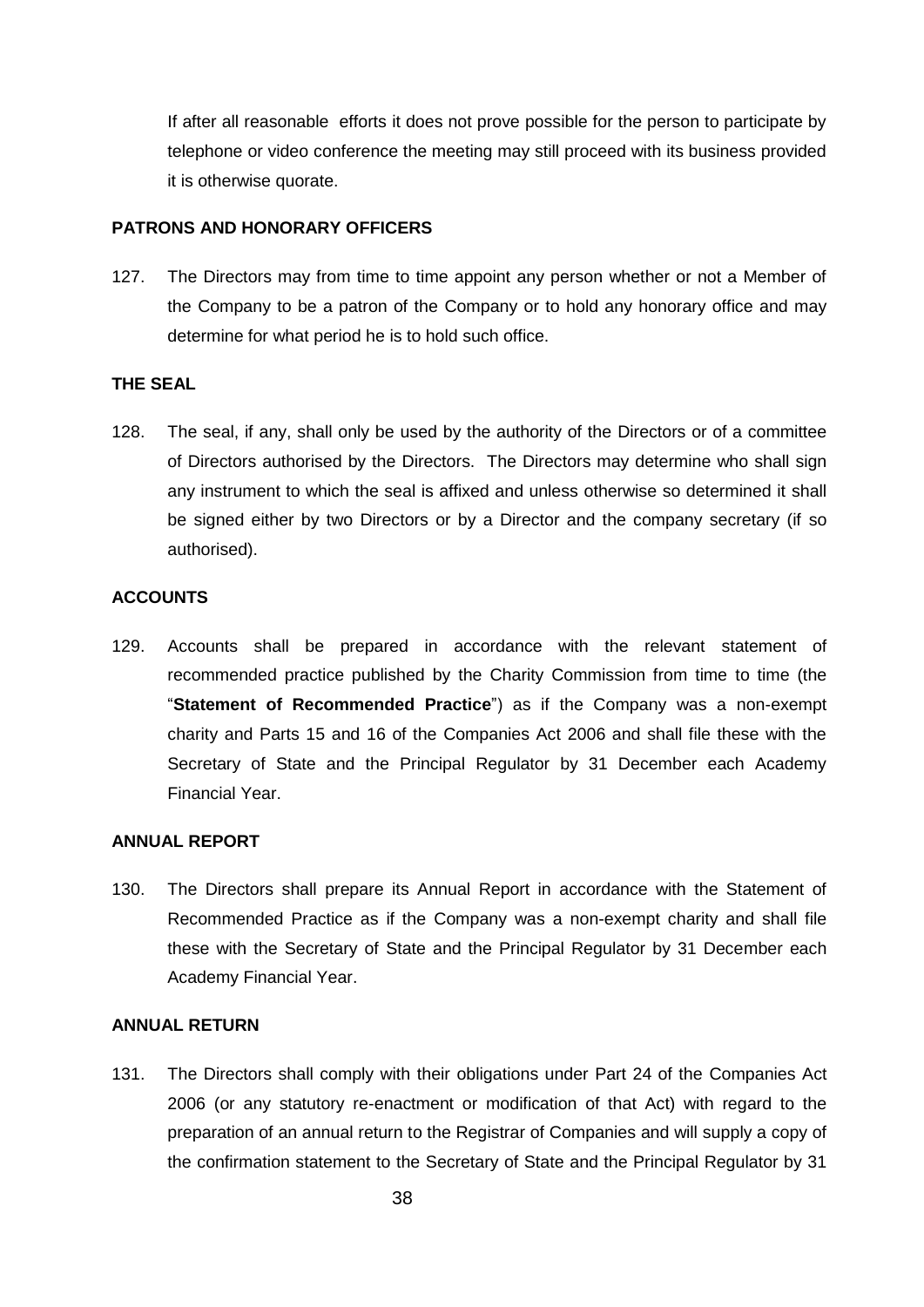December each Academy Financial Year.

#### **NOTICES**

- 132. Any notice to be given to or by any person pursuant to these Articles (other than a notice calling a meeting of the Directors) shall be in writing or shall be given using electronic communications to an address for the time being notified for that purpose to the person giving the notice. In these Articles, "address" in relation to electronic communications, includes a number or address used for the purposes of such communications.
- 133. A notice may be given by the Company to a Member either personally or by sending it by post in a prepaid envelope addressed to the Member at his registered address or by leaving it at that address or by giving it using electronic communications to an address for the time being notified to the Company by the Member. A Member whose registered address is not within the United Kingdom and who gives to the Company an address within the United Kingdom at which notices may be given to him, or an address to which notices may be sent using electronic communications, shall be entitled to have notices given to him at that address, but otherwise no such Member shall be entitled to receive any notice from the Company.
- 134. A Member present, either in person or by proxy, at any meeting of the Company shall be deemed to have received notice of the meeting and, where necessary, of the purposes for which it was called.
- 135. Proof that an envelope containing a notice was properly addressed, prepaid and posted shall be conclusive evidence that the notice was given. Proof that a notice contained in an electronic communication was sent in accordance with guidance issued by the Institute of Chartered Secretaries and Administrators shall be conclusive evidence that the notice was given. A notice shall be deemed to be given at the expiration of 48 hours after the envelope containing it was posted or, in the case of a notice contained in an electronic communication, at the expiration of 48 hours after the time it was sent.

#### **INDEMNITY**

136. Subject to the provisions of the Companies Act 2006 and Article 6.3 every Director or other officer or auditor of the Company shall be indemnified out of the assets of the Company against any liability incurred by him in that capacity in defending any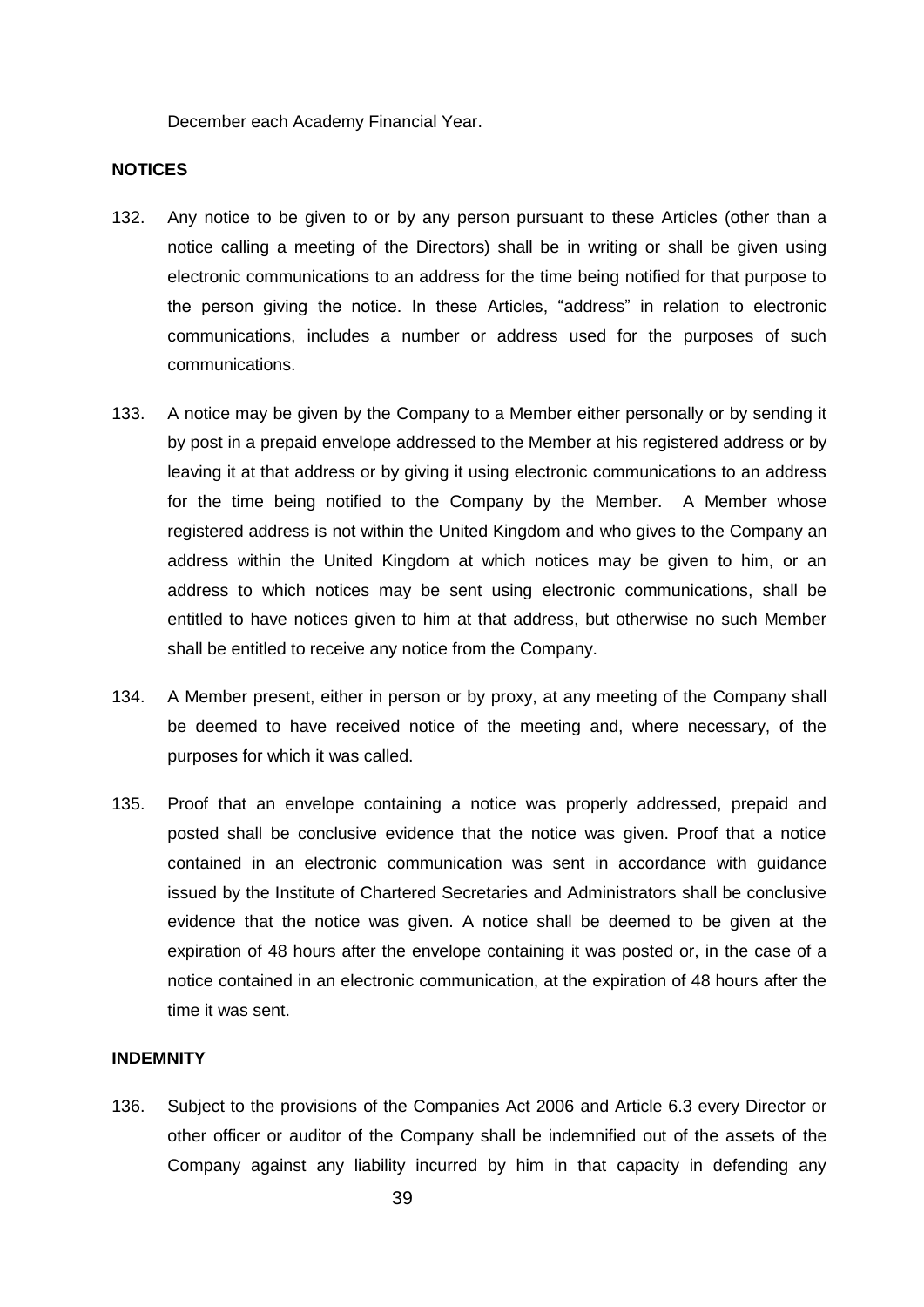proceedings, whether civil or criminal, in which judgment is given in favour or in which he is acquitted or in connection with any application in which relief is granted to him by the court from liability for negligence, default, breach of duty or breach of trust in relation to the affairs of the Company.

#### **RULES**

- 137. The Directors, in consultation with the Diocesan Corporate Member, may from time to time make such rules or bye laws as they may deem necessary or expedient or convenient for the proper conduct and management of the Company, and in particular but without prejudice to the generality of the foregoing, they may by such rules or bye laws regulate:
	- (a) the setting aside of the whole or any part or parts of the Company's premises at any particular time or times or for any particular purpose or purposes;
	- (b) the procedure at General Meetings and meetings of the Directors and committees of the Directors in so far as such procedure is not regulated by the Articles; and
	- (c) generally, all such matters as are commonly the subject matter of company rules.
- 138. The Company in General Meeting shall have power to alter, add or to repeal the rules or bye laws but only with the written consent of the Diocesan Corporate Member. Provided that no rule or bye law shall be inconsistent with, or shall affect or repeal anything contained in these Articles.

### **AVOIDING INFLUENCED COMPANY STATUS**

- 139. Notwithstanding the number of Members from time to time, the maximum aggregate number of votes exercisable by Local Authority Associated Persons shall never exceed 19.9% of the total number of votes exercisable by Members in General Meeting and the votes of the other Members having a right to vote at the meeting will be increased on a pro-rata basis.
- 140. No person who is a Local Authority Associated Person may be appointed or elected as a Director if, once the appointment or election had taken effect, the number of Directors who are Local Authority Associated Persons would represent 20% or more of the total number of Directors. Upon any resolution put to the Directors, the maximum aggregate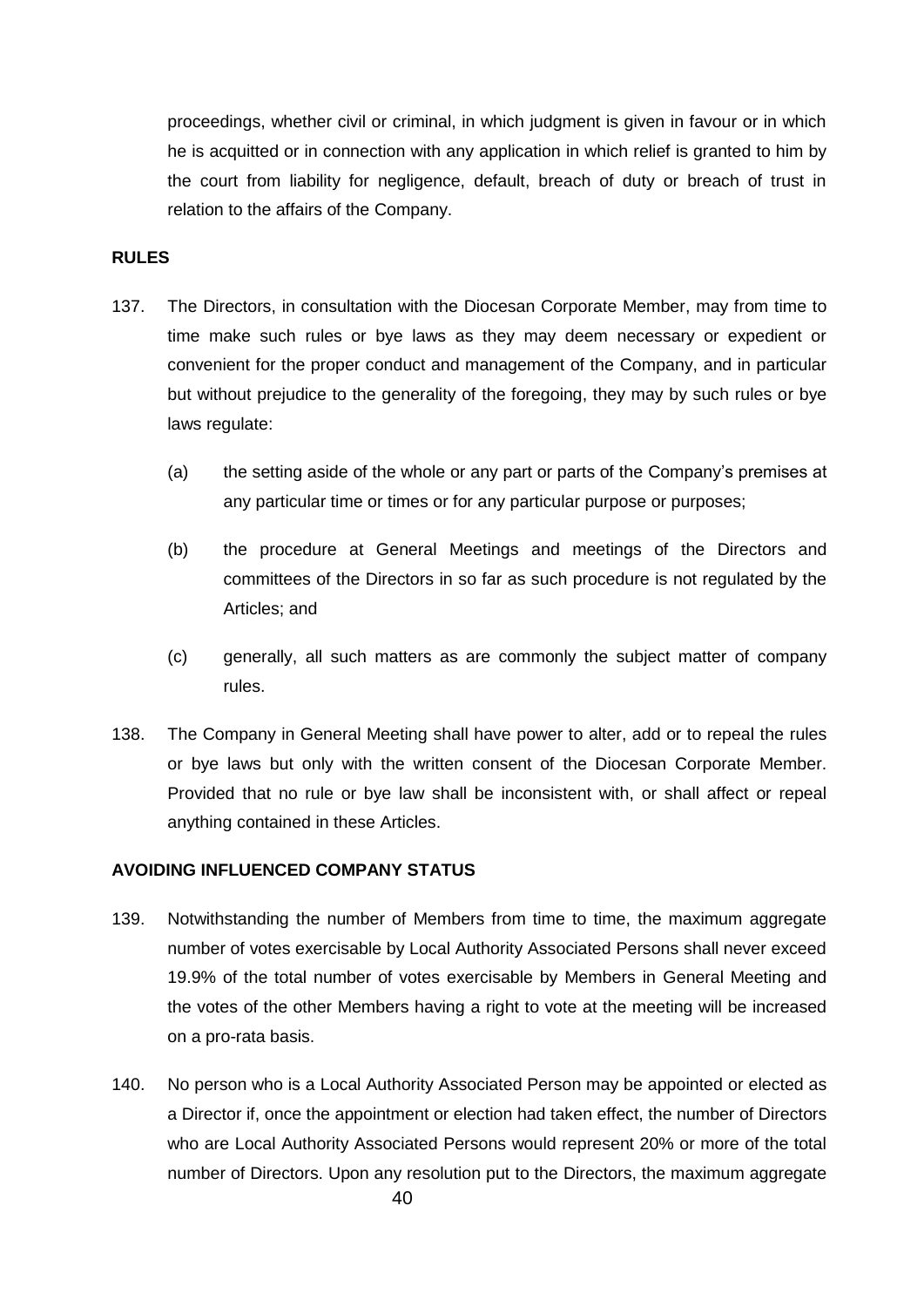number of votes exercisable by any Directors who are Local Authority Associated Persons shall represent a maximum of 19.9% of the total number of votes cast by the Directors on such a resolution and the votes of the other Directors having a right to vote at the meeting will be increased on a pro-rata basis.

- 141. No person who is a Local Authority Associated Person is eligible to be appointed or elected to the office of Director unless his appointment or election to such office is authorised by the local authority to which he is associated.
- 142. If at the time of either his becoming a Member of the Company or his first appointment or election to office as a Director any Member or Director was not a Local Authority Associated Person but later becomes so during his membership or tenure as a Director, he shall be deemed to have immediately resigned his membership and/or resigned from his office as a Director as the case may be.
- 143. If at any time the number of Directors or Members who are also Local Authority Associated Persons would (but for Articles 139 - 142 inclusive) represent 20% or more of the total number of Directors or Members (as the case may be) then a sufficient number of the Directors or Members (as the case may be) who are Local Authority Associated Persons shall be deemed to have resigned as Directors or Members (as the case may be) immediately before the occurrence of such an event to ensure that at all times the number of such Directors or Members (as the case may be) is never equal to or greater than 20% of the total number of Directors or Members (as the case may be). Directors or Members (as the case may be) who are Local Authority Associated Persons shall be deemed to have resigned in order of their appointment or election date the most recently appointed or elected resigning first.
- 144. The Members will each notify the Company and each other if at any time they believe that the Company or any of its subsidiaries has become subject to the influence of a local authority (as described in section 69 of the Local Government and Housing Act 1989).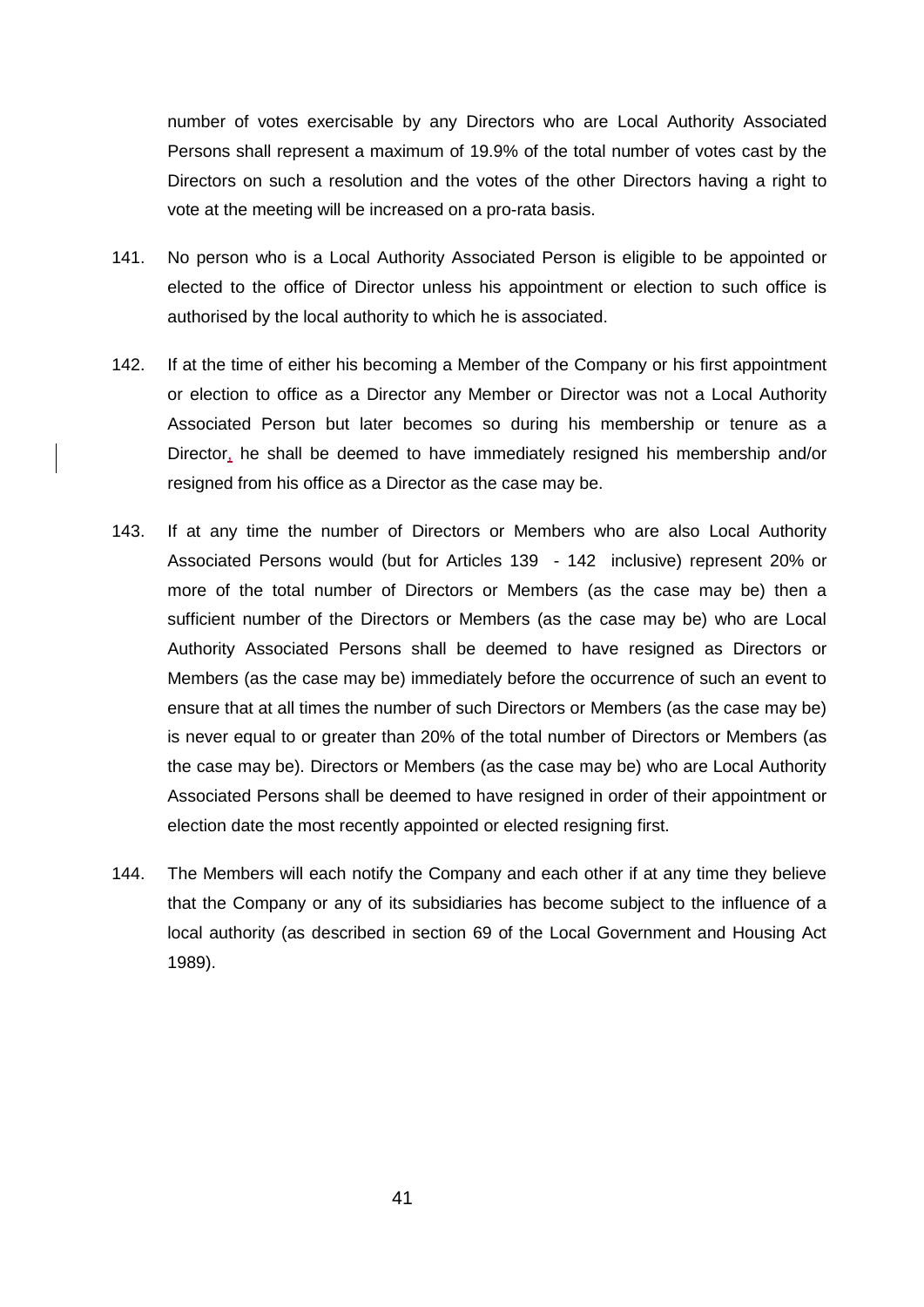# **THE COMPANIES ACT 2006**

# **& COMPANIES (REGISTRATION) REGULATIONS 2008 (SI 2008/3014)**

**A COMPANY LIMITED BY GUARANTEE**

### **MEMORANDUM OF ASSOCIATION**

**OF**

**Inspire Education Trust**